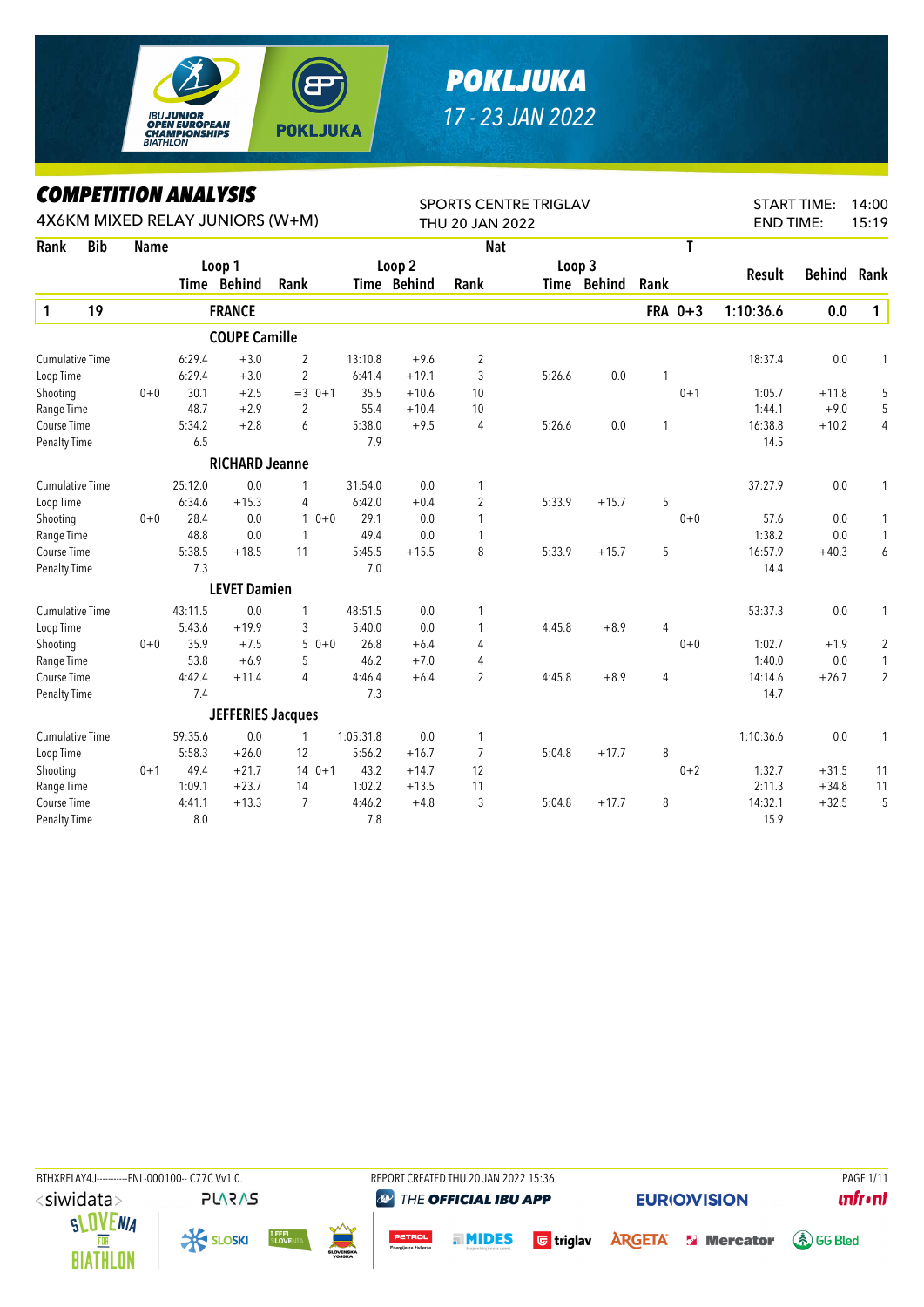| Rank                                | <b>Bib</b>      | <b>Name</b>                                    |                   |                            |                          |                     |                                 | <b>Nat</b>                           |                  |             |               | T         |                    |                    |                  |
|-------------------------------------|-----------------|------------------------------------------------|-------------------|----------------------------|--------------------------|---------------------|---------------------------------|--------------------------------------|------------------|-------------|---------------|-----------|--------------------|--------------------|------------------|
|                                     |                 |                                                |                   | Loop 1                     |                          |                     | Loop <sub>2</sub>               |                                      | Loop 3           |             |               |           | Result             | <b>Behind Rank</b> |                  |
|                                     |                 |                                                |                   | Time Behind                | Rank                     |                     | Time Behind                     | Rank                                 |                  | Time Behind | Rank          |           |                    |                    |                  |
| $\overline{2}$                      | $\mathbf{1}$    |                                                |                   | <b>GERMANY</b>             |                          |                     |                                 |                                      |                  |             |               | GER 0+2   | 1:11:23.7          | $+47.1$            | $\overline{2}$   |
|                                     |                 |                                                |                   | <b>KASTL Selina Marie</b>  |                          |                     |                                 |                                      |                  |             |               |           |                    |                    |                  |
| <b>Cumulative Time</b><br>Loop Time |                 |                                                | 6:31.3<br>6:31.3  | $+4.9$<br>$+4.9$           | 3<br>3                   | 13:16.2<br>6:44.9   | $+15.0$<br>$+22.6$              | 6<br>5                               | 5:52.3           | $+25.7$     |               |           | 19:08.5            | $+31.1$            | 5                |
| Shooting                            |                 | $0 + 0$                                        | 30.7              | $+3.1$                     | 5                        | 27.0<br>$0 + 0$     | $+2.1$                          | $\overline{2}$                       |                  |             | 6             | $0 + 0$   | 57.8               | $+3.9$             | $\overline{2}$   |
| Range Time                          |                 |                                                | 49.3              | $+3.5$                     | 3                        | 46.3                | $+1.3$                          | $\overline{2}$                       |                  |             |               |           | 1:35.6             | $+0.5$             | $\overline{2}$   |
| Course Time                         |                 |                                                | 5:33.7            | $+2.3$                     | 5                        | 5:51.4              | $+22.9$                         | $\overline{7}$                       | 5:52.3           | $+25.7$     | 6             |           | 17:17.4            | $+48.8$            | $=7$             |
| <b>Penalty Time</b>                 |                 |                                                | 8.3               |                            |                          | 7.2                 |                                 |                                      |                  |             |               |           | 15.5               |                    |                  |
|                                     |                 |                                                |                   | <b>MUELLER Luise</b>       |                          |                     |                                 |                                      |                  |             |               |           |                    |                    |                  |
| <b>Cumulative Time</b>              |                 |                                                | 25:27.8           | $+15.8$                    | 4                        | 32:09.4             | $+15.4$                         | 2                                    |                  |             |               |           | 37:36.1            | $+8.2$             | 3                |
| Loop Time                           |                 |                                                | 6:19.3            | 0.0                        | 1                        | 6:41.6              | 0.0                             | 1                                    | 5:26.7           | $+8.5$      | 3             |           |                    |                    |                  |
| Shooting                            |                 | $0 + 0$                                        | 30.6<br>50.9      | $+2.2$<br>$+2.1$           | $20+1$<br>3              | 41.5<br>1:03.8      | $+12.4$<br>$+14.4$              | 5<br>$\overline{7}$                  |                  |             |               | $0 + 1$   | 1:12.1<br>1:54.7   | $+14.5$<br>$+16.5$ | 3<br>3           |
| Range Time<br>Course Time           |                 |                                                | 5:20.9            | $+0.9$                     | 3                        | 5:30.0              | 0.0                             | 1                                    | 5:26.7           | $+8.5$      | 3             |           | 16:17.6            | 0.0                | $\mathbf{1}$     |
| <b>Penalty Time</b>                 |                 |                                                | 7.4               |                            |                          | 7.7                 |                                 |                                      |                  |             |               |           | 15.2               |                    |                  |
|                                     |                 |                                                |                   | <b>MENZ Benjamin</b>       |                          |                     |                                 |                                      |                  |             |               |           |                    |                    |                  |
| <b>Cumulative Time</b>              |                 |                                                | 43:23.9           | $+12.4$                    | 2                        | 49:37.3             | $+45.8$                         | $\overline{2}$                       |                  |             |               |           | 54:42.5            | $+1:05.2$          | $\overline{2}$   |
| Loop Time                           |                 |                                                | 5:47.8            | $+24.1$                    | 4                        | 6:13.4              | $+33.4$                         | 10                                   | 5:05.2           | $+28.3$     | 11            |           |                    |                    |                  |
| Shooting                            |                 | $0 + 0$                                        | 29.4              | $+1.0$                     | 3                        | $0 + 1$<br>35.9     | $+15.5$                         | 7                                    |                  |             |               | $0 + 1$   | 1:05.4             | $+4.6$             | 3                |
| Range Time                          |                 |                                                | 49.8              | $+2.9$                     | $\overline{4}$           | 56.3                | $+17.1$                         | 9                                    |                  |             |               |           | 1:46.1             | $+6.1$             | 5                |
| Course Time                         |                 |                                                | 4:50.8            | $+19.8$                    | 13                       | 5:09.8              | $+29.8$                         | 13                                   | 5:05.2           | $+28.3$     | 11            |           | 15:05.8            | $+1:17.9$          | 13               |
| <b>Penalty Time</b>                 |                 |                                                | 7.1               |                            |                          | 7.3                 |                                 |                                      |                  |             |               |           | 14.4               |                    |                  |
|                                     |                 |                                                |                   | <b>ENGELMANN Albert</b>    |                          |                     |                                 |                                      |                  |             |               |           |                    |                    |                  |
| <b>Cumulative Time</b>              |                 |                                                | 1:00:35.7         | $+1:00.1$                  | 2                        | 1:06:34.7           | $+1:02.9$                       | $\overline{2}$                       |                  |             |               |           | 1:11:23.7          | $+47.1$            | $\overline{2}$   |
| Loop Time                           |                 |                                                | 5:53.2            | $+20.9$                    | 10                       | 5:59.0              | $+19.5$                         | 8                                    | 4:49.0           | $+1.9$      | 3             |           |                    |                    |                  |
| Shooting<br>Range Time              |                 | $0 + 0$                                        | 35.7<br>53.8      | $+8.0$<br>$+8.4$           | $90+0$<br>7              | 35.2<br>54.3        | $+6.7$<br>$+5.6$                | 8<br>$=7$                            |                  |             |               | $0 + 0$   | 1:10.9<br>1:48.1   | $+9.7$<br>$+11.6$  | 6<br>6           |
| Course Time                         |                 |                                                | 4:52.6            | $+24.8$                    | 14                       | 4:58.5              | $+17.1$                         | 11                                   | 4:49.0           | $+1.9$      | 3             |           | 14:40.1            | $+40.5$            | 10               |
| <b>Penalty Time</b>                 |                 |                                                | 6.8               |                            |                          | 6.2                 |                                 |                                      |                  |             |               |           | 13.0               |                    |                  |
| 3                                   | 9               |                                                |                   | <b>CZECH REPUBLIC</b>      |                          |                     |                                 |                                      |                  |             |               | $CZE$ 0+7 | 1:11:35.9          | $+59.3$            | $\overline{3}$   |
|                                     |                 |                                                |                   |                            |                          |                     |                                 |                                      |                  |             |               |           |                    |                    |                  |
|                                     |                 |                                                |                   | <b>MASARIKOVA Gabriela</b> |                          |                     |                                 |                                      |                  |             |               |           |                    |                    |                  |
| <b>Cumulative Time</b>              |                 |                                                | 6:33.1            | $+6.7$                     | 5                        | 13:14.9             | $+13.7$                         | 5                                    |                  |             |               |           | 19:10.9            | $+33.5$            | $\overline{7}$   |
| Loop Time<br>Shooting               |                 | $0+0$                                          | 6:33.1<br>30.1    | $+6.7$<br>$+2.5$           | 5<br>$=3$ 0+0            | 6:41.8<br>28.1      | $+19.5$<br>$+3.2$               | 4<br>3                               | 5:56.0           | $+29.4$     | 8             | $0 + 0$   | 58.3               | $+4.4$             | 3                |
| Range Time                          |                 |                                                | 49.8              | $+4.0$                     | 4                        | 48.8                | $+3.8$                          | 5                                    |                  |             |               |           | 1:38.6             | $+3.5$             | 4                |
| Course Time                         |                 |                                                | 5:36.5            | $+5.1$                     | 9                        | 5:44.9              | $+16.4$                         | 5                                    | 5:56.0           | $+29.4$     | 8             |           | 17:17.4            | $+48.8$            | $=7$             |
| <b>Penalty Time</b>                 |                 |                                                | 6.8               |                            |                          | 8.0                 |                                 |                                      |                  |             |               |           | 14.8               |                    |                  |
|                                     |                 |                                                |                   | <b>JANDOVA Tereza</b>      |                          |                     |                                 |                                      |                  |             |               |           |                    |                    |                  |
| <b>Cumulative Time</b>              |                 |                                                | 25:43.0           | $+31.0$                    | 6                        | 32:42.0             | $+48.0$                         | 6                                    |                  |             |               |           | 38:45.1            | $+1:17.2$          | 6                |
| Loop Time                           |                 |                                                | 6:32.1            | $+12.8$                    | $\overline{2}$           | 6:59.0              | $+17.4$                         | 7                                    | 6:03.1           | $+44.9$     | 12            |           |                    |                    |                  |
| Shooting                            |                 | $0 + 2$                                        | 44.6              | $+16.2$                    | $100 + 1$                | 46.0                | $+16.9$                         | 8                                    |                  |             |               | $0 + 3$   | 1:30.6             | $+33.0$            | 10               |
| Range Time                          |                 |                                                | 1:04.9            | $+16.1$                    | 11                       | 58.8                | $+9.4$                          | 5                                    |                  |             |               |           | 2:03.7             | $+25.5$            | 9                |
| Course Time                         |                 |                                                | 5:20.0<br>7.2     | 0.0                        | $\mathbf{1}$             | 5:53.2<br>7.0       | $+23.2$                         | 11                                   | 6:03.1           | $+44.9$     | 12            |           | 17:16.3<br>14.2    | $+58.7$            | $10$             |
| <b>Penalty Time</b>                 |                 |                                                |                   |                            |                          |                     |                                 |                                      |                  |             |               |           |                    |                    |                  |
|                                     |                 |                                                |                   | <b>MANEK Ondrej</b>        |                          |                     |                                 |                                      |                  |             |               |           |                    |                    |                  |
| <b>Cumulative Time</b>              |                 |                                                | 44:41.9<br>5:56.8 | $+1:30.4$<br>$+33.1$       | 5<br>9                   | 50:40.6<br>5:58.7   | $+1:49.1$<br>$+18.7$            | 5<br>6                               | 4:45.4           | $+8.5$      | 3             |           | 55:26.0            | $+1:48.7$          | 5                |
| Loop Time<br>Shooting               |                 | $0+0$                                          | 39.9              | $+11.5$                    | $60+1$                   | 40.1                | $+19.7$                         | 10                                   |                  |             |               | $0 + 1$   | 1:20.0             | $+19.2$            | 9                |
| Range Time                          |                 |                                                | 58.2              | $+11.3$                    | 7                        | 1:00.1              | $+20.9$                         | 10                                   |                  |             |               |           | 1:58.3             | $+18.3$            | 9                |
| Course Time                         |                 |                                                | 4:51.9            | $+20.9$                    | 15                       | 4:52.4              | $+12.4$                         | 5                                    | 4:45.4           | $+8.5$      | 3             |           | 14:29.7            | $+41.8$            | $=7$             |
| <b>Penalty Time</b>                 |                 |                                                | 6.6               |                            |                          | 6.2                 |                                 |                                      |                  |             |               |           | 12.9               |                    |                  |
|                                     |                 |                                                |                   | <b>MARECEK Jonas</b>       |                          |                     |                                 |                                      |                  |             |               |           |                    |                    |                  |
| <b>Cumulative Time</b>              |                 |                                                | 1:01:02.7         | $+1:27.1$                  | 4                        | 1:06:48.8           | $+1:17.0$                       | 3                                    |                  |             |               |           | 1:11:35.9          | $+59.3$            | 3                |
| Loop Time                           |                 |                                                | 5:36.7            | $+4.4$                     | $\overline{2}$           | 5:46.1              | $+6.6$                          | $\overline{2}$                       | 4:47.1           | $0.0\,$     | 1             |           |                    |                    |                  |
| Shooting                            |                 | $0 + 1$                                        | 43.5              | $+15.8$                    | $130+2$                  | 34.5                | $+6.0$                          | 6                                    |                  |             |               | $0 + 3$   | 1:18.1             | $+16.9$            | 9                |
| Range Time                          |                 |                                                | 1:01.8            | $+16.4$                    | 13                       | 54.0                | $+5.3$                          | 6                                    |                  |             |               |           | 1:55.8             | $+19.3$            | 8                |
| Course Time<br><b>Penalty Time</b>  |                 |                                                | 4:27.8<br>7.1     | 0.0                        | 1                        | 4:44.7<br>7.3       | $+3.3$                          | $\overline{2}$                       | 4:47.1           | 0.0         | 1             |           | 13:59.6<br>14.5    | 0.0                | 1                |
|                                     |                 |                                                |                   |                            |                          |                     |                                 |                                      |                  |             |               |           |                    |                    |                  |
|                                     |                 | BTHXRELAY4J-----------FNL-000100-- C77C Vv1.0. |                   |                            |                          |                     |                                 | REPORT CREATED THU 20 JAN 2022 15:36 |                  |             |               |           |                    |                    | <b>PAGE 2/11</b> |
| <siwidata></siwidata>               |                 |                                                |                   | <b>PLARAS</b>              |                          |                     | $\bigcirc$                      | THE OFFICIAL IBU APP                 |                  |             |               |           | <b>EURIOVISION</b> |                    | <b>unfront</b>   |
|                                     | <b>SLOVENIA</b> |                                                |                   |                            |                          |                     |                                 |                                      |                  |             |               |           |                    |                    |                  |
|                                     | FOR             |                                                |                   | <b>K SLOSKI</b>            | <b>I FEEL</b><br>SLOVENI | SLOVENSKA<br>VOJSKA | PETROL<br>Energija za življenje | . MIDES                              | <b>l triglav</b> |             | <b>ARGETA</b> |           | <b>Si</b> Mercator | <b>A</b> GG Bled   |                  |
|                                     | BIATHLON        |                                                |                   |                            |                          |                     |                                 |                                      |                  |             |               |           |                    |                    |                  |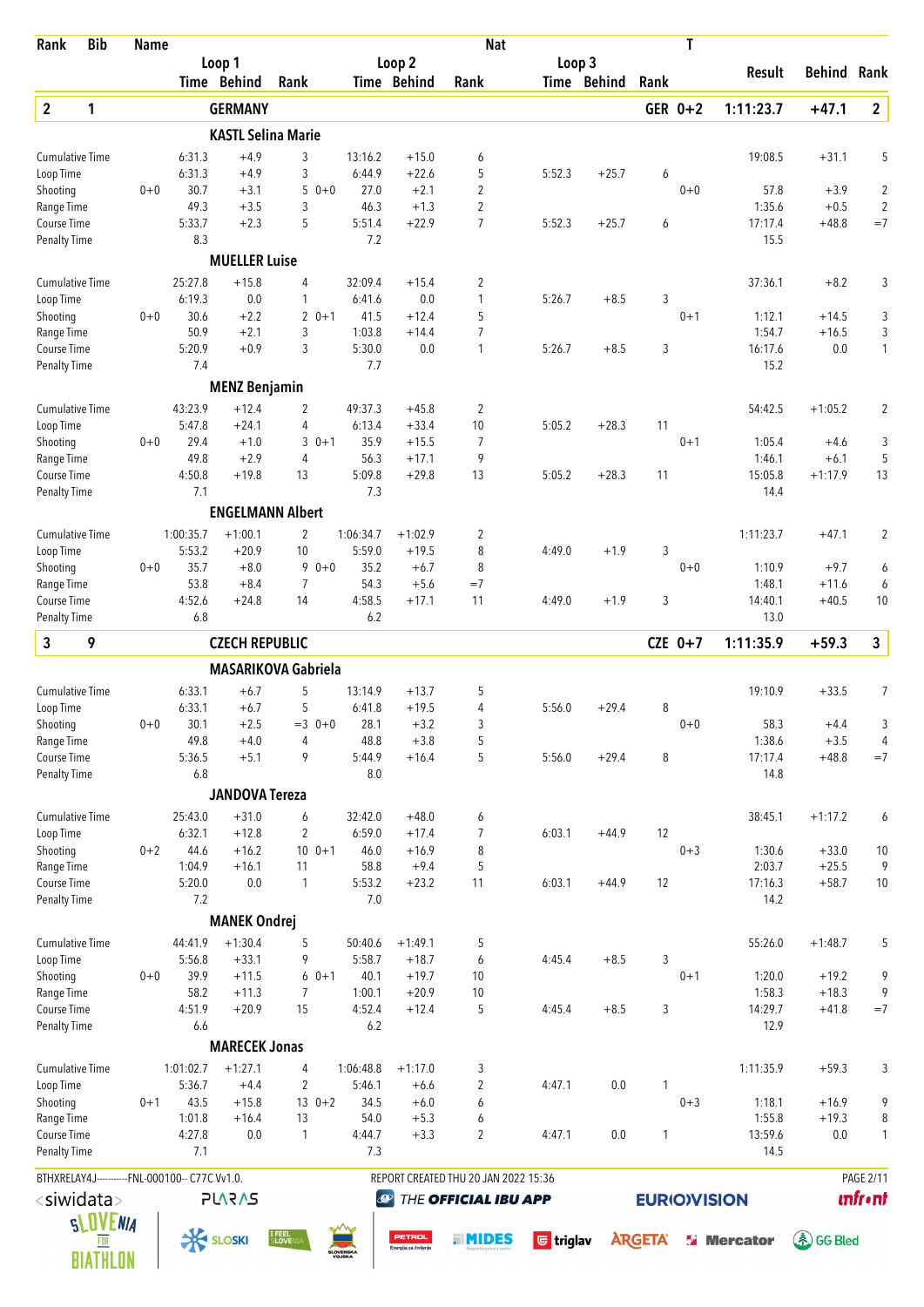| Rank                                | <b>Bib</b>      | <b>Name</b> |                                                |                          |                            |                   |                                 | <b>Nat</b>                           |                  |             | T                  |                    |                    |                                  |
|-------------------------------------|-----------------|-------------|------------------------------------------------|--------------------------|----------------------------|-------------------|---------------------------------|--------------------------------------|------------------|-------------|--------------------|--------------------|--------------------|----------------------------------|
|                                     |                 |             |                                                | Loop 1                   |                            |                   | Loop 2                          |                                      | Loop 3           |             |                    | Result             | <b>Behind Rank</b> |                                  |
|                                     |                 |             |                                                | Time Behind              | Rank                       |                   | Time Behind                     | Rank                                 |                  | Time Behind | Rank               |                    |                    |                                  |
| $\overline{\mathbf{4}}$             | $\mathbf{2}$    |             |                                                | <b>ITALY</b>             |                            |                   |                                 |                                      |                  |             | ITA $1+10$         | 1:11:38.8          | $+1:02.2$          | 4                                |
|                                     |                 |             |                                                | <b>BRUNETTO Gaia</b>     |                            |                   |                                 |                                      |                  |             |                    |                    |                    |                                  |
| <b>Cumulative Time</b><br>Loop Time |                 |             | 6:38.9<br>6:38.9                               | $+12.5$<br>$+12.5$       | 8<br>8                     | 13:01.2<br>6:22.3 | 0.0<br>0.0                      | 1<br>$\mathbf{1}$                    | 5:36.6           | $+10.0$     | 4                  | 18:37.8            | $+0.4$             | $\overline{2}$                   |
| Shooting                            |                 | $0 + 1$     | 42.9                                           | $+15.3$                  | $11 \t 0+0$                | 31.0              | $+6.1$                          | $=4$                                 |                  |             | $0 + 1$            | 1:13.9             | $+20.0$            | 8                                |
| Range Time                          |                 |             | 59.4                                           | $+13.6$                  | $=10$                      | 46.5              | $+1.5$                          | 3                                    |                  |             |                    | 1:45.9             | $+10.8$            | 6                                |
| Course Time<br>Penalty Time         |                 |             | 5:32.2<br>7.3                                  | $+0.8$                   | 3                          | 5:28.5<br>7.3     | 0.0                             | $\mathbf{1}$                         | 5:36.6           | $+10.0$     | 4                  | 16:37.3<br>14.6    | $+8.7$             | 3                                |
|                                     |                 |             |                                                | <b>SCATTOLO Sara</b>     |                            |                   |                                 |                                      |                  |             |                    |                    |                    |                                  |
| <b>Cumulative Time</b>              |                 |             | 25:19.8                                        | $+7.8$                   | $\overline{2}$             | 32:10.2           | $+16.2$                         | 3                                    |                  |             |                    | 37:28.4            | $+0.5$             | $\overline{2}$                   |
| Loop Time                           |                 |             | 6:42.0                                         | $+22.7$                  | 6                          | 6:50.4            | $+8.8$                          | 6                                    | 5:18.2           | 0.0         | 1                  |                    |                    |                                  |
| Shooting                            |                 | $0 + 1$     | 36.8                                           | $+8.4$                   | $=5$ 0+2                   | 46.3              | $+17.2$                         | 9                                    |                  |             | $0 + 3$            | 1:23.2             | $+25.6$            | 7                                |
| Range Time<br>Course Time           |                 |             | 56.6<br>5:37.8                                 | $+7.8$<br>$+17.8$        | 6<br>8                     | 1:05.3<br>5:37.4  | $+15.9$<br>$+7.4$               | 9<br>4                               | 5:18.2           | 0.0         | 1                  | 2:01.9<br>16:33.4  | $+23.7$<br>$+15.8$ | $\, 8$<br>3                      |
| <b>Penalty Time</b>                 |                 |             | 7.6                                            |                          |                            | 7.6               |                                 |                                      |                  |             |                    | 15.2               |                    |                                  |
|                                     |                 |             |                                                | <b>PIRCHER Christoph</b> |                            |                   |                                 |                                      |                  |             |                    |                    |                    |                                  |
| <b>Cumulative Time</b>              |                 |             | 43:58.2                                        | $+46.7$                  | 3                          | 50:12.6           | $+1:21.1$                       | 3                                    |                  |             |                    | 55:11.0            | $+1:33.7$          | 3                                |
| Loop Time                           |                 |             | 6:29.8                                         | $+1:06.1$                | 13                         | 6:14.4            | $+34.4$                         | 11                                   | 4:58.4           | $+21.5$     | 10                 |                    |                    |                                  |
| Shooting                            |                 | $1 + 3$     | 1:00.8                                         | $+32.4$                  | $= 13$ 0+2                 | 43.3              | $+22.9$                         | 11                                   |                  |             | $1 + 5$            | 1:44.1             | $+43.3$            | 13                               |
| Range Time                          |                 |             | 1:18.4                                         | $+31.5$                  | 13                         | 1:01.7            | $+22.5$                         | 11                                   |                  |             |                    | 2:20.1             | $+40.1$            | 13                               |
| Course Time<br><b>Penalty Time</b>  |                 |             | 4:43.0<br>28.3                                 | $+12.0$                  | 5                          | 5:05.8<br>6.9     | $+25.8$                         | 12                                   | 4:58.4           | $+21.5$     | 10                 | 14:47.2<br>35.3    | $+59.3$            | 10                               |
|                                     |                 |             |                                                | <b>BETEMPS Nicolo'</b>   |                            |                   |                                 |                                      |                  |             |                    |                    |                    |                                  |
| <b>Cumulative Time</b>              |                 |             | 1:00:55.5                                      | $+1:19.9$                | 3                          | 1:06:50.7         | $+1:18.9$                       | 4                                    |                  |             |                    | 1:11:38.8          | $+1:02.2$          | 4                                |
| Loop Time                           |                 |             | 5:44.5                                         | $+12.2$                  | 8                          | 5:55.2            | $+15.7$                         | 6                                    | 4:48.1           | $+1.0$      | $\overline{2}$     |                    |                    |                                  |
| Shooting                            |                 | $0+0$       | 27.7                                           | 0.0                      | $10+1$                     | 33.5              | $+5.0$                          | 4                                    |                  |             | $0 + 1$            | 1:01.2             | 0.0                | $=1$                             |
| Range Time                          |                 |             | 46.3                                           | $+0.9$                   | $\overline{2}$             | 52.0              | $+3.3$                          | 5                                    |                  |             |                    | 1:38.3             | $+1.8$             | $\overline{2}$                   |
| Course Time<br><b>Penalty Time</b>  |                 |             | 4:51.3<br>6.8                                  | $+23.5$                  | 13                         | 4:56.3<br>6.9     | $+14.9$                         | 9                                    | 4:48.1           | $+1.0$      | $\overline{2}$     | 14:35.7<br>13.7    | $+36.1$            | $=7$                             |
|                                     |                 |             |                                                |                          |                            |                   |                                 |                                      |                  |             |                    |                    |                    |                                  |
| 5                                   | 11              |             |                                                | <b>BULGARIA</b>          |                            |                   |                                 |                                      |                  |             | <b>BUL 0+8</b>     | 1:12:07.8          | $+1:31.2$          | 5                                |
|                                     |                 |             |                                                |                          | <b>DIMITROVA Valentina</b> |                   |                                 |                                      |                  |             |                    |                    |                    |                                  |
| <b>Cumulative Time</b>              |                 |             | 6:54.1                                         | $+27.7$                  | 12                         | 13:43.8           | $+42.6$                         | 10                                   |                  |             |                    | 19:34.4            | $+57.0$            | 9                                |
| Loop Time<br>Shooting               |                 | $0 + 2$     | 6:54.1<br>57.4                                 | $+27.7$<br>$+29.8$       | 12<br>$150+1$              | 6:49.7<br>31.0    | $+27.4$<br>$+6.1$               | 8<br>$=4$                            | 5:50.6           | $+24.0$     | 5<br>$0 + 3$       | 1:28.4             | $+34.5$            | 11                               |
| Range Time                          |                 |             | 1:16.2                                         | $+30.4$                  | 15                         | 48.1              | $+3.1$                          | 4                                    |                  |             |                    | 2:04.3             | $+29.2$            | 11                               |
| Course Time                         |                 |             | 5:31.4                                         | 0.0                      | $\mathbf{1}$               | 5:54.9            | $+26.4$                         | 9                                    | 5:50.6           | $+24.0$     | 5                  | 17:16.9            | $+48.3$            | 6                                |
| <b>Penalty Time</b>                 |                 |             | 6.5                                            |                          |                            | 6.7               |                                 |                                      |                  |             |                    | 13.2               |                    |                                  |
|                                     |                 |             |                                                | <b>HRISTOVA Lora</b>     |                            |                   |                                 |                                      |                  |             |                    |                    |                    |                                  |
| <b>Cumulative Time</b>              |                 |             | 26:22.5                                        | $+1:10.5$                | 9                          | 33:10.3           | $+1:16.3$                       | 7                                    |                  |             |                    | 39:10.2            | $+1:42.3$          | 7                                |
| Loop Time                           |                 |             | 6:48.1<br>40.0                                 | $+28.8$<br>$+11.6$       | 11<br>$70+0$               | 6:47.8<br>31.6    | $+6.2$                          | 4                                    | 5:59.9           | $+41.7$     | 10<br>$0 + 2$      |                    |                    |                                  |
| Shooting<br>Range Time              |                 | $0 + 2$     | 58.1                                           | $+9.3$                   | $\overline{7}$             | 49.9              | $+2.5$<br>$+0.5$                | 3<br>$\overline{2}$                  |                  |             |                    | 1:11.6<br>1:48.0   | $+14.0$<br>$+9.8$  | $\overline{c}$<br>$\overline{2}$ |
| Course Time                         |                 |             | 5:43.2                                         | $+23.2$                  | 14                         | 5:51.0            | $+21.0$                         | 10                                   | 5:59.9           | $+41.7$     | 10                 | 17:34.1            | $+1:16.5$          | 11                               |
| <b>Penalty Time</b>                 |                 |             | 6.7                                            |                          |                            | 6.9               |                                 |                                      |                  |             |                    | 13.6               |                    |                                  |
|                                     |                 |             |                                                | <b>ZASHEV Vasil</b>      |                            |                   |                                 |                                      |                  |             |                    |                    |                    |                                  |
| <b>Cumulative Time</b>              |                 |             | 45:12.1                                        | $+2:00.6$                | 6                          | 50:56.6           | $+2:05.1$                       | 6                                    |                  |             |                    | 55:44.1            | $+2:06.8$          | 6                                |
| Loop Time                           |                 |             | 6:01.9                                         | $+38.2$                  | 10                         | 5:44.5            | $+4.5$                          | 3                                    | 4:47.5           | $+10.6$     | 7                  |                    |                    |                                  |
| Shooting<br>Range Time              |                 | $0 + 1$     | 45.6<br>1:02.0                                 | $+17.2$<br>$+15.1$       | $80+0$<br>8                | 20.4<br>39.2      | 0.0<br>0.0                      | 1<br>1                               |                  |             | $0 + 1$            | 1:06.0<br>1:41.2   | $+5.2$<br>$+1.2$   | 4<br>$\sqrt{2}$                  |
| Course Time                         |                 |             | 4:53.5                                         | $+22.5$                  | 16                         | 4:58.9            | $+18.9$                         | 8                                    | 4:47.5           | $+10.6$     | $\overline{7}$     | 14:39.9            | $+52.0$            | 9                                |
| <b>Penalty Time</b>                 |                 |             | 6.3                                            |                          |                            | 6.4               |                                 |                                      |                  |             |                    | 12.8               |                    |                                  |
|                                     |                 |             |                                                | <b>TODEV Blagoy</b>      |                            |                   |                                 |                                      |                  |             |                    |                    |                    |                                  |
| <b>Cumulative Time</b>              |                 |             | 1:01:21.2                                      | $+1:45.6$                | 6                          | 1:07:10.9         | $+1:39.1$                       | 5                                    |                  |             |                    | 1:12:07.8          | $+1:31.2$          | 5                                |
| Loop Time                           |                 |             | 5:37.1                                         | $+4.8$                   | 3                          | 5:49.7            | $+10.2$                         | 3                                    | 4:56.9           | $+9.8$      | 6                  |                    |                    |                                  |
| Shooting<br>Range Time              |                 | $0 + 1$     | 34.6<br>54.0                                   | $+6.9$<br>$+8.6$         | $60+1$<br>9                | 30.7<br>50.7      | $+2.2$<br>$+2.0$                | 2<br>$\overline{c}$                  |                  |             | $0 + 2$            | 1:05.3<br>1:44.7   | $+4.1$<br>$+8.2$   | 3<br>$\overline{4}$              |
| Course Time                         |                 |             | 4:36.5                                         | $+8.7$                   | 4                          | 4:52.5            | $+11.1$                         | 5                                    | 4:56.9           | $+9.8$      | 6                  | 14:25.9            | $+26.3$            | $\overline{4}$                   |
| <b>Penalty Time</b>                 |                 |             | 6.6                                            |                          |                            | 6.5               |                                 |                                      |                  |             |                    | 13.1               |                    |                                  |
|                                     |                 |             | BTHXRELAY4J-----------FNL-000100-- C77C Vv1.0. |                          |                            |                   |                                 | REPORT CREATED THU 20 JAN 2022 15:36 |                  |             |                    |                    |                    | PAGE 3/11                        |
| <siwidata></siwidata>               |                 |             |                                                | <b>PLARAS</b>            |                            |                   | $\bigcirc$                      | THE OFFICIAL IBU APP                 |                  |             | <b>EURIOVISION</b> |                    |                    | <b>unfront</b>                   |
|                                     | <b>SLOVENIA</b> |             |                                                |                          |                            |                   |                                 |                                      |                  |             |                    |                    |                    |                                  |
|                                     | FOR             |             | <b>K SLOSKI</b>                                |                          | <b>I FEEL</b><br>SLOVENI/  | SLOVENSKA         | PETROL<br>Energija za življenjo | <b>MIDES</b>                         | <b>U</b> triglav |             | <b>ARGETA</b>      | <b>Si</b> Mercator | <b>A</b> GG Bled   |                                  |
|                                     | <b>BIATHLON</b> |             |                                                |                          |                            |                   |                                 |                                      |                  |             |                    |                    |                    |                                  |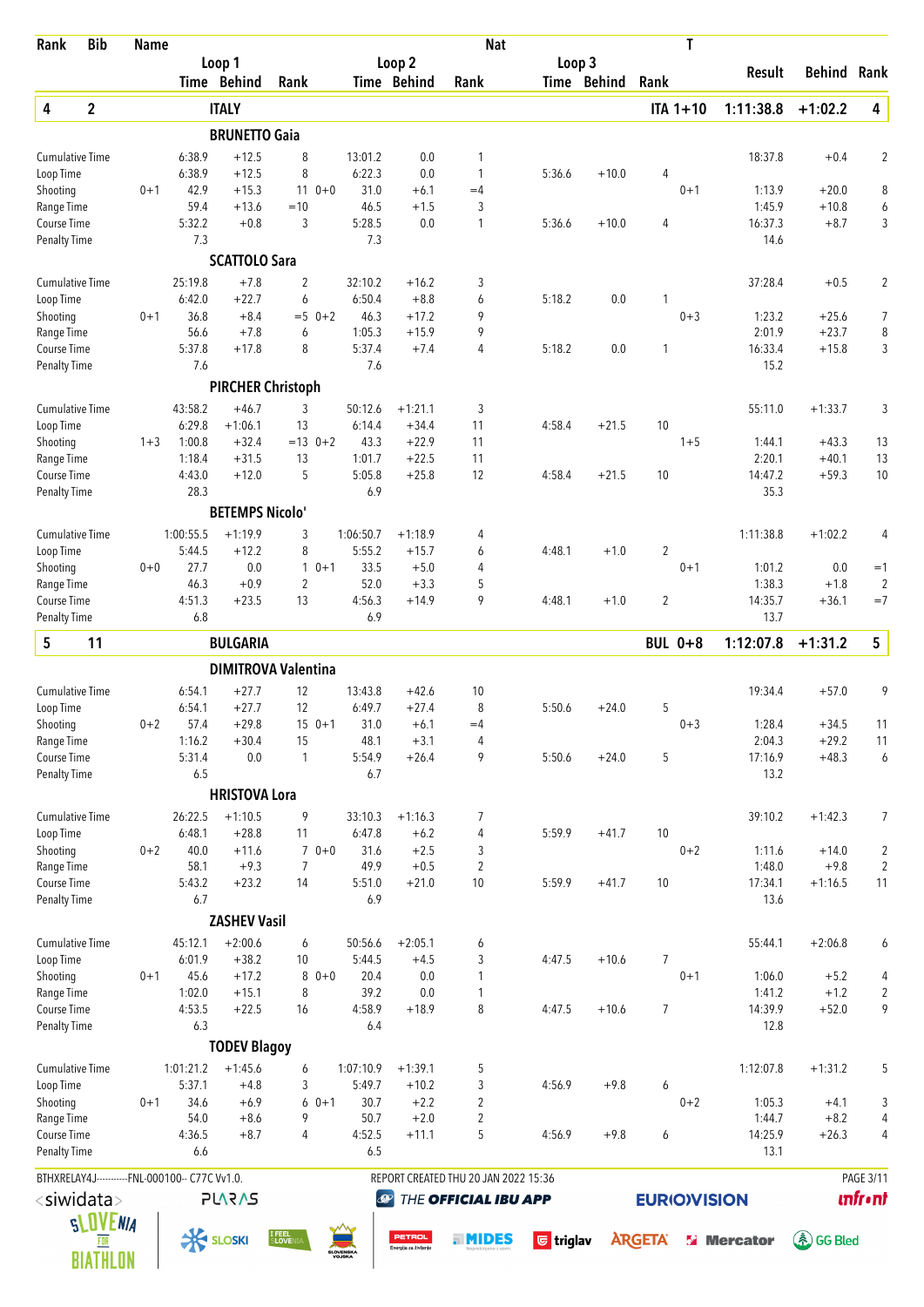| Rank                                | <b>Bib</b>      | <b>Name</b> |                                                |                        |                                   |                   |                       | <b>Nat</b>                           |                  |             |                | T                   |                    |                    |                  |
|-------------------------------------|-----------------|-------------|------------------------------------------------|------------------------|-----------------------------------|-------------------|-----------------------|--------------------------------------|------------------|-------------|----------------|---------------------|--------------------|--------------------|------------------|
|                                     |                 |             |                                                | Loop 1                 |                                   |                   | Loop 2                |                                      | Loop 3           |             |                |                     | Result             | <b>Behind Rank</b> |                  |
|                                     |                 |             |                                                | Time Behind            | Rank                              |                   | Time Behind           | Rank                                 |                  | Time Behind | Rank           |                     |                    |                    |                  |
| $\boldsymbol{6}$                    | 6               |             |                                                | <b>AUSTRIA</b>         |                                   |                   |                       |                                      |                  |             |                | <b>AUT 1+12</b>     | 1:12:42.0          | $+2:05.4$          | 6                |
|                                     |                 |             |                                                | <b>ROTHSCHOPF Lea</b>  |                                   |                   |                       |                                      |                  |             |                |                     |                    |                    |                  |
| <b>Cumulative Time</b>              |                 |             | 6:31.8                                         | $+5.4$                 | 4                                 | 13:12.1           | $+10.9$               | 3                                    |                  |             |                |                     | 18:39.8            | $+2.4$             | 3                |
| Loop Time<br>Shooting               |                 | $0+0$       | 6:31.8<br>34.6                                 | $+5.4$<br>$+7.0$       | 4<br>$=6$ 0+2                     | 6:40.3<br>46.6    | $+18.0$<br>$+21.7$    | 2<br>13                              | 5:27.7           | $+1.1$      | $\overline{2}$ | $0 + 2$             | 1:21.3             | $+27.4$            | 9                |
| Range Time                          |                 |             | 53.2                                           | $+7.4$                 | 6                                 | 1:03.6            | $+18.6$               | $=12$                                |                  |             |                |                     | 1:56.8             | $+21.7$            | 9                |
| Course Time                         |                 |             | 5:31.9                                         | $+0.5$                 | $\overline{2}$                    | 5:29.0            | $+0.5$                | $\overline{2}$                       | 5:27.7           | $+1.1$      | $\overline{2}$ |                     | 16:28.6            | 0.0                | 1                |
| <b>Penalty Time</b>                 |                 |             | 6.6                                            |                        |                                   | 7.6               |                       |                                      |                  |             |                |                     | 14.3               |                    |                  |
|                                     |                 |             |                                                | <b>WAGNER Lara</b>     |                                   |                   |                       |                                      |                  |             |                |                     |                    |                    |                  |
| <b>Cumulative Time</b>              |                 |             | 25:24.5                                        | $+12.5$                | 3                                 | 32:23.6           | $+29.6$               | 4                                    |                  |             |                |                     | 37:46.9            | $+19.0$            | 4                |
| Loop Time<br>Shooting               |                 | $0 + 0$     | 6:44.7<br>41.3                                 | $+25.4$<br>$+12.9$     | 8<br>$80+2$                       | 6:59.1<br>56.9    | $+17.5$<br>$+27.8$    | 8<br>12                              | 5:23.3           | $+5.1$      | $\overline{2}$ | $0 + 2$             | 1:38.2             | $+40.6$            | 12               |
| Range Time                          |                 |             | 1:00.5                                         | $+11.7$                | 8                                 | 1:18.0            | $+28.6$               | 12                                   |                  |             |                |                     | 2:18.5             | $+40.3$            | $=11$            |
| Course Time                         |                 |             | 5:35.7                                         | $+15.7$                | $\overline{7}$                    | 5:33.3            | $+3.3$                | $\overline{2}$                       | 5:23.3           | $+5.1$      | $\overline{2}$ |                     | 16:32.3            | $+14.7$            | $\overline{2}$   |
| <b>Penalty Time</b>                 |                 |             | 8.5                                            |                        |                                   | 7.7               |                       |                                      |                  |             |                |                     | 16.3               |                    |                  |
|                                     |                 |             |                                                |                        | <b>PROSSER Maximilian</b>         |                   |                       |                                      |                  |             |                |                     |                    |                    |                  |
| <b>Cumulative Time</b>              |                 |             | 44:30.0                                        | $+1:18.5$              | 4                                 | 50:39.5           | $+1:48.0$             | 4                                    |                  |             |                |                     | 55:25.6            | $+1:48.3$          | 4                |
| Loop Time                           |                 |             | 6:43.1                                         | $+1:19.4$              | 15                                | 6:09.5            | $+29.5$               | 8                                    | 4:46.1           | $+9.2$      | 5              |                     |                    |                    |                  |
| Shooting                            |                 | $1 + 3$     | 1:06.5<br>1:26.6                               | $+38.1$<br>$+39.7$     | $150+2$<br>16                     | 50.3<br>1:10.6    | $+29.9$<br>$+31.4$    | 15<br>14                             |                  |             |                | $1 + 5$             | 1:56.9<br>2:37.2   | $+56.1$<br>$+57.2$ | 16<br>16         |
| Range Time<br>Course Time           |                 |             | 4:47.9                                         | $+16.9$                | 11                                | 4:51.8            | $+11.8$               | 4                                    | 4:46.1           | $+9.2$      | 5              |                     | 14:25.8            | $+37.9$            | 3                |
| <b>Penalty Time</b>                 |                 |             | 28.6                                           |                        |                                   | 7.1               |                       |                                      |                  |             |                |                     | 35.7               |                    |                  |
|                                     |                 |             |                                                |                        | <b>HECHENBERGER Andreas</b>       |                   |                       |                                      |                  |             |                |                     |                    |                    |                  |
| <b>Cumulative Time</b>              |                 |             | 1:01:09.5                                      | $+1:33.9$              | 5                                 | 1:07:35.3         | $+2:03.5$             | 6                                    |                  |             |                |                     | 1:12:42.0          | $+2:05.4$          | 6                |
| Loop Time                           |                 |             | 5:43.9                                         | $+11.6$                | 6                                 | 6:25.8            | $+46.3$               | 14                                   | 5:06.7           | $+19.6$     | 9              |                     |                    |                    |                  |
| Shooting                            |                 | $0 + 0$     | 31.1                                           | $+3.4$                 | $=3$ 0+3                          | 52.1              | $+23.6$               | 14                                   |                  |             |                | $0 + 3$             | 1:23.2             | $+22.0$            | 10               |
| Range Time                          |                 |             | 52.7                                           | $+7.3$                 | 6                                 | 1:13.3            | $+24.6$               | 14                                   |                  |             |                |                     | 2:06.0             | $+29.5$            | 10               |
| Course Time                         |                 |             | 4:43.8<br>7.4                                  | $+16.0$                | 9                                 | 5:05.2<br>7.2     | $+23.8$               | 13                                   | 5:06.7           | $+19.6$     | 9              |                     | 14:55.7<br>14.6    | $+56.1$            | 11               |
| Penalty Time                        |                 |             |                                                |                        |                                   |                   |                       |                                      |                  |             |                |                     |                    |                    |                  |
| $\overline{\mathbf{z}}$             | 3               |             |                                                | <b>RUSSIA</b>          |                                   |                   |                       |                                      |                  |             |                | <b>RUS 3+12</b>     | 1:13:26.5          | $+2:49.9$          | $\overline{7}$   |
|                                     |                 |             |                                                | <b>IVANOVA Amina</b>   |                                   |                   |                       |                                      |                  |             |                |                     |                    |                    |                  |
| <b>Cumulative Time</b>              |                 |             | 6:26.4                                         | 0.0                    | 1                                 | 13:14.2           | $+13.0$               | 4                                    |                  |             |                |                     | 19:08.8            | $+31.4$            | 6                |
| Loop Time                           |                 |             | 6:26.4                                         | 0.0                    | $\mathbf{1}$                      | 6:47.8            | $+25.5$               | $\overline{7}$                       | 5:54.6           | $+28.0$     | $\overline{7}$ |                     |                    |                    |                  |
| Shooting                            |                 | $0+0$       | 27.6                                           | 0.0                    | $1 \t 0+1$                        | 33.2              | $+8.3$                | 8                                    |                  |             |                | $0 + 1$             | 1:00.8             | $+6.9$             | 4                |
| Range Time<br>Course Time           |                 |             | 45.8<br>5:32.5                                 | 0.0<br>$+1.1$          | 1<br>4                            | 52.7<br>5:47.1    | $+7.7$<br>$+18.6$     | 6<br>6                               | 5:54.6           | $+28.0$     | 7              |                     | 1:38.5<br>17:14.2  | $+3.4$<br>$+45.6$  | 3<br>5           |
| <b>Penalty Time</b>                 |                 |             | 8.0                                            |                        |                                   | 8.0               |                       |                                      |                  |             |                |                     | 16.0               |                    |                  |
|                                     |                 |             |                                                |                        | <b>ZYRIANOVA Anastasiia</b>       |                   |                       |                                      |                  |             |                |                     |                    |                    |                  |
| <b>Cumulative Time</b>              |                 |             | 25:41.0                                        | $+29.0$                | 5                                 | 32:27.8           | $+33.8$               | 5                                    |                  |             |                |                     | 38:19.4            | $+51.5$            | 5                |
| Loop Time                           |                 |             | 6:32.2                                         | $+12.9$                | 3                                 | 6:46.8            | $+5.2$                | 3                                    | 5:51.6           | $+33.4$     | 7              |                     |                    |                    |                  |
| Shooting                            |                 | $0 + 2$     | 46.0                                           | $+17.6$                | $110+1$                           | 31.3              | $+2.2$                | $\overline{2}$                       |                  |             |                | $0 + 3$             | 1:17.3             | $+19.7$            | 5                |
| Range Time                          |                 |             | 1:04.7                                         | $+15.9$                | 10                                | 51.8              | $+2.4$                | 3                                    |                  |             |                |                     | 1:56.5             | $+18.3$            | 5                |
| Course Time                         |                 |             | 5:20.3<br>7.1                                  | $+0.3$                 | $\overline{2}$                    | 5:47.6<br>7.3     | $+17.6$               | 9                                    | 5:51.6           | $+33.4$     | $\overline{7}$ |                     | 16:59.5<br>14.5    | $+41.9$            | $\overline{7}$   |
| <b>Penalty Time</b>                 |                 |             |                                                |                        |                                   |                   |                       |                                      |                  |             |                |                     |                    |                    |                  |
|                                     |                 |             |                                                | <b>KOVALEV Aleksei</b> |                                   |                   |                       |                                      |                  |             |                |                     |                    |                    |                  |
| <b>Cumulative Time</b><br>Loop Time |                 |             | 45:40.1<br>7:20.7                              | $+2:28.6$<br>$+1:57.0$ | 7<br>17                           | 51:52.6<br>6:12.5 | $+3:01.1$<br>$+32.5$  | 7<br>9                               | 4:44.1           | $+7.2$      | 2              |                     | 56:36.7            | $+2:59.4$          | 7                |
| Shooting                            |                 | $3 + 3$     | 1:00.8                                         | $+32.4$                | $= 13$ 0+2                        | 47.6              | $+27.2$               | 12                                   |                  |             |                | $3 + 5$             | 1:48.4             | $+47.6$            | 15               |
| Range Time                          |                 |             | 1:19.4                                         | $+32.5$                | 14                                | 1:05.1            | $+25.9$               | 12                                   |                  |             |                |                     | 2:24.5             | $+44.5$            | 15               |
| Course Time                         |                 |             | 4:45.1                                         | $+14.1$                | 8                                 | 5:00.5            | $+20.5$               | $=9$                                 | 4:44.1           | $+7.2$      | $\overline{2}$ |                     | 14:29.7            | $+41.8$            | $=7$             |
| <b>Penalty Time</b>                 |                 |             | 1:16.1                                         |                        |                                   | 6.9               |                       |                                      |                  |             |                |                     | 1:23.0             |                    |                  |
|                                     |                 |             |                                                |                        | <b>KORNEV Aleksandr</b>           |                   |                       |                                      |                  |             |                |                     |                    |                    |                  |
| <b>Cumulative Time</b>              |                 |             | 1:02:40.1                                      | $+3:04.5$              | 7                                 | 1:08:19.6         | $+2:47.8$             | 7                                    |                  |             |                |                     | 1:13:26.5          | $+2:49.9$          | 7                |
| Loop Time                           |                 |             | 6:03.4                                         | $+31.1$                | 14                                | 5:39.5            | 0.0                   | $\mathbf{1}$                         | 5:06.9           | $+19.8$     | 10             |                     |                    |                    |                  |
| Shooting<br>Range Time              |                 | $0 + 2$     | 1:04.1<br>1:22.7                               | $+36.4$<br>$+37.3$     | $160+1$<br>16                     | 33.6<br>51.6      | $+5.1$<br>$+2.9$      | 5<br>4                               |                  |             |                | $0 + 3$             | 1:37.8<br>2:14.3   | $+36.6$<br>$+37.8$ | 13<br>13         |
| Course Time                         |                 |             | 4:34.2                                         | $+6.4$                 | 2                                 | 4:41.4            | 0.0                   | 1                                    | 5:06.9           | $+19.8$     | 10             |                     | 14:22.5            | $+22.9$            | 3                |
| <b>Penalty Time</b>                 |                 |             | 6.4                                            |                        |                                   | 6.5               |                       |                                      |                  |             |                |                     | 13.0               |                    |                  |
|                                     |                 |             | BTHXRELAY4J-----------FNL-000100-- C77C Vv1.0. |                        |                                   |                   |                       | REPORT CREATED THU 20 JAN 2022 15:36 |                  |             |                |                     |                    |                    | <b>PAGE 4/11</b> |
| <siwidata></siwidata>               |                 |             |                                                | <b>PLARAS</b>          |                                   |                   | $\bigcirc$            | THE OFFICIAL IBU APP                 |                  |             |                | <b>EURIO)VISION</b> |                    |                    | <b>unfront</b>   |
|                                     |                 |             |                                                |                        |                                   |                   |                       |                                      |                  |             |                |                     |                    |                    |                  |
|                                     | <b>SLOVENIA</b> |             | <b>K SLOSKI</b>                                |                        | <b>I FEEL</b><br>S <b>LOVE</b> NI |                   | PETROL                | <b>TMIDES</b>                        | <b>U</b> triglav |             | <b>ARGETA</b>  |                     | <b>Si</b> Mercator | (系) GG Bled        |                  |
|                                     | FOR             |             |                                                |                        |                                   | SLOVENSKA         | Energija za življenje |                                      |                  |             |                |                     |                    |                    |                  |
|                                     | BIATHLON        |             |                                                |                        |                                   |                   |                       |                                      |                  |             |                |                     |                    |                    |                  |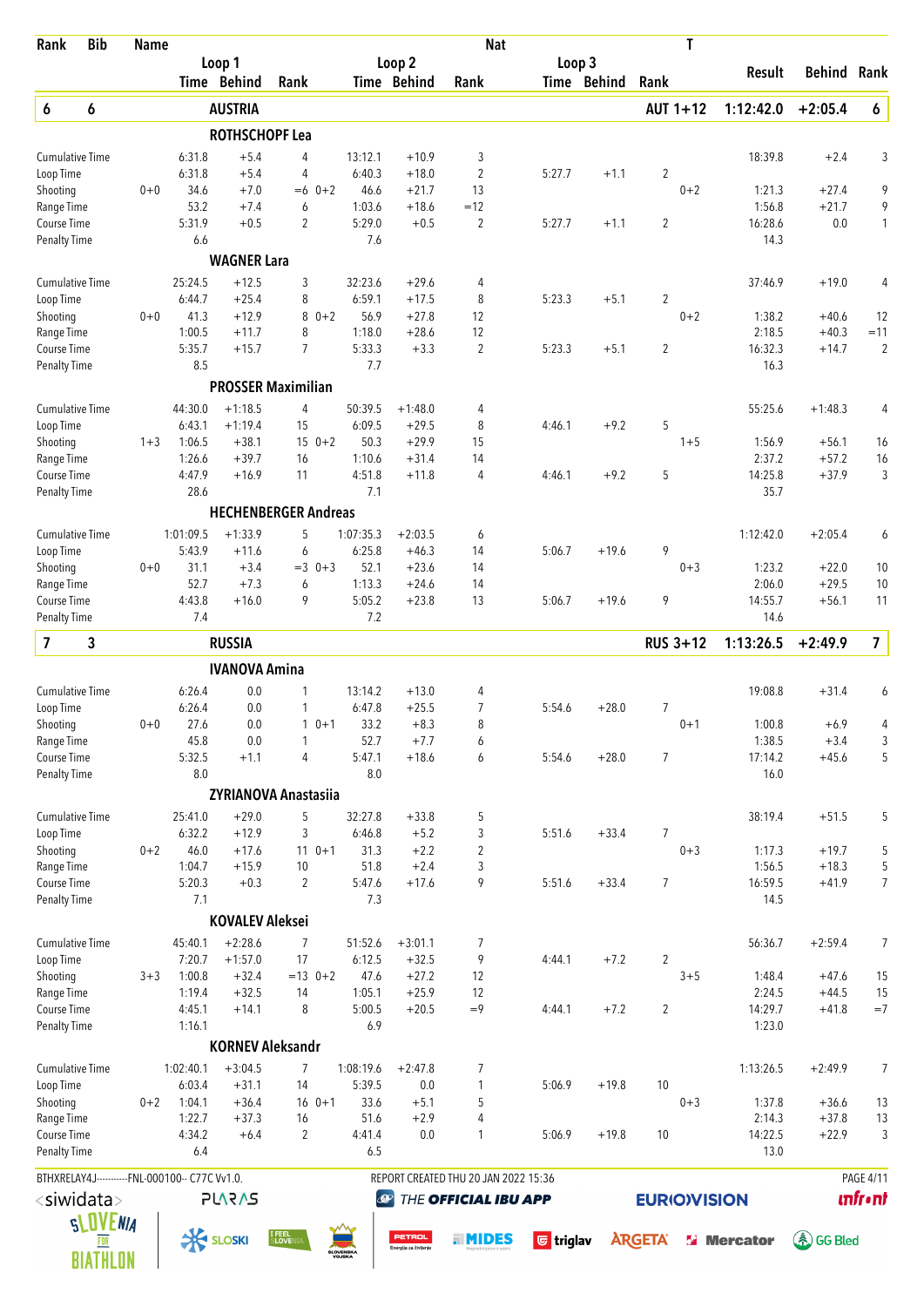| Rank                                      | <b>Bib</b>      | Name    |                                                |                       |                    |            |                   |                        | <b>Nat</b>                           |                                 |             |                | T                  |                   |                    |                     |
|-------------------------------------------|-----------------|---------|------------------------------------------------|-----------------------|--------------------|------------|-------------------|------------------------|--------------------------------------|---------------------------------|-------------|----------------|--------------------|-------------------|--------------------|---------------------|
|                                           |                 |         |                                                | Loop 1                |                    |            |                   | Loop 2                 |                                      | Loop 3                          |             |                |                    | Result            | <b>Behind Rank</b> |                     |
|                                           |                 |         |                                                | Time Behind           | Rank               |            |                   | Time Behind            | Rank                                 |                                 | Time Behind | Rank           |                    |                   |                    |                     |
| 8                                         | 18              |         |                                                | <b>BELARUS</b>        |                    |            |                   |                        |                                      |                                 |             |                | <b>BLR 1+10</b>    | 1:13:59.8         | $+3:23.2$          | 8                   |
|                                           |                 |         |                                                | <b>KUDAYEVA Darya</b> |                    |            |                   |                        |                                      |                                 |             |                |                    |                   |                    |                     |
| <b>Cumulative Time</b>                    |                 |         | 6:36.8                                         | $+10.4$               | 6                  |            | 13:22.2           | $+21.0$                | $\overline{7}$                       |                                 |             |                |                    | 19:21.2           | $+43.8$            | 8                   |
| Loop Time                                 |                 |         | 6:36.8                                         | $+10.4$               | 6                  |            | 6:45.4            | $+23.1$                | 6                                    | 5:59.0                          | $+32.4$     | 9              |                    |                   |                    |                     |
| Shooting                                  |                 | $0 + 0$ | 29.0                                           | $+1.4$                | $\overline{2}$     | $0 + 0$    | 24.9              | 0.0                    | 1                                    |                                 |             |                | $0 + 0$            | 53.9              | 0.0                | 1                   |
| Range Time<br>Course Time                 |                 |         | 50.1<br>5:40.2                                 | $+4.3$<br>$+8.8$      | 5<br>12            |            | 45.0<br>5:53.2    | 0.0<br>$+24.7$         | 1<br>8                               | 5:59.0                          | $+32.4$     | 9              |                    | 1:35.1<br>17:32.4 | 0.0<br>$+1:03.8$   | 1<br>9              |
| <b>Penalty Time</b>                       |                 |         | 6.4                                            |                       |                    |            | 7.1               |                        |                                      |                                 |             |                |                    | 13.6              |                    |                     |
|                                           |                 |         |                                                | KAVALEUSKAYA Yuliya   |                    |            |                   |                        |                                      |                                 |             |                |                    |                   |                    |                     |
| <b>Cumulative Time</b>                    |                 |         | 26:15.6                                        | $+1:03.6$             | 8                  |            | 34:24.3           | $+2:30.3$              | 10                                   |                                 |             |                |                    | 40:42.6           | $+3:14.7$          | 10                  |
| Loop Time                                 |                 |         | 6:54.4                                         | $+35.1$               | 12                 |            | 8:08.7            | $+1:27.1$              | 15                                   | 6:18.3                          | $+1:00.1$   | 15             |                    |                   |                    |                     |
| Shooting                                  |                 | $0 + 1$ | 49.2                                           | $+20.8$               |                    | $13 \t1+3$ | 1:04.3            | $+35.2$                | 15                                   |                                 |             |                | $1 + 4$            | 1:53.5            | $+55.9$            | 14                  |
| Range Time                                |                 |         | 1:07.2                                         | $+18.4$               | 12                 |            | 1:25.8            | $+36.4$                | 15                                   |                                 |             |                |                    | 2:33.0            | $+54.8$            | 13                  |
| Course Time<br><b>Penalty Time</b>        |                 |         | 5:40.2<br>7.0                                  | $+20.2$               | 12                 |            | 6:08.6<br>34.2    | $+38.6$                | 14                                   | 6:18.3                          | $+1:00.1$   | 15             |                    | 18:07.1<br>41.2   | $+1:49.5$          | 15                  |
|                                           |                 |         |                                                | <b>BELKO Pavel</b>    |                    |            |                   |                        |                                      |                                 |             |                |                    |                   |                    |                     |
| <b>Cumulative Time</b>                    |                 |         | 46:31.8                                        | $+3:20.3$             | 10                 |            | 52:50.1           | $+3:58.6$              | 9                                    |                                 |             |                |                    | 57:37.2           | $+3:59.9$          | 10                  |
| Loop Time                                 |                 |         | 5:49.2                                         | $+25.5$               | 5                  |            | 6:18.3            | $+38.3$                | 16                                   | 4:47.1                          | $+10.2$     | 6              |                    |                   |                    |                     |
| Shooting                                  |                 | $0 + 1$ | 41.1                                           | $+12.7$               |                    | $70+3$     | 55.1              | $+34.7$                | 16                                   |                                 |             |                | $0 + 4$            | 1:36.3            | $+35.5$            | 12                  |
| Range Time                                |                 |         | 57.9                                           | $+11.0$               | 6                  |            | 1:14.4            | $+35.2$                | 16                                   |                                 |             |                |                    | 2:12.3            | $+32.3$            | 11                  |
| Course Time                               |                 |         | 4:45.2                                         | $+14.2$               | 9                  |            | 4:57.1            | $+17.1$                | $\overline{7}$                       | 4:47.1                          | $+10.2$     | 6              |                    | 14:29.4           | $+41.5$            | 6                   |
| <b>Penalty Time</b>                       |                 |         | 6.0                                            |                       |                    |            | 6.8               |                        |                                      |                                 |             |                |                    | 12.8              |                    |                     |
|                                           |                 |         |                                                | <b>TULATSIN Ivan</b>  |                    |            |                   |                        |                                      |                                 |             |                |                    |                   |                    |                     |
| <b>Cumulative Time</b>                    |                 |         | 1:03:09.5                                      | $+3:33.9$             | 8                  |            | 1:08:59.8         | $+3:28.0$              | 8                                    |                                 |             |                |                    | 1:13:59.8         | $+3:23.2$          | 8                   |
| Loop Time                                 |                 | $0 + 0$ | 5:32.3<br>34.7                                 | 0.0<br>$+7.0$         | 1                  | $=7$ 0+2   | 5:50.3<br>33.4    | $+10.8$                | 4<br>3                               | 5:00.0                          | $+12.9$     | $\overline{7}$ | $0 + 2$            |                   |                    |                     |
| Shooting<br>Range Time                    |                 |         | 45.4                                           | 0.0                   | 1                  |            | 51.1              | $+4.9$<br>$+2.4$       | 3                                    |                                 |             |                |                    | 1:08.1<br>1:36.5  | $+6.9$<br>0.0      | 5<br>1              |
| Course Time                               |                 |         | 4:40.3                                         | $+12.5$               | 6                  |            | 4:52.9            | $+11.5$                | 6                                    | 5:00.0                          | $+12.9$     | $\overline{7}$ |                    | 14:33.2           | $+33.6$            | 6                   |
| <b>Penalty Time</b>                       |                 |         | 6.5                                            |                       |                    |            | 6.2               |                        |                                      |                                 |             |                |                    | 12.7              |                    |                     |
| 9                                         | 7               |         |                                                | <b>SLOVENIA</b>       |                    |            |                   |                        |                                      |                                 |             |                | $SLO$ 3+14         | 1:14:37.9         | $+4:01.3$          | 9                   |
|                                           |                 |         |                                                | <b>ZORC Kaja</b>      |                    |            |                   |                        |                                      |                                 |             |                |                    |                   |                    |                     |
| <b>Cumulative Time</b>                    |                 |         | 6:37.3                                         | $+10.9$               | 7                  |            | 13:35.8           | $+34.6$                | 8                                    |                                 |             |                |                    | 19:04.7           | $+27.3$            | 4                   |
| Loop Time                                 |                 |         | 6:37.3                                         | $+10.9$               | $\overline{7}$     |            | 6:58.5            | $+36.2$                | 10                                   | 5:28.9                          | $+2.3$      | 3              |                    |                   |                    |                     |
| Shooting                                  |                 | $0 + 1$ | 36.9                                           | $+9.3$                |                    | $90+3$     | 1:02.6            | $+37.7$                | 16                                   |                                 |             |                | $0 + 4$            | 1:39.6            | $+45.7$            | 13                  |
| Range Time                                |                 |         | 55.0                                           | $+9.2$                | 7                  |            | 1:21.4            | $+36.4$                | 16                                   |                                 |             |                |                    | 2:16.4            | $+41.3$            | 13                  |
| Course Time                               |                 |         | 5:35.2                                         | $+3.8$                | 8                  |            | 5:29.7            | $+1.2$                 | 3                                    | 5:28.9                          | $+2.3$      | 3              |                    | 16:33.8           | $+5.2$             | $\overline{2}$      |
| <b>Penalty Time</b>                       |                 |         | 7.1                                            |                       |                    |            | 7.3               |                        |                                      |                                 |             |                |                    | 14.5              |                    |                     |
|                                           |                 |         |                                                | <b>KLEMENCIC Ziva</b> |                    |            |                   |                        |                                      |                                 |             |                |                    |                   |                    |                     |
| <b>Cumulative Time</b>                    |                 |         | 25:51.3<br>6:46.6                              | $+39.3$<br>$+27.3$    | 7<br>9             |            | 33:56.5<br>8:05.2 | $+2:02.5$<br>$+1:23.6$ | 9<br>14                              | 5:55.5                          | $+37.3$     | 9              |                    | 39:52.0           | $+2:24.1$          | 8                   |
| Loop Time<br>Shooting                     |                 | $0 + 2$ | 54.6                                           | $+26.2$               |                    | $15 \t2+3$ | 1:05.3            | $+36.2$                | 16                                   |                                 |             |                | $2 + 5$            | 1:59.9            | $+1:02.3$          | 15                  |
| Range Time                                |                 |         | 1:14.2                                         | $+25.4$               | 15                 |            | 1:25.6            | $+36.2$                | 14                                   |                                 |             |                |                    | 2:39.8            | $+1:01.6$          | 15                  |
| Course Time                               |                 |         | 5:25.4                                         | $+5.4$                | 4                  |            | 5:44.1            | $+14.1$                | $\overline{7}$                       | 5:55.5                          | $+37.3$     | 9              |                    | 17:05.0           | $+47.4$            | 8                   |
| <b>Penalty Time</b>                       |                 |         | 7.0                                            |                       |                    |            | 55.4              |                        |                                      |                                 |             |                |                    | 1:02.5            |                    |                     |
|                                           |                 |         |                                                | <b>REPNIK Matic</b>   |                    |            |                   |                        |                                      |                                 |             |                |                    |                   |                    |                     |
| <b>Cumulative Time</b>                    |                 |         | 46:17.4                                        | $+3:05.9$             | 9                  |            | 52:21.1           | $+3:29.6$              | 8                                    |                                 |             |                |                    | 57:26.7           | $+3:49.4$          | 8                   |
| Loop Time                                 |                 |         | 6:25.4                                         | $+1:01.7$             | 12                 |            | 6:03.7            | $+23.7$                | $\overline{7}$                       | 5:05.6                          | $+28.7$     | 12             |                    |                   |                    |                     |
| Shooting<br>Range Time                    |                 | $1 + 3$ | 53.8<br>1:11.7                                 | $+25.4$<br>$+24.8$    | 11                 | $120+0$    | 23.9<br>42.1      | $+3.5$<br>$+2.9$       | $\overline{2}$<br>$\overline{2}$     |                                 |             |                | $1 + 3$            | 1:17.8<br>1:53.8  | $+17.0$<br>$+13.8$ | $\overline{7}$<br>7 |
| Course Time                               |                 |         | 4:44.8                                         | $+13.8$               | 7                  |            | 5:16.1            | $+36.1$                | 16                                   | 5:05.6                          | $+28.7$     | 12             |                    | 15:06.5           | $+1:18.6$          | 14                  |
| <b>Penalty Time</b>                       |                 |         | 28.8                                           |                       |                    |            | 5.5               |                        |                                      |                                 |             |                |                    | 34.3              |                    |                     |
|                                           |                 |         |                                                | <b>ZIDAR Jasa</b>     |                    |            |                   |                        |                                      |                                 |             |                |                    |                   |                    |                     |
| <b>Cumulative Time</b>                    |                 |         | 1:03:10.3                                      | $+3:34.7$             | 9                  |            | 1:09:12.9         | $+3:41.1$              | 9                                    |                                 |             |                |                    | 1:14:37.9         | $+4:01.3$          | 9                   |
| Loop Time                                 |                 |         | 5:43.6                                         | $+11.3$               | 5                  |            | 6:02.6            | $+23.1$                | 9                                    | 5:25.0                          | $+37.9$     | 15             |                    |                   |                    |                     |
| Shooting                                  |                 | $0 + 0$ | 31.1                                           | $+3.4$                |                    | $=3$ 0+2   | 35.1              | $+6.6$                 | 7                                    |                                 |             |                | $0 + 2$            | 1:06.2            | $+5.0$             | 4                   |
| Range Time                                |                 |         | 51.0                                           | $+5.6$                | 4                  |            | 54.3              | $+5.6$                 | $=7$                                 |                                 |             |                |                    | 1:45.3            | $+8.8$             | 5                   |
| <b>Course Time</b><br><b>Penalty Time</b> |                 |         | 4:45.7<br>6.9                                  | $+17.9$               | 11                 |            | 5:00.8<br>7.4     | $+19.4$                | 12                                   | 5:25.0                          | $+37.9$     | 15             |                    | 15:11.5<br>14.4   | $+1:11.9$          | 14                  |
|                                           |                 |         |                                                |                       |                    |            |                   |                        |                                      |                                 |             |                |                    |                   |                    |                     |
|                                           |                 |         | BTHXRELAY4J-----------FNL-000100-- C77C Vv1.0. |                       |                    |            |                   |                        | REPORT CREATED THU 20 JAN 2022 15:36 |                                 |             |                |                    |                   |                    | <b>PAGE 5/11</b>    |
| <siwidata></siwidata>                     |                 |         |                                                | <b>PLARAS</b>         |                    |            | $\bigcirc$        |                        | THE OFFICIAL IBU APP                 |                                 |             |                | <b>EURIOVISION</b> |                   |                    | <b>unfront</b>      |
|                                           | <b>SLOVENIA</b> |         |                                                | <b>K SLOSKI</b>       | I FEEL<br>SLOVENI. |            |                   | <b>PETROL</b>          | <b>TMIDES</b>                        |                                 |             |                |                    |                   | ( CG Bled          |                     |
|                                           |                 |         |                                                |                       |                    |            | <b>SLOVENSKA</b>  | Energija za življenjo  |                                      | $\overline{\mathbf{G}}$ triglav |             | <b>ARGETA</b>  |                    | <b>S</b> Mercator |                    |                     |
|                                           | <b>BIATHLON</b> |         |                                                |                       |                    |            |                   |                        |                                      |                                 |             |                |                    |                   |                    |                     |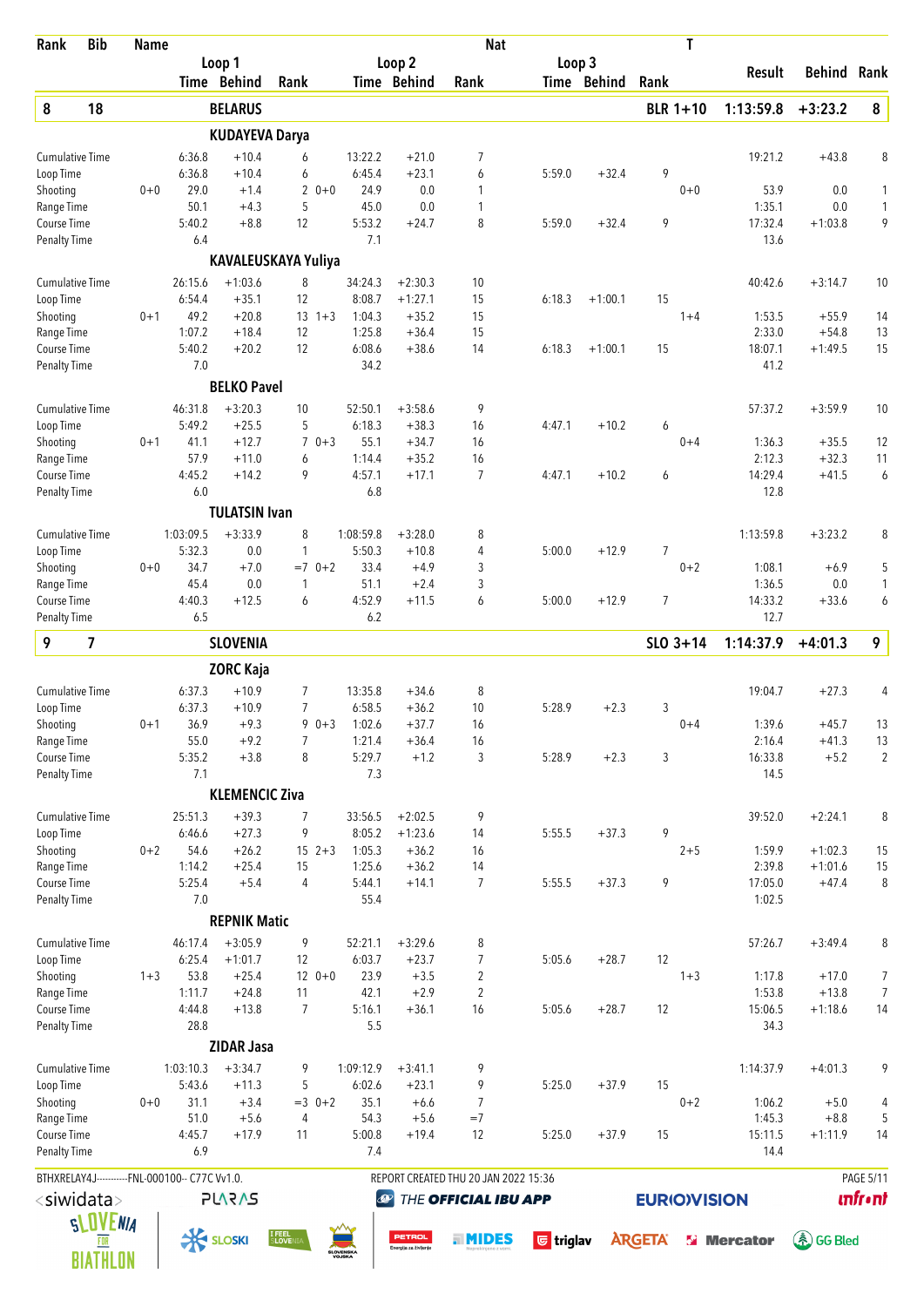| Rank                                | <b>Bib</b>      | <b>Name</b> |                                                |                        |                          |                     |                                 | <b>Nat</b>                           |                                 |             | T                  |                   |                        |                |
|-------------------------------------|-----------------|-------------|------------------------------------------------|------------------------|--------------------------|---------------------|---------------------------------|--------------------------------------|---------------------------------|-------------|--------------------|-------------------|------------------------|----------------|
|                                     |                 |             |                                                | Loop 1                 |                          |                     | Loop 2                          |                                      | Loop 3                          |             |                    | Result            | <b>Behind Rank</b>     |                |
|                                     |                 |             |                                                | Time Behind            | Rank                     |                     | Time Behind                     | Rank                                 |                                 | Time Behind | Rank               |                   |                        |                |
| 10                                  | 20              |             |                                                | <b>FINLAND</b>         |                          |                     |                                 |                                      |                                 |             | $FIN$ 3+15         | 1:14:52.9         | $+4:16.3$              | 10             |
|                                     |                 |             |                                                |                        | <b>IRVANKOSKI Emilia</b> |                     |                                 |                                      |                                 |             |                    |                   |                        |                |
| <b>Cumulative Time</b>              |                 |             | 6:52.2                                         | $+25.8$                | 11                       | 14:27.6             | $+1:26.4$                       | 12                                   |                                 |             |                    | 20:32.5           | $+1:55.1$              | 11             |
| Loop Time<br>Shooting               |                 | $0 + 1$     | 6:52.2<br>45.3                                 | $+25.8$<br>$+17.7$     | 11<br>$=13$ 0+3          | 7:35.4<br>1:04.2    | $+1:13.1$<br>$+39.3$            | 14<br>17                             | 6:04.9                          | $+38.3$     | 11<br>$0 + 4$      | 1:49.5            | $+55.6$                | 16             |
| Range Time                          |                 |             | 1:04.6                                         | $+18.8$                | 12                       | 1:23.6              | $+38.6$                         | 17                                   |                                 |             |                    | 2:28.2            | $+53.1$                | 16             |
| Course Time                         |                 |             | 5:40.8                                         | $+9.4$                 | 13                       | 6:04.7              | $+36.2$                         | 12                                   | 6:04.9                          | $+38.3$     | 11                 | 17:50.4           | $+1:21.8$              | 11             |
| <b>Penalty Time</b>                 |                 |             | 6.7                                            |                        |                          | 7.0                 |                                 |                                      |                                 |             |                    | 13.8              |                        |                |
|                                     |                 |             |                                                | <b>LEINAMO Sonja</b>   |                          |                     |                                 |                                      |                                 |             |                    |                   |                        |                |
| <b>Cumulative Time</b>              |                 |             | 27:31.4                                        | $+2:19.4$              | 12                       | 36:01.5             | $+4:07.5$                       | 16                                   |                                 |             |                    | 41:34.9           | $+4:07.0$              | 13             |
| Loop Time                           |                 |             | 6:58.9                                         | $+39.6$                | 14                       | 8:30.1              | $+1:48.5$                       | 18                                   | 5:33.4                          | $+15.2$     | 4                  |                   |                        |                |
| Shooting                            |                 | $0 + 2$     | 1:01.9<br>1:23.5                               | $+33.5$                | $172+3$<br>17            | 1:25.3<br>1:46.2    | $+56.2$                         | 19<br>18                             |                                 |             | $2 + 5$            | 2:27.2<br>3:09.7  | $+1:29.6$              | 18             |
| Range Time<br>Course Time           |                 |             | 5:28.2                                         | $+34.7$<br>$+8.2$      | 5                        | 5:42.8              | $+56.8$<br>$+12.8$              | 6                                    | 5:33.4                          | $+15.2$     | 4                  | 16:44.4           | $+1:31.5$<br>$+26.8$   | 18<br>4        |
| <b>Penalty Time</b>                 |                 |             | 7.1                                            |                        |                          | 1:01.1              |                                 |                                      |                                 |             |                    | 1:08.3            |                        |                |
|                                     |                 |             |                                                | <b>INVENIUS Otto</b>   |                          |                     |                                 |                                      |                                 |             |                    |                   |                        |                |
| <b>Cumulative Time</b>              |                 |             | 46:58.6                                        | $+3:47.1$              | 12                       | 52:51.9             | $+4:00.4$                       | 10                                   |                                 |             |                    | 57:28.8           | $+3:51.5$              | 9              |
| Loop Time                           |                 |             | 5:23.7                                         | 0.0                    | 1                        | 5:53.3              | $+13.3$                         | 5                                    | 4:36.9                          | 0.0         | 1                  |                   |                        |                |
| Shooting                            |                 | $0 + 0$     | 28.8                                           | $+0.4$                 | $20+2$                   | 49.1                | $+28.7$                         | 13                                   |                                 |             | $0 + 2$            | 1:18.0            | $+17.2$                | 8              |
| Range Time                          |                 |             | 46.9                                           | 0.0                    | 1                        | 1:07.7              | $+28.5$                         | 13                                   |                                 |             |                    | 1:54.6            | $+14.6$                | 8              |
| Course Time                         |                 |             | 4:31.0                                         | 0.0                    | 1                        | 4:40.0              | 0.0                             | $\mathbf{1}$                         | 4:36.9                          | 0.0         | 1                  | 13:47.9           | 0.0                    | $\mathbf{1}$   |
| <b>Penalty Time</b>                 |                 |             | 5.7                                            |                        |                          | 5.6                 |                                 |                                      |                                 |             |                    | 11.3              |                        |                |
|                                     |                 |             |                                                | <b>MUKKALA Jonni</b>   |                          |                     |                                 |                                      |                                 |             |                    |                   |                        |                |
| <b>Cumulative Time</b>              |                 |             | 1:04:03.8                                      | $+4:28.2$              | 12                       | 1:09:56.9           | $+4:25.1$                       | 10                                   |                                 |             |                    | 1:14:52.9         | $+4:16.3$              | 10             |
| Loop Time<br>Shooting               |                 | $1 + 3$     | 6:35.0<br>1:12.1                               | $+1:02.7$<br>$+44.4$   | 17<br>$170+1$            | 5:53.1<br>37.3      | $+13.6$<br>$+8.8$               | 5<br>9                               | 4:56.0                          | $+8.9$      | 5<br>$1 + 4$       | 1:49.5            | $+48.3$                | 16             |
| Range Time                          |                 |             | 1:29.3                                         | $+43.9$                | 17                       | 56.4                | $+7.7$                          | 9                                    |                                 |             |                    | 2:25.7            | $+49.2$                | 16             |
| Course Time                         |                 |             | 4:35.3                                         | $+7.5$                 | 3                        | 4:49.9              | $+8.5$                          | 4                                    | 4:56.0                          | $+8.9$      | 5                  | 14:21.2           | $+21.6$                | 2              |
| <b>Penalty Time</b>                 |                 |             | 30.3                                           |                        |                          | 6.7                 |                                 |                                      |                                 |             |                    | 37.1              |                        |                |
| 11                                  | 17              |             |                                                | <b>UNITED STATES</b>   |                          |                     |                                 |                                      |                                 |             | USA 0+9            | 1:15:00.3         | $+4:23.7$              | 11             |
|                                     |                 |             |                                                |                        | <b>MADIGAN Margaret</b>  |                     |                                 |                                      |                                 |             |                    |                   |                        |                |
| <b>Cumulative Time</b>              |                 |             | 6:57.6                                         | $+31.2$                | 14                       | 14:50.5             | $+1:49.3$                       | 15                                   |                                 |             |                    | 21:24.8           | $+2:47.4$              | 15             |
| Loop Time                           |                 |             | 6:57.6                                         | $+31.2$                | 14                       | 7:52.9              | $+1:30.6$                       | 17                                   | 6:34.3                          | $+1:07.7$   | 15                 |                   |                        |                |
| Shooting                            |                 | $0 + 1$     | 43.5                                           | $+15.9$                | $12 \t 0+2$              | 56.6                | $+31.7$                         | 14                                   |                                 |             | $0 + 3$            | 1:40.2            | $+46.3$                | 14             |
| Range Time                          |                 |             | 1:05.7                                         | $+19.9$                | 14                       | 1:20.4              | $+35.4$                         | 15                                   |                                 |             |                    | 2:26.1            | $+51.0$                | 15             |
| Course Time                         |                 |             | 5:44.4                                         | $+13.0$                | 16                       | 6:24.8              | $+56.3$                         | 15                                   | 6:34.3                          | $+1:07.7$   | 15                 | 18:43.5           | $+2:14.9$              | 15             |
| <b>Penalty Time</b>                 |                 |             | 7.4                                            |                        |                          | 7.7                 |                                 |                                      |                                 |             |                    | 15.2              |                        |                |
|                                     |                 |             |                                                | <b>BOULEY Cheresa</b>  |                          |                     |                                 |                                      |                                 |             |                    |                   |                        |                |
| <b>Cumulative Time</b>              |                 |             | 28:48.5                                        | $+3:36.5$              | 15                       | 35:58.2             | $+4:04.2$                       | 15                                   |                                 |             |                    | 41:53.4           | $+4:25.5$              | 14             |
| Loop Time                           |                 |             | 7:23.7<br>1:16.3                               | $+1:04.4$<br>$+47.9$   | 17<br>$180+1$            | 7:09.7<br>1:01.3    | $+28.1$                         | 9                                    | 5:55.2                          | $+37.0$     | 8                  |                   |                        |                |
| Shooting<br>Range Time              |                 | $0 + 2$     | 1:39.1                                         | $+50.3$                | 18                       | 1:23.6              | $+32.2$<br>$+34.2$              | 13<br>13                             |                                 |             | $0 + 3$            | 2:17.6<br>3:02.7  | $+1:20.0$<br>$+1:24.5$ | 17<br>17       |
| Course Time                         |                 |             | 5:38.2                                         | $+18.2$                | 9                        | 5:39.8              | $+9.8$                          | 5                                    | 5:55.2                          | $+37.0$     | 8                  | 17:13.2           | $+55.6$                | 9              |
| <b>Penalty Time</b>                 |                 |             | 6.4                                            |                        |                          | 6.3                 |                                 |                                      |                                 |             |                    | 12.8              |                        |                |
|                                     |                 |             |                                                | <b>BONACCI Vincent</b> |                          |                     |                                 |                                      |                                 |             |                    |                   |                        |                |
| <b>Cumulative Time</b>              |                 |             | 47:26.8                                        | $+4:15.3$              | 14                       | 53:19.0             | $+4:27.5$                       | 13                                   |                                 |             |                    | 58:14.7           | $+4:37.4$              | 13             |
| Loop Time                           |                 |             | 5:33.4                                         | $+9.7$                 | $\overline{2}$           | 5:52.2              | $+12.2$                         | 4                                    | 4:55.7                          | $+18.8$     | 8                  |                   |                        |                |
| Shooting                            |                 | $0 + 0$     | 28.4                                           | 0.0                    | $10+1$                   | 32.4                | $+12.0$                         | 6                                    |                                 |             | $0 + 1$            | 1:00.8            | $0.0\,$                | $\mathbf{1}$   |
| Range Time                          |                 |             | 47.9                                           | $+1.0$                 | 2                        | 53.5                | $+14.3$                         | 6                                    |                                 |             |                    | 1:41.4            | $+1.4$                 | 3              |
| Course Time<br><b>Penalty Time</b>  |                 |             | 4:38.9<br>6.5                                  | $+7.9$                 | $\overline{2}$           | 4:52.5<br>6.2       | $+12.5$                         | 6                                    | 4:55.7                          | $+18.8$     | 8                  | 14:27.1<br>12.7   | $+39.2$                | 4              |
|                                     |                 |             |                                                |                        | <b>BURKHART Nikolas</b>  |                     |                                 |                                      |                                 |             |                    |                   |                        |                |
|                                     |                 |             |                                                | $+4:22.4$              |                          |                     |                                 |                                      |                                 |             |                    |                   |                        |                |
| <b>Cumulative Time</b><br>Loop Time |                 |             | 1:03:58.0<br>5:43.3                            | $+11.0$                | 11<br>4                  | 1:10:05.1<br>6:07.1 | $+4:33.3$<br>$+27.6$            | 11<br>11                             | 4:55.2                          | $+8.1$      | 4                  | 1:15:00.3         | $+4:23.7$              | 11             |
| Shooting                            |                 | $0 + 0$     | 34.7                                           | $+7.0$                 | $=7$ 0+2                 | 42.8                | $+14.3$                         | 11                                   |                                 |             | $0 + 2$            | 1:17.5            | $+16.3$                | 8              |
| Range Time                          |                 |             | 53.9                                           | $+8.5$                 | 8                        | 1:03.4              | $+14.7$                         | 12                                   |                                 |             |                    | 1:57.3            | $+20.8$                | 9              |
| Course Time                         |                 |             | 4:43.1                                         | $+15.3$                | 8                        | 4:57.4              | $+16.0$                         | 10                                   | 4:55.2                          | $+8.1$      | 4                  | 14:35.7           | $+36.1$                | $=7$           |
| <b>Penalty Time</b>                 |                 |             | 6.3                                            |                        |                          | 6.3                 |                                 |                                      |                                 |             |                    | 12.6              |                        |                |
|                                     |                 |             | BTHXRELAY4J-----------FNL-000100-- C77C Vv1.0. |                        |                          |                     |                                 | REPORT CREATED THU 20 JAN 2022 15:36 |                                 |             |                    |                   |                        | PAGE 6/11      |
| <siwidata></siwidata>               |                 |             |                                                | <b>PLARAS</b>          |                          |                     | $\bigcirc$                      | THE OFFICIAL IBU APP                 |                                 |             | <b>EURIOVISION</b> |                   |                        | <b>unfront</b> |
|                                     | <b>SLOVENIA</b> |             |                                                |                        |                          |                     |                                 |                                      |                                 |             |                    |                   |                        |                |
|                                     |                 |             |                                                | <b>K SLOSKI</b>        | I FEEL<br>SLOVENI        |                     | PETROL<br>Energija za življenje | MIDES                                | $\overline{\mathbf{G}}$ triglav |             | <b>ARGETA</b>      | <b>S</b> Mercator | <u>ී</u> GG Bled       |                |
|                                     | <b>BIATHLON</b> |             |                                                |                        |                          | SLOVENSKA           |                                 |                                      |                                 |             |                    |                   |                        |                |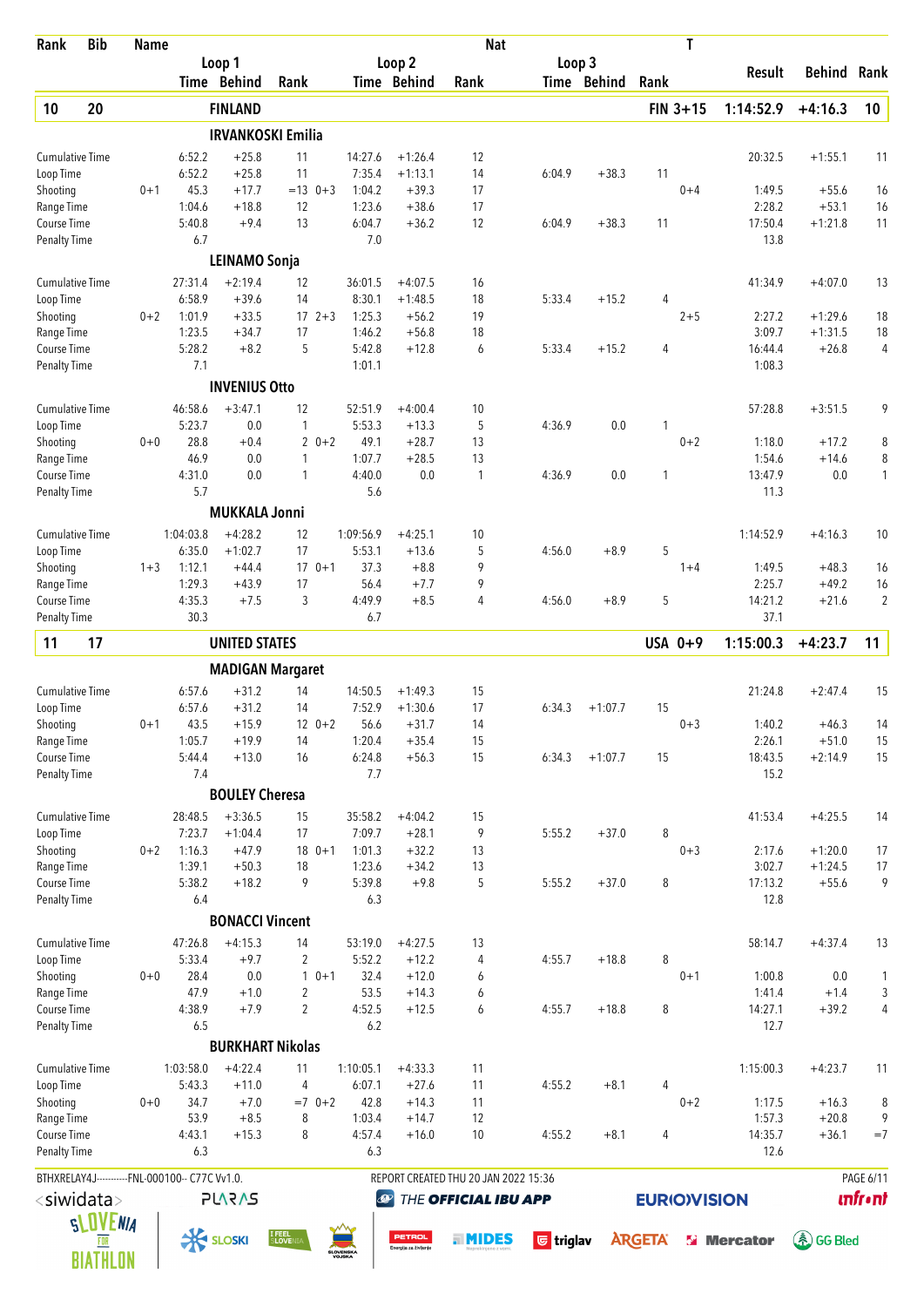| Rank                                | <b>Bib</b>            | <b>Name</b> |                                                |                          |                          |             |                     |                                        | <b>Nat</b>                           |                                 |             |               | T                  |                    |                      |                     |
|-------------------------------------|-----------------------|-------------|------------------------------------------------|--------------------------|--------------------------|-------------|---------------------|----------------------------------------|--------------------------------------|---------------------------------|-------------|---------------|--------------------|--------------------|----------------------|---------------------|
|                                     |                       |             |                                                | Loop 1                   |                          |             |                     | Loop 2                                 |                                      | Loop 3                          |             |               |                    | Result             | <b>Behind</b>        | Rank                |
|                                     |                       |             |                                                | Time Behind              | Rank                     |             |                     | Time Behind                            | Rank                                 |                                 | Time Behind | Rank          |                    |                    |                      |                     |
| 12                                  | 4                     |             |                                                | <b>UKRAINE</b>           |                          |             |                     |                                        |                                      |                                 |             |               | <b>UKR 0+13</b>    | 1:15:35.5          | $+4:58.9$            | 12                  |
|                                     |                       |             |                                                | <b>HORODNA Olena</b>     |                          |             |                     |                                        |                                      |                                 |             |               |                    |                    |                      |                     |
| <b>Cumulative Time</b><br>Loop Time |                       |             | 6:44.9<br>6:44.9                               | $+18.5$<br>$+18.5$       | 10<br>10                 |             | 14:12.0<br>7:27.1   | $+1:10.8$<br>$+1:04.8$                 | 11<br>12                             | 6:21.8                          | $+55.2$     | 13            |                    | 20:33.8            | $+1:56.4$            | 12                  |
| Shooting                            |                       | $0 + 2$     | 41.3                                           | $+13.7$                  |                          | $10 \t 0+3$ | 45.3                | $+20.4$                                | 12                                   |                                 |             |               | $0 + 5$            | 1:26.6             | $+32.7$              | 10                  |
| Range Time                          |                       |             | 59.4                                           | $+13.6$                  | $=10$                    |             | 1:03.6              | $+18.6$                                | $=12$                                |                                 |             |               |                    | 2:03.0             | $+27.9$              | 10                  |
| Course Time                         |                       |             | 5:36.9                                         | $+5.5$                   | 10                       |             | 6:15.5              | $+47.0$                                | 13                                   | 6:21.8                          | $+55.2$     | 13            |                    | 18:14.2            | $+1:45.6$            | 13                  |
| <b>Penalty Time</b>                 |                       |             | 8.5                                            |                          |                          |             | 8.0                 |                                        |                                      |                                 |             |               |                    | 16.5               |                      |                     |
|                                     |                       |             |                                                | <b>STEBLYNA Liliia</b>   |                          |             |                     |                                        |                                      |                                 |             |               |                    |                    |                      |                     |
| <b>Cumulative Time</b><br>Loop Time |                       |             | 27:21.6<br>6:47.8                              | $+2:09.6$<br>$+28.5$     | 11<br>10                 |             | 34:45.0<br>7:23.4   | $+2:51.0$<br>$+41.8$                   | 11<br>12                             | 6:00.7                          | $+42.5$     | 11            |                    | 40:45.7            | $+3:17.8$            | 11                  |
| Shooting                            |                       | $0 + 1$     | 41.9                                           | $+13.5$                  |                          | $90+3$      | 55.0                | $+25.9$                                | 10                                   |                                 |             |               | $0 + 4$            | 1:36.9             | $+39.3$              | 11                  |
| Range Time                          |                       |             | 1:02.6                                         | $+13.8$                  | 9                        |             | 1:15.9              | $+26.5$                                | 11                                   |                                 |             |               |                    | 2:18.5             | $+40.3$              | $=11$               |
| Course Time                         |                       |             | 5:38.3                                         | $+18.3$                  | 10                       |             | 6:00.4              | $+30.4$                                | 12                                   | 6:00.7                          | $+42.5$     | 11            |                    | 17:39.4            | $+1:21.8$            | 12                  |
| <b>Penalty Time</b>                 |                       |             | 6.9                                            |                          |                          |             | 7.0                 |                                        |                                      |                                 |             |               |                    | 13.9               |                      |                     |
|                                     |                       |             |                                                | <b>CHYKHAR Vladyslav</b> |                          |             |                     |                                        |                                      |                                 |             |               |                    |                    |                      |                     |
| <b>Cumulative Time</b>              |                       |             | 46:39.5                                        | $+3:28.0$                | 11                       |             | 52:54.6             | $+4:03.1$                              | 11                                   |                                 |             |               |                    | 58:09.4            | $+4:32.1$            | 12                  |
| Loop Time                           |                       |             | 5:53.8                                         | $+30.1$                  | 6                        |             | 6:15.1              | $+35.1$                                | 12                                   | 5:14.8                          | $+37.9$     | 15            |                    |                    |                      |                     |
| Shooting<br>Range Time              |                       | $0 + 0$     | 30.1<br>48.2                                   | $+1.7$<br>$+1.3$         | 3                        | $40+2$      | 37.2<br>55.4        | $+16.8$<br>$+16.2$                     | 9<br>8                               |                                 |             |               | $0 + 2$            | 1:07.3<br>1:43.6   | $+6.5$<br>$+3.6$     | 5<br>$\overline{4}$ |
| Course Time                         |                       |             | 4:59.3                                         | $+28.3$                  | 17                       |             | 5:13.4              | $+33.4$                                | 14                                   | 5:14.8                          | $+37.9$     | 15            |                    | 15:27.5            | $+1:39.6$            | 16                  |
| <b>Penalty Time</b>                 |                       |             | 6.3                                            |                          |                          |             | 6.2                 |                                        |                                      |                                 |             |               |                    | 12.6               |                      |                     |
|                                     |                       |             |                                                | <b>KINASH Stepan</b>     |                          |             |                     |                                        |                                      |                                 |             |               |                    |                    |                      |                     |
| <b>Cumulative Time</b>              |                       |             | 1:04:06.8                                      | $+4:31.2$                | 13                       |             | 1:10:11.5           | $+4:39.7$                              | 12                                   |                                 |             |               |                    | 1:15:35.5          | $+4:58.9$            | 12                  |
| Loop Time                           |                       |             | 5:57.4                                         | $+25.1$                  | 11                       |             | 6:04.7              | $+25.2$                                | 10                                   | 5:24.0                          | $+36.9$     | 14            |                    |                    |                      |                     |
| Shooting                            |                       | $0 + 1$     | 32.6                                           | $+4.9$                   | 5                        | $0 + 1$     | 28.5                | 0.0                                    | $\mathbf{1}$                         |                                 |             |               | $0 + 2$            | 1:01.2             | 0.0                  | $=1$                |
| Range Time                          |                       |             | 51.9                                           | $+6.5$                   | 5                        |             | 48.7                | 0.0                                    | $\mathbf{1}$                         |                                 |             |               |                    | 1:40.6             | $+4.1$               | 3                   |
| Course Time<br><b>Penalty Time</b>  |                       |             | 4:59.1<br>6.4                                  | $+31.3$                  | 16                       |             | 5:09.3<br>6.6       | $+27.9$                                | 15                                   | 5:24.0                          | $+36.9$     | 14            |                    | 15:32.4<br>13.0    | $+1:32.8$            | 15                  |
| 13                                  | 8                     |             |                                                | <b>SWITZERLAND</b>       |                          |             |                     |                                        |                                      |                                 |             |               | SUI 1+14           | 1:15:52.4          | $+5:15.8$            | 13                  |
|                                     |                       |             |                                                |                          |                          |             |                     |                                        |                                      |                                 |             |               |                    |                    |                      |                     |
|                                     |                       |             |                                                | <b>KOENIG Seraina</b>    |                          |             |                     |                                        |                                      |                                 |             |               |                    |                    |                      |                     |
| <b>Cumulative Time</b>              |                       |             | 6:42.8                                         | $+16.4$                  | 9<br>9                   |             | 13:41.1             | $+39.9$                                | 9                                    |                                 |             |               |                    | 19:40.4            | $+1:03.0$            | 10                  |
| Loop Time<br>Shooting               |                       | $0 + 1$     | 6:42.8<br>35.5                                 | $+16.4$<br>$+7.9$        | 8                        | $0 + 1$     | 6:58.3<br>35.0      | $+36.0$<br>$+10.1$                     | 9<br>9                               | 5:59.3                          | $+32.7$     | 10            | $0 + 2$            | 1:10.5             | $+16.6$              | 7                   |
| Range Time                          |                       |             | 56.8                                           | $+11.0$                  | 8                        |             | 53.3                | $+8.3$                                 | 8                                    |                                 |             |               |                    | 1:50.1             | $+15.0$              | 7                   |
| Course Time                         |                       |             | 5:38.7                                         | $+7.3$                   | 11                       |             | 5:57.9              | $+29.4$                                | 11                                   | 5:59.3                          | $+32.7$     | 10            |                    | 17:35.9            | $+1:07.3$            | $10$                |
| <b>Penalty Time</b>                 |                       |             | 7.2                                            |                          |                          |             | 7.0                 |                                        |                                      |                                 |             |               |                    | 14.3               |                      |                     |
|                                     |                       |             |                                                | <b>ARNET Chiara</b>      |                          |             |                     |                                        |                                      |                                 |             |               |                    |                    |                      |                     |
| <b>Cumulative Time</b>              |                       |             | 26:25.0                                        | $+1:13.0$                | 10                       |             | 33:43.5             | $+1:49.5$                              | 8                                    |                                 |             |               |                    | 39:52.2            | $+2:24.3$            | 9                   |
| Loop Time                           |                       |             | 6:44.6                                         | $+25.3$                  | 7                        |             | 7:18.5              | $+36.9$                                | 10                                   | 6:08.7                          | $+50.5$     | 14            |                    |                    |                      |                     |
| Shooting                            |                       | $0 + 0$     | 30.9<br>50.7                                   | $+2.5$                   | $\overline{2}$           | $30+3$      | 55.2                | $+26.1$                                | 11                                   |                                 |             |               | $0 + 3$            | 1:26.2             | $+28.6$              | 9                   |
| Range Time<br>Course Time           |                       |             | 5:46.9                                         | $+1.9$<br>$+26.9$        | 15                       |             | 1:09.3<br>6:02.2    | $+19.9$<br>$+32.2$                     | 10<br>13                             | 6:08.7                          | $+50.5$     | 14            |                    | 2:00.0<br>17:57.8  | $+21.8$<br>$+1:40.2$ | 6<br>13             |
| <b>Penalty Time</b>                 |                       |             | 7.0                                            |                          |                          |             | 7.0                 |                                        |                                      |                                 |             |               |                    | 14.0               |                      |                     |
|                                     |                       |             |                                                | <b>ZBERG Simon</b>       |                          |             |                     |                                        |                                      |                                 |             |               |                    |                    |                      |                     |
| <b>Cumulative Time</b>              |                       |             | 46:10.4                                        | $+2:58.9$                | 8                        |             | 52:57.9             | $+4:06.4$                              | 12                                   |                                 |             |               |                    | 58:08.1            | $+4:30.8$            | 11                  |
| Loop Time                           |                       |             | 6:18.2                                         | $+54.5$                  | 11                       |             | 6:47.5              | $+1:07.5$                              | 17                                   | 5:10.2                          | $+33.3$     | 14            |                    |                    |                      |                     |
| Shooting                            |                       | $0 + 3$     | 1:06.9                                         | $+38.5$                  |                          | $16 \t 0+3$ | 1:16.7              | $+56.3$                                | 17                                   |                                 |             |               | $0 + 6$            | 2:23.7             | $+1:22.9$            | 17                  |
| Range Time                          |                       |             | 1:26.0                                         | $+39.1$                  | 15                       |             | 1:36.7              | $+57.5$                                | 17                                   |                                 |             |               |                    | 3:02.7             | $+1:22.7$            | 17                  |
| Course Time<br><b>Penalty Time</b>  |                       |             | 4:45.8<br>6.3                                  | $+14.8$                  | 10                       |             | 5:04.7<br>6.0       | $+24.7$                                | 11                                   | 5:10.2                          | $+33.3$     | 14            |                    | 15:00.7<br>12.4    | $+1:12.8$            | 12                  |
|                                     |                       |             |                                                | <b>DAUPHIN Valentin</b>  |                          |             |                     |                                        |                                      |                                 |             |               |                    |                    |                      |                     |
| <b>Cumulative Time</b>              |                       |             | 1:03:52.5                                      | $+4:16.9$                | 10                       |             | 1:10:42.0           | $+5:10.2$                              | 13                                   |                                 |             |               |                    | 1:15:52.4          | $+5:15.8$            | 13                  |
| Loop Time                           |                       |             | 5:44.4                                         | $+12.1$                  | 7                        |             | 6:49.5              | $+1:10.0$                              | 15                                   | 5:10.4                          | $+23.3$     | 12            |                    |                    |                      |                     |
| Shooting                            |                       | $0+0$       | 29.6                                           | $+1.9$                   |                          | $2 + 3$     | 1:06.2              | $+37.7$                                | 16                                   |                                 |             |               | $1 + 3$            | 1:35.9             | $+34.7$              | 12                  |
| Range Time                          |                       |             | 48.4                                           | $+3.0$                   | 3                        |             | 1:25.3              | $+36.6$                                | 16                                   |                                 |             |               |                    | 2:13.7             | $+37.2$              | 12                  |
| Course Time                         |                       |             | 4:50.3                                         | $+22.5$                  | 12                       |             | 4:56.2              | $+14.8$                                | 8                                    | 5:10.4                          | $+23.3$     | 12            |                    | 14:56.9            | $+57.3$              | 12                  |
| <b>Penalty Time</b>                 |                       |             | 5.7                                            |                          |                          |             | 27.9                |                                        |                                      |                                 |             |               |                    | 33.7               |                      |                     |
|                                     |                       |             | BTHXRELAY4J-----------FNL-000100-- C77C Vv1.0. |                          |                          |             |                     |                                        | REPORT CREATED THU 20 JAN 2022 15:36 |                                 |             |               |                    |                    |                      | <b>PAGE 7/11</b>    |
|                                     | <siwidata></siwidata> |             |                                                | <b>PLARAS</b>            |                          |             | $\bigcirc$          |                                        | THE OFFICIAL IBU APP                 |                                 |             |               | <b>EURIOVISION</b> |                    |                      | <b>unfr</b> •nt     |
|                                     | SLOVENIA              |             |                                                |                          |                          |             |                     |                                        |                                      |                                 |             |               |                    |                    |                      |                     |
|                                     | FOR                   |             |                                                | <b>K SLOSKI</b>          | <b>I FEEL</b><br>SLOVENI |             | SLOVENSKA<br>VOJSKA | <b>PETROL</b><br>Energija za življenje | . MIDES                              | $\mathbf{\overline{G}}$ triglav |             | <b>ARGETA</b> |                    | <b>Si</b> Mercator | (《 GG Bled           |                     |
|                                     | <b>BIATHLON</b>       |             |                                                |                          |                          |             |                     |                                        |                                      |                                 |             |               |                    |                    |                      |                     |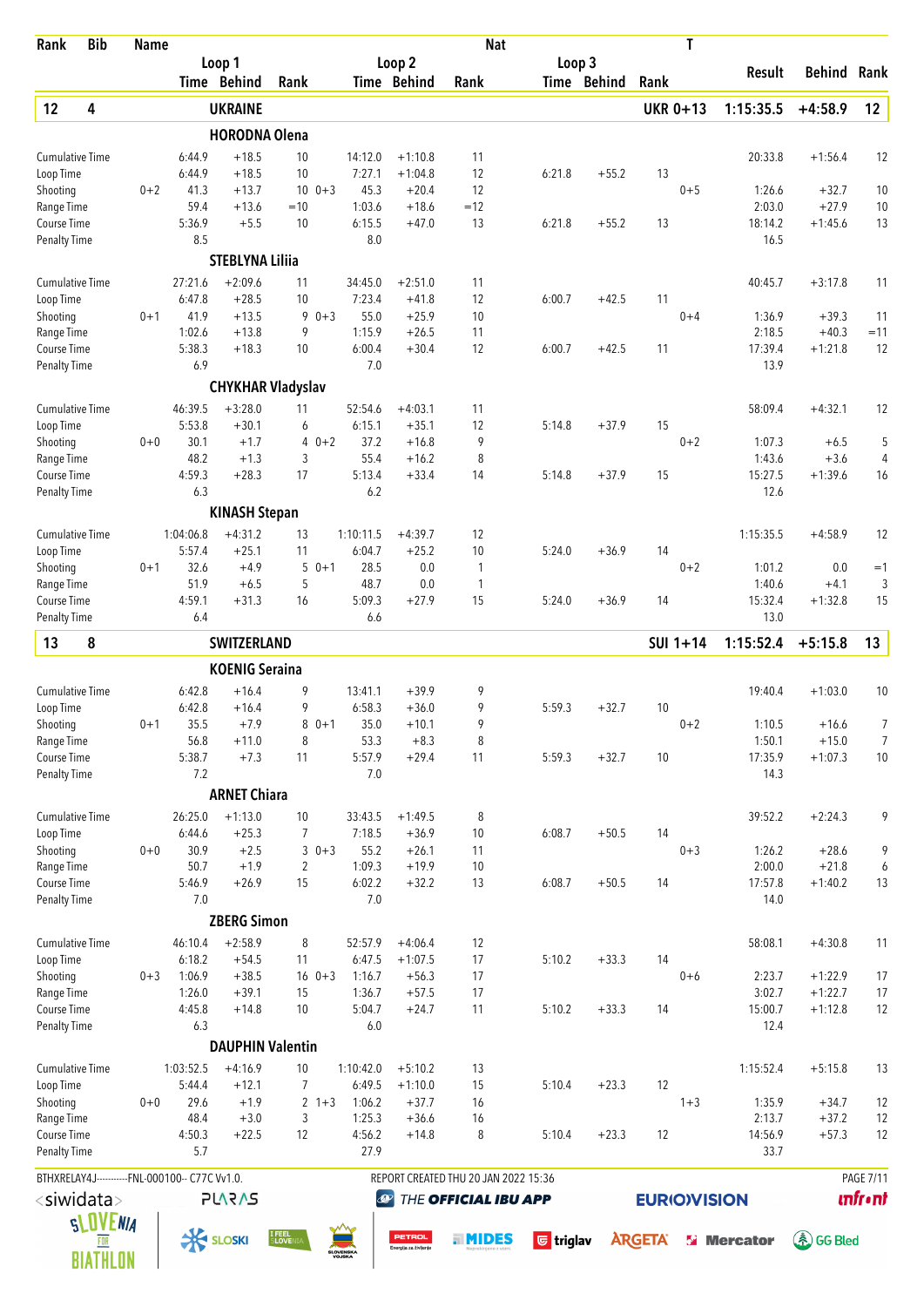| Rank                                | <b>Bib</b>      | <b>Name</b> |                                                |                              |                           |                 |                     |                                  | <b>Nat</b>                           |                                 |             |               | T                   |                    |                    |                  |
|-------------------------------------|-----------------|-------------|------------------------------------------------|------------------------------|---------------------------|-----------------|---------------------|----------------------------------|--------------------------------------|---------------------------------|-------------|---------------|---------------------|--------------------|--------------------|------------------|
|                                     |                 |             |                                                | Loop 1<br>Time Behind        | Rank                      |                 |                     | Loop <sub>2</sub><br>Time Behind | Rank                                 | Loop 3                          | Time Behind | Rank          |                     | Result             | <b>Behind Rank</b> |                  |
| 14                                  | 5               |             |                                                | <b>POLAND</b>                |                           |                 |                     |                                  |                                      |                                 |             |               | POL 2+14            | 1:16:27.6          | $+5:51.0$          | 14               |
|                                     |                 |             |                                                | <b>SKROBISZEWSKA Barbara</b> |                           |                 |                     |                                  |                                      |                                 |             |               |                     |                    |                    |                  |
| Cumulative Time                     |                 |             | 6:55.9                                         | $+29.5$                      | 13                        |                 | 14:40.1             | $+1:38.9$                        | 13                                   |                                 |             |               |                     | 21:01.4            | $+2:24.0$          | 13               |
| Loop Time                           |                 |             | 6:55.9                                         | $+29.5$                      | 13                        |                 | 7:44.2              | $+1:21.9$                        | 16                                   | 6:21.3                          | $+54.7$     | 12            |                     |                    |                    |                  |
| Shooting                            |                 | $0 + 1$     | 45.3                                           | $+17.7$                      |                           | $= 13 \, 1 + 3$ | 58.4                | $+33.5$                          | 15                                   |                                 |             |               | $1 + 4$             | 1:43.7             | $+49.8$            | 15               |
| Range Time                          |                 |             | 1:04.7                                         | $+18.9$                      | 13                        |                 | 1:17.1              | $+32.1$                          | 14                                   |                                 |             |               |                     | 2:21.8             | $+46.7$            | 14               |
| Course Time<br><b>Penalty Time</b>  |                 |             | 5:43.9<br>7.2                                  | $+12.5$                      | 15                        |                 | 5:56.4<br>30.7      | $+27.9$                          | 10                                   | 6:21.3                          | $+54.7$     | 12            |                     | 18:01.6<br>37.9    | $+1:33.0$          | 12               |
|                                     |                 |             |                                                | LISZKA Amelia                |                           |                 |                     |                                  |                                      |                                 |             |               |                     |                    |                    |                  |
| <b>Cumulative Time</b>              |                 |             | 28:20.7                                        | $+3:08.7$                    | 14                        |                 | 35:39.4             | $+3:45.4$                        | 12                                   |                                 |             |               |                     | 42:19.8            | $+4:51.9$          | 16               |
| Loop Time                           |                 |             | 7:19.3                                         | $+1:00.0$                    | 16                        |                 | 7:18.7              | $+37.1$                          | 11                                   | 6:40.4                          | $+1:22.2$   | 17            |                     |                    |                    |                  |
| Shooting                            |                 | $0 + 2$     | 51.4                                           | $+23.0$                      |                           | $140+1$         | 34.1                | $+5.0$                           | 4                                    |                                 |             |               | $0 + 3$             | 1:25.5             | $+27.9$            | 8                |
| Range Time                          |                 |             | 1:12.2                                         | $+23.4$                      | 14                        |                 | 57.1                | $+7.7$                           | 4                                    |                                 |             |               |                     | 2:09.3             | $+31.1$            | 10               |
| Course Time<br><b>Penalty Time</b>  |                 |             | 6:00.0<br>7.0                                  | $+40.0$                      | 17                        |                 | 6:14.4<br>7.1       | $+44.4$                          | 16                                   | 6:40.4                          | $+1:22.2$   | 17            |                     | 18:54.8<br>14.2    | $+2:37.2$          | 17               |
|                                     |                 |             |                                                | <b>BADACZ Konrad</b>         |                           |                 |                     |                                  |                                      |                                 |             |               |                     |                    |                    |                  |
| <b>Cumulative Time</b>              |                 |             | 48:13.8                                        | $+5:02.3$                    | 15                        |                 | 53:55.2             | $+5:03.7$                        | 15                                   |                                 |             |               |                     | 58:51.5            | $+5:14.2$          | 15               |
| Loop Time                           |                 |             | 5:54.0                                         | $+30.3$                      | 7                         |                 | 5:41.4              | $+1.4$                           | $\overline{2}$                       | 4:56.3                          | $+19.4$     | 9             |                     |                    |                    |                  |
| Shooting                            |                 | $0 + 2$     | 47.2                                           | $+18.8$                      |                           | $100 + 0$       | 25.8                | $+5.4$                           | 3                                    |                                 |             |               | $0 + 2$             | 1:13.1             | $+12.3$            | 6                |
| Range Time                          |                 |             | 1:06.1                                         | $+19.2$                      | 10                        |                 | 45.4                | $+6.2$                           | 3                                    |                                 |             |               |                     | 1:51.5             | $+11.5$            | 6                |
| Course Time                         |                 |             | 4:41.9                                         | $+10.9$                      | 3                         |                 | 4:49.8              | $+9.8$                           | 3                                    | 4:56.3                          | $+19.4$     | 9             |                     | 14:28.0            | $+40.1$            | 5                |
| <b>Penalty Time</b>                 |                 |             | 6.0                                            |                              |                           |                 | 6.1                 |                                  |                                      |                                 |             |               |                     | 12.1               |                    |                  |
|                                     |                 |             |                                                | <b>ZAWOL Marcin</b>          |                           |                 |                     |                                  |                                      |                                 |             |               |                     |                    |                    |                  |
| <b>Cumulative Time</b>              |                 |             | 1:05:08.2                                      | $+5:32.6$                    | 15                        |                 | 1:11:19.3           | $+5:47.5$                        | 14                                   |                                 |             |               |                     | 1:16:27.6          | $+5:51.0$          | 14               |
| Loop Time                           |                 |             | 6:16.7<br>53.2                                 | $+44.4$<br>$+25.5$           | 16                        | $15 \t 0+2$     | 6:11.1<br>50.1      | $+31.6$                          | 12                                   | 5:08.3                          | $+21.2$     | 11            |                     |                    |                    |                  |
| Shooting<br>Range Time              |                 | $1 + 3$     | 1:12.1                                         | $+26.7$                      | 15                        |                 | 1:11.4              | $+21.6$<br>$+22.7$               | 13<br>13                             |                                 |             |               | $1 + 5$             | 1:43.4<br>2:23.5   | $+42.2$<br>$+47.0$ | 14<br>14         |
| Course Time                         |                 |             | 4:37.2                                         | $+9.4$                       | 5                         |                 | 4:53.2              | $+11.8$                          | $\overline{7}$                       | 5:08.3                          | $+21.2$     | 11            |                     | 14:38.7            | $+39.1$            | 9                |
| <b>Penalty Time</b>                 |                 |             | 27.4                                           |                              |                           |                 | 6.4                 |                                  |                                      |                                 |             |               |                     | 33.9               |                    |                  |
| 15                                  | 12              |             |                                                | <b>SLOVAKIA</b>              |                           |                 |                     |                                  |                                      |                                 |             |               | SVK 5+17            | 1:18:29.6          | $+7:53.0$          | 15               |
|                                     |                 |             |                                                | <b>KAPUSTOVA Ema</b>         |                           |                 |                     |                                  |                                      |                                 |             |               |                     |                    |                    |                  |
| <b>Cumulative Time</b>              |                 |             | 8:25.3                                         | $+1:58.9$                    | 17                        |                 | 15:43.5             | $+2:42.3$                        | 17                                   |                                 |             |               |                     | 22:19.8            | $+3:42.4$          | 17               |
| Loop Time                           |                 |             | 8:25.3                                         | $+1:58.9$                    | 17                        |                 | 7:18.2              | $+55.9$                          | 11                                   | 6:36.3                          | $+1:09.7$   | 17            |                     |                    |                    |                  |
| Shooting                            |                 | $3 + 3$     | 1:01.8                                         | $+34.2$                      |                           | $16 \t 0+1$     | 31.1                | $+6.2$                           | 6                                    |                                 |             |               | $3+4$               | 1:32.9             | $+39.0$            | 12               |
| Range Time                          |                 |             | 1:21.5                                         | $+35.7$                      | 16                        |                 | 53.1                | $+8.1$                           | 7                                    |                                 |             |               |                     | 2:14.6             | $+39.5$            | 12               |
| Course Time                         |                 |             | 5:35.1                                         | $+3.7$                       | $\overline{7}$            |                 | 6:17.7              | $+49.2$                          | 14                                   | 6:36.3                          | $+1:09.7$   | 17            |                     | 18:29.1            | $+2:00.5$          | 14               |
| <b>Penalty Time</b>                 |                 |             | 1:28.6                                         |                              |                           |                 | 7.4                 |                                  |                                      |                                 |             |               |                     | 1:36.1             |                    |                  |
|                                     |                 |             |                                                | <b>REMENOVA Maria</b>        |                           |                 |                     |                                  |                                      |                                 |             |               |                     |                    |                    |                  |
| <b>Cumulative Time</b>              |                 |             | 28:55.9                                        | $+3:43.9$                    | 16                        |                 | 35:44.0             | $+3:50.0$                        | 13                                   |                                 |             |               |                     | 41:25.3            | $+3:57.4$          | 12               |
| Loop Time                           |                 |             | 6:36.1                                         | $+16.8$                      | 5                         |                 | 6:48.1              | $+6.5$                           | 5                                    | 5:41.3                          | $+23.1$     | 6             |                     |                    |                    |                  |
| Shooting<br>Range Time              |                 | $0 + 1$     | 36.8<br>56.4                                   | $+8.4$<br>$+7.6$             | 5                         | $=5$ 0+3        | 44.4<br>1:04.6      | $+15.3$<br>$+15.2$               | $\overline{7}$<br>8                  |                                 |             |               | $0 + 4$             | 1:21.2<br>2:01.0   | $+23.6$<br>$+22.8$ | 6<br>7           |
| Course Time                         |                 |             | 5:32.9                                         | $+12.9$                      | 6                         |                 | 5:36.7              | $+6.7$                           | 3                                    | 5:41.3                          | $+23.1$     | 6             |                     | 16:50.9            | $+33.3$            | 5                |
| <b>Penalty Time</b>                 |                 |             | 6.8                                            |                              |                           |                 | 6.7                 |                                  |                                      |                                 |             |               |                     | 13.6               |                    |                  |
|                                     |                 |             |                                                | <b>BORGULA Jakub</b>         |                           |                 |                     |                                  |                                      |                                 |             |               |                     |                    |                    |                  |
| <b>Cumulative Time</b>              |                 |             | 47:20.6                                        | $+4:09.1$                    | 13                        |                 | 53:38.0             | $+4:46.5$                        | 14                                   |                                 |             |               |                     | 58:44.4            | $+5:07.1$          | 14               |
| Loop Time                           |                 |             | 5:55.3                                         | $+31.6$                      | 8                         |                 | 6:17.4              | $+37.4$                          | 15                                   | 5:06.4                          | $+29.5$     | 13            |                     |                    |                    |                  |
| Shooting                            |                 | $0 + 2$     | 45.7                                           | $+17.3$                      | 9                         | $0 + 3$         | 50.2                | $+29.8$                          | 14                                   |                                 |             |               | $0 + 5$             | 1:35.9             | $+35.1$            | 11               |
| Range Time                          |                 |             | 1:05.8                                         | $+18.9$                      | 9                         |                 | 1:10.9              | $+31.7$                          | 15                                   |                                 |             |               |                     | 2:16.7             | $+36.7$            | 12               |
| Course Time                         |                 |             | 4:43.4                                         | $+12.4$                      | 6                         |                 | 5:00.5              | $+20.5$                          | $=9$                                 | 5:06.4                          | $+29.5$     | 13            |                     | 14:50.3            | $+1:02.4$          | 11               |
| <b>Penalty Time</b>                 |                 |             | 6.0                                            |                              |                           |                 | 6.0                 |                                  |                                      |                                 |             |               |                     | 12.0               |                    |                  |
|                                     |                 |             |                                                | <b>BELICAJ Benjamin</b>      |                           |                 |                     |                                  |                                      |                                 |             |               |                     |                    |                    |                  |
| <b>Cumulative Time</b><br>Loop Time |                 |             | 1:04:47.7<br>6:03.3                            | $+5:12.1$<br>$+31.0$         | 14<br>13                  |                 | 1:12:41.6<br>7:53.9 | $+7:09.8$<br>$+2:14.4$           | 15<br>17                             | 5:48.0                          | $+1:00.9$   | 17            |                     | 1:18:29.6          | $+7:53.0$          | 15               |
| Shooting                            |                 | $0 + 1$     | 40.5                                           | $+12.8$                      |                           | $11 \t2+3$      | 1:03.3              | $+34.8$                          | 15                                   |                                 |             |               | $2 + 4$             | 1:43.9             | $+42.7$            | 15               |
| Range Time                          |                 |             | 1:01.0                                         | $+15.6$                      | 11                        |                 | 1:24.6              | $+35.9$                          | 15                                   |                                 |             |               |                     | 2:25.6             | $+49.1$            | 15               |
| Course Time                         |                 |             | 4:55.9                                         | $+28.1$                      | 15                        |                 | 5:30.1              | $+48.7$                          | 16                                   | 5:48.0                          | $+1:00.9$   | 17            |                     | 16:14.0            | $+2:14.4$          | 16               |
| <b>Penalty Time</b>                 |                 |             | 6.3                                            |                              |                           |                 | 59.1                |                                  |                                      |                                 |             |               |                     | 1:05.5             |                    |                  |
|                                     |                 |             | BTHXRELAY4J-----------FNL-000100-- C77C Vv1.0. |                              |                           |                 |                     |                                  | REPORT CREATED THU 20 JAN 2022 15:36 |                                 |             |               |                     |                    |                    | <b>PAGE 8/11</b> |
| $<$ siwidata $>$                    |                 |             |                                                | <b>PLARAS</b>                |                           |                 |                     | $\bigcirc$                       | THE OFFICIAL IBU APP                 |                                 |             |               | <b>EURIO)VISION</b> |                    |                    | <b>unfr</b> •nt  |
|                                     | <b>SLOVENIA</b> |             |                                                |                              |                           |                 |                     |                                  |                                      |                                 |             |               |                     |                    |                    |                  |
|                                     | FOR             |             |                                                | <b>K SLOSKI</b>              | <b>I FEEL</b><br>SLOVENI/ |                 | SLOVENSKA<br>VOJSKA | PETROL<br>Energija za življenje  | . MIDES                              | $\overline{\mathbf{G}}$ triglav |             | <b>ARGETA</b> |                     | <b>Si</b> Mercator | <b>A</b> GG Bled   |                  |
|                                     | <b>BIATHLON</b> |             |                                                |                              |                           |                 |                     |                                  |                                      |                                 |             |               |                     |                    |                    |                  |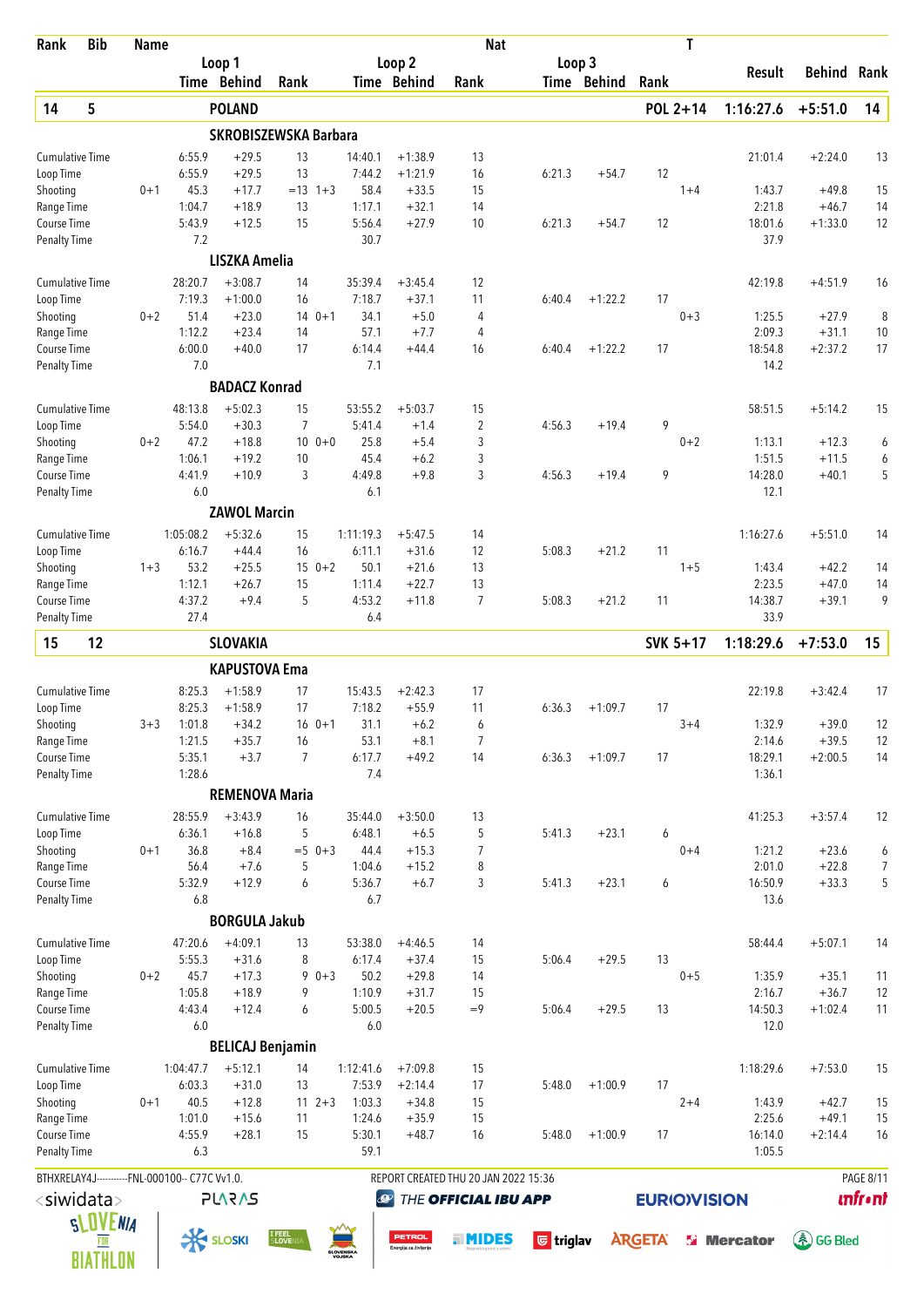| Loop 3<br>Loop 1<br>Loop 2<br>Behind<br>Rank<br>Result<br>Time Behind<br>Time Behind<br>Time Behind<br>Rank<br>Rank<br>Rank<br>16<br>13<br><b>ROMANIA</b><br>ROU 2+11<br>1:19:39.4<br>16<br>$+9:02.8$<br><b>PUSCARIU Dorina</b><br>$+47.2$<br><b>Cumulative Time</b><br>7:13.6<br>15<br>14:43.8<br>14<br>21:13.9<br>$+2:36.5$<br>14<br>$+1:42.6$<br>$+47.2$<br>7:30.2<br>13<br>Loop Time<br>7:13.6<br>15<br>$+1:07.9$<br>6:30.1<br>$+1:03.5$<br>14<br>$+7.0$<br>$\overline{7}$<br>$0 + 0$<br>34.6<br>$=6$ 0+0<br>31.3<br>$+6.4$<br>$0 + 0$<br>1:06.0<br>$+12.1$<br>Shooting<br>6<br>9<br>57.4<br>9<br>$+8.6$<br>$+15.9$<br>8<br>$+11.6$<br>53.6<br>1:51.0<br>Range Time<br>6:09.1<br>17<br>6:29.7<br>17<br>19:08.9<br>17<br>Course Time<br>$+37.7$<br>$+1:01.2$<br>6:30.1<br>$+1:03.5$<br>14<br>$+2:40.3$<br>7.0<br>6.8<br>13.9<br><b>Penalty Time</b><br><b>ANDRAS Vivien-Bernadett</b><br>28:10.2<br>$+2:58.2$<br>15<br><b>Cumulative Time</b><br>13<br>35:55.5<br>$+4:01.5$<br>14<br>42:04.1<br>$+4:36.2$<br>6:56.3<br>$+37.0$<br>7:45.3<br>6:08.6<br>13<br>Loop Time<br>13<br>$+1:03.7$<br>13<br>$+50.4$<br>47.0<br>$120+2$<br>1:02.4<br>14<br>$0 + 3$<br>Shooting<br>$0 + 1$<br>$+18.6$<br>$+33.3$<br>1:49.5<br>$+51.9$<br>13<br>1:07.9<br>Range Time<br>$+19.1$<br>13<br>1:26.4<br>$+37.0$<br>16<br>2:34.3<br>$+56.1$<br>14<br>6:11.3<br>15<br>18:01.3<br>Course Time<br>5:41.4<br>$+21.4$<br>13<br>$+41.3$<br>6:08.6<br>$+50.4$<br>13<br>$+1:43.7$<br>14<br>6.9<br>7.6<br><b>Penalty Time</b><br>14.5<br><b>GRUMEZA Robert</b><br><b>Cumulative Time</b><br>48:38.3<br>$+5:26.8$<br>$+6:03.3$<br>16<br>$+6:37.8$<br>16<br>54:54.8<br>1:00:15.1<br>16<br>6:34.2<br>$+1:10.5$<br>6:16.5<br>5:20.3<br>$+43.4$<br>17<br>Loop Time<br>14<br>$+36.5$<br>14<br>36.8<br>Shooting<br>$1 + 3$<br>51.6<br>$+23.2$<br>$11 \t 0+1$<br>$+16.4$<br>8<br>$1 + 4$<br>1:28.5<br>$+27.7$<br>10<br>$\overline{7}$<br>1:12.5<br>$+25.6$<br>54.8<br>2:07.3<br>$+27.3$<br>10<br>12<br>$+15.6$<br>Range Time<br>5:15.2<br>15<br>Course Time<br>4:51.6<br>$+20.6$<br>14<br>$+35.2$<br>5:20.3<br>$+43.4$<br>17<br>15:27.1<br>$+1:39.2$<br>15<br>30.1<br>6.4<br><b>Penalty Time</b><br>36.5<br><b>FOLEA David</b><br>1:06:31.2<br>$+6:55.6$<br>1:14:09.3<br>$+9:02.8$<br><b>Cumulative Time</b><br>16<br>$+8:37.5$<br>16<br>1:19:39.4<br>16<br>$+43.8$<br>7:38.1<br>$+1:58.6$<br>16<br>Loop Time<br>6:16.1<br>15<br>5:30.1<br>$+43.0$<br>16<br>42.9<br>Shooting<br>$0 + 1$<br>$+15.2$<br>$12 \t1+3$<br>1:09.1<br>$+40.6$<br>17<br>$1 + 4$<br>1:52.0<br>$+50.8$<br>17<br>2:30.7<br>17<br>Range Time<br>1:01.6<br>$+16.2$<br>12<br>1:29.1<br>$+40.4$<br>17<br>$+54.2$<br>17<br>17<br>Course Time<br>5:07.8<br>$+40.0$<br>17<br>5:36.7<br>$+55.3$<br>5:30.1<br>$+43.0$<br>16<br>16:14.6<br>$+2:15.0$<br>32.3<br>39.0<br><b>Penalty Time</b><br>6.7<br>10<br><b>ESTONIA</b><br>17<br>17<br>EST $3+14$<br>1:19:54.6<br>$+9:18.0$<br><b>HEINSOO Demi</b><br><b>Cumulative Time</b><br>7:42.6<br>15:19.2<br>$+2:18.0$<br>16<br>21:54.2<br>$+1:16.2$<br>16<br>$+3:16.8$<br>16<br>15<br>Loop Time<br>7:42.6<br>$+1:16.2$<br>16<br>7:36.6<br>$+1:14.3$<br>6:35.0<br>$+1:08.4$<br>16<br>1:09.0<br>1:53.5<br>$+59.6$<br>Shooting<br>$1 + 3$<br>$+41.4$<br>$17 \t 0+1$<br>44.5<br>$+19.6$<br>11<br>$1 + 4$<br>17<br>1:03.1<br>17<br>1:25.4<br>$+39.6$<br>17<br>$+18.1$<br>11<br>2:28.5<br>$+53.4$<br>Range Time<br>6:26.0<br>5:43.3<br>16<br>$+1:08.4$<br>18:44.3<br>$+2:15.7$<br>16<br>Course Time<br>$+11.9$<br>14<br>$+57.5$<br>6:35.0<br>16<br>33.8<br>7.5<br>41.3<br><b>Penalty Time</b><br><b>BALABANOVA Sofiya</b><br>$+4:00.3$<br><b>Cumulative Time</b><br>29:12.3<br>17<br>37:30.0<br>$+5:36.0$<br>17<br>44:04.1<br>$+6:36.2$<br>17<br>Loop Time<br>7:18.1<br>$+58.8$<br>15<br>8:17.7<br>$+1:36.1$<br>16<br>6:34.1<br>$+1:15.9$<br>16<br>55.4<br>1:06.9<br>Shooting<br>$0 + 1$<br>$+27.0$<br>$16 \t1+3$<br>$+37.8$<br>17<br>$1 + 4$<br>2:02.4<br>$+1:04.8$<br>16<br>1:17.0<br>$+28.2$<br>1:27.1<br>17<br>Range Time<br>16<br>$+37.7$<br>2:44.1<br>$+1:05.9$<br>16<br>5:54.1<br>6:15.7<br>17<br>$+1:15.9$<br>18:43.9<br>Course Time<br>$+34.1$<br>16<br>$+45.7$<br>16<br>$+2:26.3$<br>16<br>6:34.1<br>34.8<br>6.9<br>41.8<br><b>Penalty Time</b><br><b>EPNER Markus Rene</b><br>$+7:49.4$<br><b>Cumulative Time</b><br>51:00.9<br>17<br>57:16.6<br>$+8:25.1$<br>17<br>1:02:36.5<br>$+8:59.2$<br>17<br>6:56.8<br>$+1:33.1$<br>5:19.9<br>16<br>Loop Time<br>16<br>6:15.7<br>$+35.7$<br>13<br>$+43.0$<br>1:18.4<br>$+50.0$<br>$170+0$<br>28.7<br>$+8.3$<br>5<br>$1 + 3$<br>Shooting<br>$1 + 3$<br>1:47.1<br>$+46.3$<br>14<br>47.7<br>$+8.5$<br>5<br>2:24.3<br>Range Time<br>1:36.6<br>$+49.7$<br>17<br>$+44.3$<br>14<br>4:50.1<br>5:22.0<br>17<br>5:19.9<br>$+43.0$<br>15:32.0<br>17<br>Course Time<br>$+19.1$<br>12<br>$+42.0$<br>16<br>$+1:44.1$<br>30.1<br>6.0<br>36.2<br><b>Penalty Time</b><br><b>PERV Joosep</b><br>$+8:48.5$<br>$+9:18.0$<br><b>Cumulative Time</b><br>1:08:24.1<br>17<br>1:14:37.9<br>$+9:06.1$<br>17<br>1:19:54.6<br>17<br>Loop Time<br>5:47.6<br>$+15.3$<br>9<br>6:13.8<br>$+34.3$<br>13<br>5:16.7<br>$+29.6$<br>13<br>38.0<br>$10 \t 0+2$<br>38.8<br>10<br>Shooting<br>$+10.3$<br>$+10.3$<br>$0 + 3$<br>1:16.9<br>$+15.7$<br>7<br>$0 + 1$<br>55.7<br>58.4<br>$+9.7$<br>7<br>$+10.3$<br>10<br>10<br>1:54.1<br>$+17.6$<br>Range Time<br>4:45.6<br>5:09.0<br>$+27.6$<br>$+29.6$<br>15:11.3<br>13<br>Course Time<br>$+17.8$<br>10<br>14<br>5:16.7<br>13<br>$+1:11.7$<br>6.3<br>12.7<br><b>Penalty Time</b><br>6.4<br>BTHXRELAY4J-----------FNL-000100-- C77C Vv1.0.<br>REPORT CREATED THU 20 JAN 2022 15:36<br>PAGE 9/11<br><b>unfront</b><br><siwidata><br/><b>PLARAS</b><br/>THE OFFICIAL IBU APP<br/><b>EURIOVISION</b><br/><math>\bigcirc</math><br/><b>SLOVENIA</b><br/><b>K SLOSKI</b><br/>I FEEL<br/>SLOVENI<br/>PETROL<br/><u>ී</u> GG Bled<br/><b>ARGETA</b><br/>MIDES<br/><b>U</b>triglav<br/><b>S</b> Mercator<br/>Energija za življenje<br/>SLOVENSKA<br/>BIATHLON</siwidata> | Rank | <b>Bib</b> | <b>Name</b> |  |  |  | <b>Nat</b> |  | T |  |  |
|---------------------------------------------------------------------------------------------------------------------------------------------------------------------------------------------------------------------------------------------------------------------------------------------------------------------------------------------------------------------------------------------------------------------------------------------------------------------------------------------------------------------------------------------------------------------------------------------------------------------------------------------------------------------------------------------------------------------------------------------------------------------------------------------------------------------------------------------------------------------------------------------------------------------------------------------------------------------------------------------------------------------------------------------------------------------------------------------------------------------------------------------------------------------------------------------------------------------------------------------------------------------------------------------------------------------------------------------------------------------------------------------------------------------------------------------------------------------------------------------------------------------------------------------------------------------------------------------------------------------------------------------------------------------------------------------------------------------------------------------------------------------------------------------------------------------------------------------------------------------------------------------------------------------------------------------------------------------------------------------------------------------------------------------------------------------------------------------------------------------------------------------------------------------------------------------------------------------------------------------------------------------------------------------------------------------------------------------------------------------------------------------------------------------------------------------------------------------------------------------------------------------------------------------------------------------------------------------------------------------------------------------------------------------------------------------------------------------------------------------------------------------------------------------------------------------------------------------------------------------------------------------------------------------------------------------------------------------------------------------------------------------------------------------------------------------------------------------------------------------------------------------------------------------------------------------------------------------------------------------------------------------------------------------------------------------------------------------------------------------------------------------------------------------------------------------------------------------------------------------------------------------------------------------------------------------------------------------------------------------------------------------------------------------------------------------------------------------------------------------------------------------------------------------------------------------------------------------------------------------------------------------------------------------------------------------------------------------------------------------------------------------------------------------------------------------------------------------------------------------------------------------------------------------------------------------------------------------------------------------------------------------------------------------------------------------------------------------------------------------------------------------------------------------------------------------------------------------------------------------------------------------------------------------------------------------------------------------------------------------------------------------------------------------------------------------------------------------------------------------------------------------------------------------------------------------------------------------------------------------------------------------------------------------------------------------------------------------------------------------------------------------------------------------------------------------------------------------------------------------------------------------------------------------------------------------------------------------------------------------------------------------------------------------------------------------------------------------------------------------------------------------------------------------------------------------------------------------------------------------------------------------------------------------------------------------------------------------------------------------------------------------------------------------------------------------------------------------------------------------------------------------------------------------------------------------------------------------------------------------------------------------------------------------------------------------------------------------------------------|------|------------|-------------|--|--|--|------------|--|---|--|--|
|                                                                                                                                                                                                                                                                                                                                                                                                                                                                                                                                                                                                                                                                                                                                                                                                                                                                                                                                                                                                                                                                                                                                                                                                                                                                                                                                                                                                                                                                                                                                                                                                                                                                                                                                                                                                                                                                                                                                                                                                                                                                                                                                                                                                                                                                                                                                                                                                                                                                                                                                                                                                                                                                                                                                                                                                                                                                                                                                                                                                                                                                                                                                                                                                                                                                                                                                                                                                                                                                                                                                                                                                                                                                                                                                                                                                                                                                                                                                                                                                                                                                                                                                                                                                                                                                                                                                                                                                                                                                                                                                                                                                                                                                                                                                                                                                                                                                                                                                                                                                                                                                                                                                                                                                                                                                                                                                                                                                                                                                                                                                                                                                                                                                                                                                                                                                                                                                                                                                                                                       |      |            |             |  |  |  |            |  |   |  |  |
|                                                                                                                                                                                                                                                                                                                                                                                                                                                                                                                                                                                                                                                                                                                                                                                                                                                                                                                                                                                                                                                                                                                                                                                                                                                                                                                                                                                                                                                                                                                                                                                                                                                                                                                                                                                                                                                                                                                                                                                                                                                                                                                                                                                                                                                                                                                                                                                                                                                                                                                                                                                                                                                                                                                                                                                                                                                                                                                                                                                                                                                                                                                                                                                                                                                                                                                                                                                                                                                                                                                                                                                                                                                                                                                                                                                                                                                                                                                                                                                                                                                                                                                                                                                                                                                                                                                                                                                                                                                                                                                                                                                                                                                                                                                                                                                                                                                                                                                                                                                                                                                                                                                                                                                                                                                                                                                                                                                                                                                                                                                                                                                                                                                                                                                                                                                                                                                                                                                                                                                       |      |            |             |  |  |  |            |  |   |  |  |
|                                                                                                                                                                                                                                                                                                                                                                                                                                                                                                                                                                                                                                                                                                                                                                                                                                                                                                                                                                                                                                                                                                                                                                                                                                                                                                                                                                                                                                                                                                                                                                                                                                                                                                                                                                                                                                                                                                                                                                                                                                                                                                                                                                                                                                                                                                                                                                                                                                                                                                                                                                                                                                                                                                                                                                                                                                                                                                                                                                                                                                                                                                                                                                                                                                                                                                                                                                                                                                                                                                                                                                                                                                                                                                                                                                                                                                                                                                                                                                                                                                                                                                                                                                                                                                                                                                                                                                                                                                                                                                                                                                                                                                                                                                                                                                                                                                                                                                                                                                                                                                                                                                                                                                                                                                                                                                                                                                                                                                                                                                                                                                                                                                                                                                                                                                                                                                                                                                                                                                                       |      |            |             |  |  |  |            |  |   |  |  |
|                                                                                                                                                                                                                                                                                                                                                                                                                                                                                                                                                                                                                                                                                                                                                                                                                                                                                                                                                                                                                                                                                                                                                                                                                                                                                                                                                                                                                                                                                                                                                                                                                                                                                                                                                                                                                                                                                                                                                                                                                                                                                                                                                                                                                                                                                                                                                                                                                                                                                                                                                                                                                                                                                                                                                                                                                                                                                                                                                                                                                                                                                                                                                                                                                                                                                                                                                                                                                                                                                                                                                                                                                                                                                                                                                                                                                                                                                                                                                                                                                                                                                                                                                                                                                                                                                                                                                                                                                                                                                                                                                                                                                                                                                                                                                                                                                                                                                                                                                                                                                                                                                                                                                                                                                                                                                                                                                                                                                                                                                                                                                                                                                                                                                                                                                                                                                                                                                                                                                                                       |      |            |             |  |  |  |            |  |   |  |  |
|                                                                                                                                                                                                                                                                                                                                                                                                                                                                                                                                                                                                                                                                                                                                                                                                                                                                                                                                                                                                                                                                                                                                                                                                                                                                                                                                                                                                                                                                                                                                                                                                                                                                                                                                                                                                                                                                                                                                                                                                                                                                                                                                                                                                                                                                                                                                                                                                                                                                                                                                                                                                                                                                                                                                                                                                                                                                                                                                                                                                                                                                                                                                                                                                                                                                                                                                                                                                                                                                                                                                                                                                                                                                                                                                                                                                                                                                                                                                                                                                                                                                                                                                                                                                                                                                                                                                                                                                                                                                                                                                                                                                                                                                                                                                                                                                                                                                                                                                                                                                                                                                                                                                                                                                                                                                                                                                                                                                                                                                                                                                                                                                                                                                                                                                                                                                                                                                                                                                                                                       |      |            |             |  |  |  |            |  |   |  |  |
|                                                                                                                                                                                                                                                                                                                                                                                                                                                                                                                                                                                                                                                                                                                                                                                                                                                                                                                                                                                                                                                                                                                                                                                                                                                                                                                                                                                                                                                                                                                                                                                                                                                                                                                                                                                                                                                                                                                                                                                                                                                                                                                                                                                                                                                                                                                                                                                                                                                                                                                                                                                                                                                                                                                                                                                                                                                                                                                                                                                                                                                                                                                                                                                                                                                                                                                                                                                                                                                                                                                                                                                                                                                                                                                                                                                                                                                                                                                                                                                                                                                                                                                                                                                                                                                                                                                                                                                                                                                                                                                                                                                                                                                                                                                                                                                                                                                                                                                                                                                                                                                                                                                                                                                                                                                                                                                                                                                                                                                                                                                                                                                                                                                                                                                                                                                                                                                                                                                                                                                       |      |            |             |  |  |  |            |  |   |  |  |
|                                                                                                                                                                                                                                                                                                                                                                                                                                                                                                                                                                                                                                                                                                                                                                                                                                                                                                                                                                                                                                                                                                                                                                                                                                                                                                                                                                                                                                                                                                                                                                                                                                                                                                                                                                                                                                                                                                                                                                                                                                                                                                                                                                                                                                                                                                                                                                                                                                                                                                                                                                                                                                                                                                                                                                                                                                                                                                                                                                                                                                                                                                                                                                                                                                                                                                                                                                                                                                                                                                                                                                                                                                                                                                                                                                                                                                                                                                                                                                                                                                                                                                                                                                                                                                                                                                                                                                                                                                                                                                                                                                                                                                                                                                                                                                                                                                                                                                                                                                                                                                                                                                                                                                                                                                                                                                                                                                                                                                                                                                                                                                                                                                                                                                                                                                                                                                                                                                                                                                                       |      |            |             |  |  |  |            |  |   |  |  |
|                                                                                                                                                                                                                                                                                                                                                                                                                                                                                                                                                                                                                                                                                                                                                                                                                                                                                                                                                                                                                                                                                                                                                                                                                                                                                                                                                                                                                                                                                                                                                                                                                                                                                                                                                                                                                                                                                                                                                                                                                                                                                                                                                                                                                                                                                                                                                                                                                                                                                                                                                                                                                                                                                                                                                                                                                                                                                                                                                                                                                                                                                                                                                                                                                                                                                                                                                                                                                                                                                                                                                                                                                                                                                                                                                                                                                                                                                                                                                                                                                                                                                                                                                                                                                                                                                                                                                                                                                                                                                                                                                                                                                                                                                                                                                                                                                                                                                                                                                                                                                                                                                                                                                                                                                                                                                                                                                                                                                                                                                                                                                                                                                                                                                                                                                                                                                                                                                                                                                                                       |      |            |             |  |  |  |            |  |   |  |  |
|                                                                                                                                                                                                                                                                                                                                                                                                                                                                                                                                                                                                                                                                                                                                                                                                                                                                                                                                                                                                                                                                                                                                                                                                                                                                                                                                                                                                                                                                                                                                                                                                                                                                                                                                                                                                                                                                                                                                                                                                                                                                                                                                                                                                                                                                                                                                                                                                                                                                                                                                                                                                                                                                                                                                                                                                                                                                                                                                                                                                                                                                                                                                                                                                                                                                                                                                                                                                                                                                                                                                                                                                                                                                                                                                                                                                                                                                                                                                                                                                                                                                                                                                                                                                                                                                                                                                                                                                                                                                                                                                                                                                                                                                                                                                                                                                                                                                                                                                                                                                                                                                                                                                                                                                                                                                                                                                                                                                                                                                                                                                                                                                                                                                                                                                                                                                                                                                                                                                                                                       |      |            |             |  |  |  |            |  |   |  |  |
|                                                                                                                                                                                                                                                                                                                                                                                                                                                                                                                                                                                                                                                                                                                                                                                                                                                                                                                                                                                                                                                                                                                                                                                                                                                                                                                                                                                                                                                                                                                                                                                                                                                                                                                                                                                                                                                                                                                                                                                                                                                                                                                                                                                                                                                                                                                                                                                                                                                                                                                                                                                                                                                                                                                                                                                                                                                                                                                                                                                                                                                                                                                                                                                                                                                                                                                                                                                                                                                                                                                                                                                                                                                                                                                                                                                                                                                                                                                                                                                                                                                                                                                                                                                                                                                                                                                                                                                                                                                                                                                                                                                                                                                                                                                                                                                                                                                                                                                                                                                                                                                                                                                                                                                                                                                                                                                                                                                                                                                                                                                                                                                                                                                                                                                                                                                                                                                                                                                                                                                       |      |            |             |  |  |  |            |  |   |  |  |
|                                                                                                                                                                                                                                                                                                                                                                                                                                                                                                                                                                                                                                                                                                                                                                                                                                                                                                                                                                                                                                                                                                                                                                                                                                                                                                                                                                                                                                                                                                                                                                                                                                                                                                                                                                                                                                                                                                                                                                                                                                                                                                                                                                                                                                                                                                                                                                                                                                                                                                                                                                                                                                                                                                                                                                                                                                                                                                                                                                                                                                                                                                                                                                                                                                                                                                                                                                                                                                                                                                                                                                                                                                                                                                                                                                                                                                                                                                                                                                                                                                                                                                                                                                                                                                                                                                                                                                                                                                                                                                                                                                                                                                                                                                                                                                                                                                                                                                                                                                                                                                                                                                                                                                                                                                                                                                                                                                                                                                                                                                                                                                                                                                                                                                                                                                                                                                                                                                                                                                                       |      |            |             |  |  |  |            |  |   |  |  |
|                                                                                                                                                                                                                                                                                                                                                                                                                                                                                                                                                                                                                                                                                                                                                                                                                                                                                                                                                                                                                                                                                                                                                                                                                                                                                                                                                                                                                                                                                                                                                                                                                                                                                                                                                                                                                                                                                                                                                                                                                                                                                                                                                                                                                                                                                                                                                                                                                                                                                                                                                                                                                                                                                                                                                                                                                                                                                                                                                                                                                                                                                                                                                                                                                                                                                                                                                                                                                                                                                                                                                                                                                                                                                                                                                                                                                                                                                                                                                                                                                                                                                                                                                                                                                                                                                                                                                                                                                                                                                                                                                                                                                                                                                                                                                                                                                                                                                                                                                                                                                                                                                                                                                                                                                                                                                                                                                                                                                                                                                                                                                                                                                                                                                                                                                                                                                                                                                                                                                                                       |      |            |             |  |  |  |            |  |   |  |  |
|                                                                                                                                                                                                                                                                                                                                                                                                                                                                                                                                                                                                                                                                                                                                                                                                                                                                                                                                                                                                                                                                                                                                                                                                                                                                                                                                                                                                                                                                                                                                                                                                                                                                                                                                                                                                                                                                                                                                                                                                                                                                                                                                                                                                                                                                                                                                                                                                                                                                                                                                                                                                                                                                                                                                                                                                                                                                                                                                                                                                                                                                                                                                                                                                                                                                                                                                                                                                                                                                                                                                                                                                                                                                                                                                                                                                                                                                                                                                                                                                                                                                                                                                                                                                                                                                                                                                                                                                                                                                                                                                                                                                                                                                                                                                                                                                                                                                                                                                                                                                                                                                                                                                                                                                                                                                                                                                                                                                                                                                                                                                                                                                                                                                                                                                                                                                                                                                                                                                                                                       |      |            |             |  |  |  |            |  |   |  |  |
|                                                                                                                                                                                                                                                                                                                                                                                                                                                                                                                                                                                                                                                                                                                                                                                                                                                                                                                                                                                                                                                                                                                                                                                                                                                                                                                                                                                                                                                                                                                                                                                                                                                                                                                                                                                                                                                                                                                                                                                                                                                                                                                                                                                                                                                                                                                                                                                                                                                                                                                                                                                                                                                                                                                                                                                                                                                                                                                                                                                                                                                                                                                                                                                                                                                                                                                                                                                                                                                                                                                                                                                                                                                                                                                                                                                                                                                                                                                                                                                                                                                                                                                                                                                                                                                                                                                                                                                                                                                                                                                                                                                                                                                                                                                                                                                                                                                                                                                                                                                                                                                                                                                                                                                                                                                                                                                                                                                                                                                                                                                                                                                                                                                                                                                                                                                                                                                                                                                                                                                       |      |            |             |  |  |  |            |  |   |  |  |
|                                                                                                                                                                                                                                                                                                                                                                                                                                                                                                                                                                                                                                                                                                                                                                                                                                                                                                                                                                                                                                                                                                                                                                                                                                                                                                                                                                                                                                                                                                                                                                                                                                                                                                                                                                                                                                                                                                                                                                                                                                                                                                                                                                                                                                                                                                                                                                                                                                                                                                                                                                                                                                                                                                                                                                                                                                                                                                                                                                                                                                                                                                                                                                                                                                                                                                                                                                                                                                                                                                                                                                                                                                                                                                                                                                                                                                                                                                                                                                                                                                                                                                                                                                                                                                                                                                                                                                                                                                                                                                                                                                                                                                                                                                                                                                                                                                                                                                                                                                                                                                                                                                                                                                                                                                                                                                                                                                                                                                                                                                                                                                                                                                                                                                                                                                                                                                                                                                                                                                                       |      |            |             |  |  |  |            |  |   |  |  |
|                                                                                                                                                                                                                                                                                                                                                                                                                                                                                                                                                                                                                                                                                                                                                                                                                                                                                                                                                                                                                                                                                                                                                                                                                                                                                                                                                                                                                                                                                                                                                                                                                                                                                                                                                                                                                                                                                                                                                                                                                                                                                                                                                                                                                                                                                                                                                                                                                                                                                                                                                                                                                                                                                                                                                                                                                                                                                                                                                                                                                                                                                                                                                                                                                                                                                                                                                                                                                                                                                                                                                                                                                                                                                                                                                                                                                                                                                                                                                                                                                                                                                                                                                                                                                                                                                                                                                                                                                                                                                                                                                                                                                                                                                                                                                                                                                                                                                                                                                                                                                                                                                                                                                                                                                                                                                                                                                                                                                                                                                                                                                                                                                                                                                                                                                                                                                                                                                                                                                                                       |      |            |             |  |  |  |            |  |   |  |  |
|                                                                                                                                                                                                                                                                                                                                                                                                                                                                                                                                                                                                                                                                                                                                                                                                                                                                                                                                                                                                                                                                                                                                                                                                                                                                                                                                                                                                                                                                                                                                                                                                                                                                                                                                                                                                                                                                                                                                                                                                                                                                                                                                                                                                                                                                                                                                                                                                                                                                                                                                                                                                                                                                                                                                                                                                                                                                                                                                                                                                                                                                                                                                                                                                                                                                                                                                                                                                                                                                                                                                                                                                                                                                                                                                                                                                                                                                                                                                                                                                                                                                                                                                                                                                                                                                                                                                                                                                                                                                                                                                                                                                                                                                                                                                                                                                                                                                                                                                                                                                                                                                                                                                                                                                                                                                                                                                                                                                                                                                                                                                                                                                                                                                                                                                                                                                                                                                                                                                                                                       |      |            |             |  |  |  |            |  |   |  |  |
|                                                                                                                                                                                                                                                                                                                                                                                                                                                                                                                                                                                                                                                                                                                                                                                                                                                                                                                                                                                                                                                                                                                                                                                                                                                                                                                                                                                                                                                                                                                                                                                                                                                                                                                                                                                                                                                                                                                                                                                                                                                                                                                                                                                                                                                                                                                                                                                                                                                                                                                                                                                                                                                                                                                                                                                                                                                                                                                                                                                                                                                                                                                                                                                                                                                                                                                                                                                                                                                                                                                                                                                                                                                                                                                                                                                                                                                                                                                                                                                                                                                                                                                                                                                                                                                                                                                                                                                                                                                                                                                                                                                                                                                                                                                                                                                                                                                                                                                                                                                                                                                                                                                                                                                                                                                                                                                                                                                                                                                                                                                                                                                                                                                                                                                                                                                                                                                                                                                                                                                       |      |            |             |  |  |  |            |  |   |  |  |
|                                                                                                                                                                                                                                                                                                                                                                                                                                                                                                                                                                                                                                                                                                                                                                                                                                                                                                                                                                                                                                                                                                                                                                                                                                                                                                                                                                                                                                                                                                                                                                                                                                                                                                                                                                                                                                                                                                                                                                                                                                                                                                                                                                                                                                                                                                                                                                                                                                                                                                                                                                                                                                                                                                                                                                                                                                                                                                                                                                                                                                                                                                                                                                                                                                                                                                                                                                                                                                                                                                                                                                                                                                                                                                                                                                                                                                                                                                                                                                                                                                                                                                                                                                                                                                                                                                                                                                                                                                                                                                                                                                                                                                                                                                                                                                                                                                                                                                                                                                                                                                                                                                                                                                                                                                                                                                                                                                                                                                                                                                                                                                                                                                                                                                                                                                                                                                                                                                                                                                                       |      |            |             |  |  |  |            |  |   |  |  |
|                                                                                                                                                                                                                                                                                                                                                                                                                                                                                                                                                                                                                                                                                                                                                                                                                                                                                                                                                                                                                                                                                                                                                                                                                                                                                                                                                                                                                                                                                                                                                                                                                                                                                                                                                                                                                                                                                                                                                                                                                                                                                                                                                                                                                                                                                                                                                                                                                                                                                                                                                                                                                                                                                                                                                                                                                                                                                                                                                                                                                                                                                                                                                                                                                                                                                                                                                                                                                                                                                                                                                                                                                                                                                                                                                                                                                                                                                                                                                                                                                                                                                                                                                                                                                                                                                                                                                                                                                                                                                                                                                                                                                                                                                                                                                                                                                                                                                                                                                                                                                                                                                                                                                                                                                                                                                                                                                                                                                                                                                                                                                                                                                                                                                                                                                                                                                                                                                                                                                                                       |      |            |             |  |  |  |            |  |   |  |  |
|                                                                                                                                                                                                                                                                                                                                                                                                                                                                                                                                                                                                                                                                                                                                                                                                                                                                                                                                                                                                                                                                                                                                                                                                                                                                                                                                                                                                                                                                                                                                                                                                                                                                                                                                                                                                                                                                                                                                                                                                                                                                                                                                                                                                                                                                                                                                                                                                                                                                                                                                                                                                                                                                                                                                                                                                                                                                                                                                                                                                                                                                                                                                                                                                                                                                                                                                                                                                                                                                                                                                                                                                                                                                                                                                                                                                                                                                                                                                                                                                                                                                                                                                                                                                                                                                                                                                                                                                                                                                                                                                                                                                                                                                                                                                                                                                                                                                                                                                                                                                                                                                                                                                                                                                                                                                                                                                                                                                                                                                                                                                                                                                                                                                                                                                                                                                                                                                                                                                                                                       |      |            |             |  |  |  |            |  |   |  |  |
|                                                                                                                                                                                                                                                                                                                                                                                                                                                                                                                                                                                                                                                                                                                                                                                                                                                                                                                                                                                                                                                                                                                                                                                                                                                                                                                                                                                                                                                                                                                                                                                                                                                                                                                                                                                                                                                                                                                                                                                                                                                                                                                                                                                                                                                                                                                                                                                                                                                                                                                                                                                                                                                                                                                                                                                                                                                                                                                                                                                                                                                                                                                                                                                                                                                                                                                                                                                                                                                                                                                                                                                                                                                                                                                                                                                                                                                                                                                                                                                                                                                                                                                                                                                                                                                                                                                                                                                                                                                                                                                                                                                                                                                                                                                                                                                                                                                                                                                                                                                                                                                                                                                                                                                                                                                                                                                                                                                                                                                                                                                                                                                                                                                                                                                                                                                                                                                                                                                                                                                       |      |            |             |  |  |  |            |  |   |  |  |
|                                                                                                                                                                                                                                                                                                                                                                                                                                                                                                                                                                                                                                                                                                                                                                                                                                                                                                                                                                                                                                                                                                                                                                                                                                                                                                                                                                                                                                                                                                                                                                                                                                                                                                                                                                                                                                                                                                                                                                                                                                                                                                                                                                                                                                                                                                                                                                                                                                                                                                                                                                                                                                                                                                                                                                                                                                                                                                                                                                                                                                                                                                                                                                                                                                                                                                                                                                                                                                                                                                                                                                                                                                                                                                                                                                                                                                                                                                                                                                                                                                                                                                                                                                                                                                                                                                                                                                                                                                                                                                                                                                                                                                                                                                                                                                                                                                                                                                                                                                                                                                                                                                                                                                                                                                                                                                                                                                                                                                                                                                                                                                                                                                                                                                                                                                                                                                                                                                                                                                                       |      |            |             |  |  |  |            |  |   |  |  |
|                                                                                                                                                                                                                                                                                                                                                                                                                                                                                                                                                                                                                                                                                                                                                                                                                                                                                                                                                                                                                                                                                                                                                                                                                                                                                                                                                                                                                                                                                                                                                                                                                                                                                                                                                                                                                                                                                                                                                                                                                                                                                                                                                                                                                                                                                                                                                                                                                                                                                                                                                                                                                                                                                                                                                                                                                                                                                                                                                                                                                                                                                                                                                                                                                                                                                                                                                                                                                                                                                                                                                                                                                                                                                                                                                                                                                                                                                                                                                                                                                                                                                                                                                                                                                                                                                                                                                                                                                                                                                                                                                                                                                                                                                                                                                                                                                                                                                                                                                                                                                                                                                                                                                                                                                                                                                                                                                                                                                                                                                                                                                                                                                                                                                                                                                                                                                                                                                                                                                                                       |      |            |             |  |  |  |            |  |   |  |  |
|                                                                                                                                                                                                                                                                                                                                                                                                                                                                                                                                                                                                                                                                                                                                                                                                                                                                                                                                                                                                                                                                                                                                                                                                                                                                                                                                                                                                                                                                                                                                                                                                                                                                                                                                                                                                                                                                                                                                                                                                                                                                                                                                                                                                                                                                                                                                                                                                                                                                                                                                                                                                                                                                                                                                                                                                                                                                                                                                                                                                                                                                                                                                                                                                                                                                                                                                                                                                                                                                                                                                                                                                                                                                                                                                                                                                                                                                                                                                                                                                                                                                                                                                                                                                                                                                                                                                                                                                                                                                                                                                                                                                                                                                                                                                                                                                                                                                                                                                                                                                                                                                                                                                                                                                                                                                                                                                                                                                                                                                                                                                                                                                                                                                                                                                                                                                                                                                                                                                                                                       |      |            |             |  |  |  |            |  |   |  |  |
|                                                                                                                                                                                                                                                                                                                                                                                                                                                                                                                                                                                                                                                                                                                                                                                                                                                                                                                                                                                                                                                                                                                                                                                                                                                                                                                                                                                                                                                                                                                                                                                                                                                                                                                                                                                                                                                                                                                                                                                                                                                                                                                                                                                                                                                                                                                                                                                                                                                                                                                                                                                                                                                                                                                                                                                                                                                                                                                                                                                                                                                                                                                                                                                                                                                                                                                                                                                                                                                                                                                                                                                                                                                                                                                                                                                                                                                                                                                                                                                                                                                                                                                                                                                                                                                                                                                                                                                                                                                                                                                                                                                                                                                                                                                                                                                                                                                                                                                                                                                                                                                                                                                                                                                                                                                                                                                                                                                                                                                                                                                                                                                                                                                                                                                                                                                                                                                                                                                                                                                       |      |            |             |  |  |  |            |  |   |  |  |
|                                                                                                                                                                                                                                                                                                                                                                                                                                                                                                                                                                                                                                                                                                                                                                                                                                                                                                                                                                                                                                                                                                                                                                                                                                                                                                                                                                                                                                                                                                                                                                                                                                                                                                                                                                                                                                                                                                                                                                                                                                                                                                                                                                                                                                                                                                                                                                                                                                                                                                                                                                                                                                                                                                                                                                                                                                                                                                                                                                                                                                                                                                                                                                                                                                                                                                                                                                                                                                                                                                                                                                                                                                                                                                                                                                                                                                                                                                                                                                                                                                                                                                                                                                                                                                                                                                                                                                                                                                                                                                                                                                                                                                                                                                                                                                                                                                                                                                                                                                                                                                                                                                                                                                                                                                                                                                                                                                                                                                                                                                                                                                                                                                                                                                                                                                                                                                                                                                                                                                                       |      |            |             |  |  |  |            |  |   |  |  |
|                                                                                                                                                                                                                                                                                                                                                                                                                                                                                                                                                                                                                                                                                                                                                                                                                                                                                                                                                                                                                                                                                                                                                                                                                                                                                                                                                                                                                                                                                                                                                                                                                                                                                                                                                                                                                                                                                                                                                                                                                                                                                                                                                                                                                                                                                                                                                                                                                                                                                                                                                                                                                                                                                                                                                                                                                                                                                                                                                                                                                                                                                                                                                                                                                                                                                                                                                                                                                                                                                                                                                                                                                                                                                                                                                                                                                                                                                                                                                                                                                                                                                                                                                                                                                                                                                                                                                                                                                                                                                                                                                                                                                                                                                                                                                                                                                                                                                                                                                                                                                                                                                                                                                                                                                                                                                                                                                                                                                                                                                                                                                                                                                                                                                                                                                                                                                                                                                                                                                                                       |      |            |             |  |  |  |            |  |   |  |  |
|                                                                                                                                                                                                                                                                                                                                                                                                                                                                                                                                                                                                                                                                                                                                                                                                                                                                                                                                                                                                                                                                                                                                                                                                                                                                                                                                                                                                                                                                                                                                                                                                                                                                                                                                                                                                                                                                                                                                                                                                                                                                                                                                                                                                                                                                                                                                                                                                                                                                                                                                                                                                                                                                                                                                                                                                                                                                                                                                                                                                                                                                                                                                                                                                                                                                                                                                                                                                                                                                                                                                                                                                                                                                                                                                                                                                                                                                                                                                                                                                                                                                                                                                                                                                                                                                                                                                                                                                                                                                                                                                                                                                                                                                                                                                                                                                                                                                                                                                                                                                                                                                                                                                                                                                                                                                                                                                                                                                                                                                                                                                                                                                                                                                                                                                                                                                                                                                                                                                                                                       |      |            |             |  |  |  |            |  |   |  |  |
|                                                                                                                                                                                                                                                                                                                                                                                                                                                                                                                                                                                                                                                                                                                                                                                                                                                                                                                                                                                                                                                                                                                                                                                                                                                                                                                                                                                                                                                                                                                                                                                                                                                                                                                                                                                                                                                                                                                                                                                                                                                                                                                                                                                                                                                                                                                                                                                                                                                                                                                                                                                                                                                                                                                                                                                                                                                                                                                                                                                                                                                                                                                                                                                                                                                                                                                                                                                                                                                                                                                                                                                                                                                                                                                                                                                                                                                                                                                                                                                                                                                                                                                                                                                                                                                                                                                                                                                                                                                                                                                                                                                                                                                                                                                                                                                                                                                                                                                                                                                                                                                                                                                                                                                                                                                                                                                                                                                                                                                                                                                                                                                                                                                                                                                                                                                                                                                                                                                                                                                       |      |            |             |  |  |  |            |  |   |  |  |
|                                                                                                                                                                                                                                                                                                                                                                                                                                                                                                                                                                                                                                                                                                                                                                                                                                                                                                                                                                                                                                                                                                                                                                                                                                                                                                                                                                                                                                                                                                                                                                                                                                                                                                                                                                                                                                                                                                                                                                                                                                                                                                                                                                                                                                                                                                                                                                                                                                                                                                                                                                                                                                                                                                                                                                                                                                                                                                                                                                                                                                                                                                                                                                                                                                                                                                                                                                                                                                                                                                                                                                                                                                                                                                                                                                                                                                                                                                                                                                                                                                                                                                                                                                                                                                                                                                                                                                                                                                                                                                                                                                                                                                                                                                                                                                                                                                                                                                                                                                                                                                                                                                                                                                                                                                                                                                                                                                                                                                                                                                                                                                                                                                                                                                                                                                                                                                                                                                                                                                                       |      |            |             |  |  |  |            |  |   |  |  |
|                                                                                                                                                                                                                                                                                                                                                                                                                                                                                                                                                                                                                                                                                                                                                                                                                                                                                                                                                                                                                                                                                                                                                                                                                                                                                                                                                                                                                                                                                                                                                                                                                                                                                                                                                                                                                                                                                                                                                                                                                                                                                                                                                                                                                                                                                                                                                                                                                                                                                                                                                                                                                                                                                                                                                                                                                                                                                                                                                                                                                                                                                                                                                                                                                                                                                                                                                                                                                                                                                                                                                                                                                                                                                                                                                                                                                                                                                                                                                                                                                                                                                                                                                                                                                                                                                                                                                                                                                                                                                                                                                                                                                                                                                                                                                                                                                                                                                                                                                                                                                                                                                                                                                                                                                                                                                                                                                                                                                                                                                                                                                                                                                                                                                                                                                                                                                                                                                                                                                                                       |      |            |             |  |  |  |            |  |   |  |  |
|                                                                                                                                                                                                                                                                                                                                                                                                                                                                                                                                                                                                                                                                                                                                                                                                                                                                                                                                                                                                                                                                                                                                                                                                                                                                                                                                                                                                                                                                                                                                                                                                                                                                                                                                                                                                                                                                                                                                                                                                                                                                                                                                                                                                                                                                                                                                                                                                                                                                                                                                                                                                                                                                                                                                                                                                                                                                                                                                                                                                                                                                                                                                                                                                                                                                                                                                                                                                                                                                                                                                                                                                                                                                                                                                                                                                                                                                                                                                                                                                                                                                                                                                                                                                                                                                                                                                                                                                                                                                                                                                                                                                                                                                                                                                                                                                                                                                                                                                                                                                                                                                                                                                                                                                                                                                                                                                                                                                                                                                                                                                                                                                                                                                                                                                                                                                                                                                                                                                                                                       |      |            |             |  |  |  |            |  |   |  |  |
|                                                                                                                                                                                                                                                                                                                                                                                                                                                                                                                                                                                                                                                                                                                                                                                                                                                                                                                                                                                                                                                                                                                                                                                                                                                                                                                                                                                                                                                                                                                                                                                                                                                                                                                                                                                                                                                                                                                                                                                                                                                                                                                                                                                                                                                                                                                                                                                                                                                                                                                                                                                                                                                                                                                                                                                                                                                                                                                                                                                                                                                                                                                                                                                                                                                                                                                                                                                                                                                                                                                                                                                                                                                                                                                                                                                                                                                                                                                                                                                                                                                                                                                                                                                                                                                                                                                                                                                                                                                                                                                                                                                                                                                                                                                                                                                                                                                                                                                                                                                                                                                                                                                                                                                                                                                                                                                                                                                                                                                                                                                                                                                                                                                                                                                                                                                                                                                                                                                                                                                       |      |            |             |  |  |  |            |  |   |  |  |
|                                                                                                                                                                                                                                                                                                                                                                                                                                                                                                                                                                                                                                                                                                                                                                                                                                                                                                                                                                                                                                                                                                                                                                                                                                                                                                                                                                                                                                                                                                                                                                                                                                                                                                                                                                                                                                                                                                                                                                                                                                                                                                                                                                                                                                                                                                                                                                                                                                                                                                                                                                                                                                                                                                                                                                                                                                                                                                                                                                                                                                                                                                                                                                                                                                                                                                                                                                                                                                                                                                                                                                                                                                                                                                                                                                                                                                                                                                                                                                                                                                                                                                                                                                                                                                                                                                                                                                                                                                                                                                                                                                                                                                                                                                                                                                                                                                                                                                                                                                                                                                                                                                                                                                                                                                                                                                                                                                                                                                                                                                                                                                                                                                                                                                                                                                                                                                                                                                                                                                                       |      |            |             |  |  |  |            |  |   |  |  |
|                                                                                                                                                                                                                                                                                                                                                                                                                                                                                                                                                                                                                                                                                                                                                                                                                                                                                                                                                                                                                                                                                                                                                                                                                                                                                                                                                                                                                                                                                                                                                                                                                                                                                                                                                                                                                                                                                                                                                                                                                                                                                                                                                                                                                                                                                                                                                                                                                                                                                                                                                                                                                                                                                                                                                                                                                                                                                                                                                                                                                                                                                                                                                                                                                                                                                                                                                                                                                                                                                                                                                                                                                                                                                                                                                                                                                                                                                                                                                                                                                                                                                                                                                                                                                                                                                                                                                                                                                                                                                                                                                                                                                                                                                                                                                                                                                                                                                                                                                                                                                                                                                                                                                                                                                                                                                                                                                                                                                                                                                                                                                                                                                                                                                                                                                                                                                                                                                                                                                                                       |      |            |             |  |  |  |            |  |   |  |  |
|                                                                                                                                                                                                                                                                                                                                                                                                                                                                                                                                                                                                                                                                                                                                                                                                                                                                                                                                                                                                                                                                                                                                                                                                                                                                                                                                                                                                                                                                                                                                                                                                                                                                                                                                                                                                                                                                                                                                                                                                                                                                                                                                                                                                                                                                                                                                                                                                                                                                                                                                                                                                                                                                                                                                                                                                                                                                                                                                                                                                                                                                                                                                                                                                                                                                                                                                                                                                                                                                                                                                                                                                                                                                                                                                                                                                                                                                                                                                                                                                                                                                                                                                                                                                                                                                                                                                                                                                                                                                                                                                                                                                                                                                                                                                                                                                                                                                                                                                                                                                                                                                                                                                                                                                                                                                                                                                                                                                                                                                                                                                                                                                                                                                                                                                                                                                                                                                                                                                                                                       |      |            |             |  |  |  |            |  |   |  |  |
|                                                                                                                                                                                                                                                                                                                                                                                                                                                                                                                                                                                                                                                                                                                                                                                                                                                                                                                                                                                                                                                                                                                                                                                                                                                                                                                                                                                                                                                                                                                                                                                                                                                                                                                                                                                                                                                                                                                                                                                                                                                                                                                                                                                                                                                                                                                                                                                                                                                                                                                                                                                                                                                                                                                                                                                                                                                                                                                                                                                                                                                                                                                                                                                                                                                                                                                                                                                                                                                                                                                                                                                                                                                                                                                                                                                                                                                                                                                                                                                                                                                                                                                                                                                                                                                                                                                                                                                                                                                                                                                                                                                                                                                                                                                                                                                                                                                                                                                                                                                                                                                                                                                                                                                                                                                                                                                                                                                                                                                                                                                                                                                                                                                                                                                                                                                                                                                                                                                                                                                       |      |            |             |  |  |  |            |  |   |  |  |
|                                                                                                                                                                                                                                                                                                                                                                                                                                                                                                                                                                                                                                                                                                                                                                                                                                                                                                                                                                                                                                                                                                                                                                                                                                                                                                                                                                                                                                                                                                                                                                                                                                                                                                                                                                                                                                                                                                                                                                                                                                                                                                                                                                                                                                                                                                                                                                                                                                                                                                                                                                                                                                                                                                                                                                                                                                                                                                                                                                                                                                                                                                                                                                                                                                                                                                                                                                                                                                                                                                                                                                                                                                                                                                                                                                                                                                                                                                                                                                                                                                                                                                                                                                                                                                                                                                                                                                                                                                                                                                                                                                                                                                                                                                                                                                                                                                                                                                                                                                                                                                                                                                                                                                                                                                                                                                                                                                                                                                                                                                                                                                                                                                                                                                                                                                                                                                                                                                                                                                                       |      |            |             |  |  |  |            |  |   |  |  |
|                                                                                                                                                                                                                                                                                                                                                                                                                                                                                                                                                                                                                                                                                                                                                                                                                                                                                                                                                                                                                                                                                                                                                                                                                                                                                                                                                                                                                                                                                                                                                                                                                                                                                                                                                                                                                                                                                                                                                                                                                                                                                                                                                                                                                                                                                                                                                                                                                                                                                                                                                                                                                                                                                                                                                                                                                                                                                                                                                                                                                                                                                                                                                                                                                                                                                                                                                                                                                                                                                                                                                                                                                                                                                                                                                                                                                                                                                                                                                                                                                                                                                                                                                                                                                                                                                                                                                                                                                                                                                                                                                                                                                                                                                                                                                                                                                                                                                                                                                                                                                                                                                                                                                                                                                                                                                                                                                                                                                                                                                                                                                                                                                                                                                                                                                                                                                                                                                                                                                                                       |      |            |             |  |  |  |            |  |   |  |  |
|                                                                                                                                                                                                                                                                                                                                                                                                                                                                                                                                                                                                                                                                                                                                                                                                                                                                                                                                                                                                                                                                                                                                                                                                                                                                                                                                                                                                                                                                                                                                                                                                                                                                                                                                                                                                                                                                                                                                                                                                                                                                                                                                                                                                                                                                                                                                                                                                                                                                                                                                                                                                                                                                                                                                                                                                                                                                                                                                                                                                                                                                                                                                                                                                                                                                                                                                                                                                                                                                                                                                                                                                                                                                                                                                                                                                                                                                                                                                                                                                                                                                                                                                                                                                                                                                                                                                                                                                                                                                                                                                                                                                                                                                                                                                                                                                                                                                                                                                                                                                                                                                                                                                                                                                                                                                                                                                                                                                                                                                                                                                                                                                                                                                                                                                                                                                                                                                                                                                                                                       |      |            |             |  |  |  |            |  |   |  |  |
|                                                                                                                                                                                                                                                                                                                                                                                                                                                                                                                                                                                                                                                                                                                                                                                                                                                                                                                                                                                                                                                                                                                                                                                                                                                                                                                                                                                                                                                                                                                                                                                                                                                                                                                                                                                                                                                                                                                                                                                                                                                                                                                                                                                                                                                                                                                                                                                                                                                                                                                                                                                                                                                                                                                                                                                                                                                                                                                                                                                                                                                                                                                                                                                                                                                                                                                                                                                                                                                                                                                                                                                                                                                                                                                                                                                                                                                                                                                                                                                                                                                                                                                                                                                                                                                                                                                                                                                                                                                                                                                                                                                                                                                                                                                                                                                                                                                                                                                                                                                                                                                                                                                                                                                                                                                                                                                                                                                                                                                                                                                                                                                                                                                                                                                                                                                                                                                                                                                                                                                       |      |            |             |  |  |  |            |  |   |  |  |
|                                                                                                                                                                                                                                                                                                                                                                                                                                                                                                                                                                                                                                                                                                                                                                                                                                                                                                                                                                                                                                                                                                                                                                                                                                                                                                                                                                                                                                                                                                                                                                                                                                                                                                                                                                                                                                                                                                                                                                                                                                                                                                                                                                                                                                                                                                                                                                                                                                                                                                                                                                                                                                                                                                                                                                                                                                                                                                                                                                                                                                                                                                                                                                                                                                                                                                                                                                                                                                                                                                                                                                                                                                                                                                                                                                                                                                                                                                                                                                                                                                                                                                                                                                                                                                                                                                                                                                                                                                                                                                                                                                                                                                                                                                                                                                                                                                                                                                                                                                                                                                                                                                                                                                                                                                                                                                                                                                                                                                                                                                                                                                                                                                                                                                                                                                                                                                                                                                                                                                                       |      |            |             |  |  |  |            |  |   |  |  |
|                                                                                                                                                                                                                                                                                                                                                                                                                                                                                                                                                                                                                                                                                                                                                                                                                                                                                                                                                                                                                                                                                                                                                                                                                                                                                                                                                                                                                                                                                                                                                                                                                                                                                                                                                                                                                                                                                                                                                                                                                                                                                                                                                                                                                                                                                                                                                                                                                                                                                                                                                                                                                                                                                                                                                                                                                                                                                                                                                                                                                                                                                                                                                                                                                                                                                                                                                                                                                                                                                                                                                                                                                                                                                                                                                                                                                                                                                                                                                                                                                                                                                                                                                                                                                                                                                                                                                                                                                                                                                                                                                                                                                                                                                                                                                                                                                                                                                                                                                                                                                                                                                                                                                                                                                                                                                                                                                                                                                                                                                                                                                                                                                                                                                                                                                                                                                                                                                                                                                                                       |      |            |             |  |  |  |            |  |   |  |  |
|                                                                                                                                                                                                                                                                                                                                                                                                                                                                                                                                                                                                                                                                                                                                                                                                                                                                                                                                                                                                                                                                                                                                                                                                                                                                                                                                                                                                                                                                                                                                                                                                                                                                                                                                                                                                                                                                                                                                                                                                                                                                                                                                                                                                                                                                                                                                                                                                                                                                                                                                                                                                                                                                                                                                                                                                                                                                                                                                                                                                                                                                                                                                                                                                                                                                                                                                                                                                                                                                                                                                                                                                                                                                                                                                                                                                                                                                                                                                                                                                                                                                                                                                                                                                                                                                                                                                                                                                                                                                                                                                                                                                                                                                                                                                                                                                                                                                                                                                                                                                                                                                                                                                                                                                                                                                                                                                                                                                                                                                                                                                                                                                                                                                                                                                                                                                                                                                                                                                                                                       |      |            |             |  |  |  |            |  |   |  |  |
|                                                                                                                                                                                                                                                                                                                                                                                                                                                                                                                                                                                                                                                                                                                                                                                                                                                                                                                                                                                                                                                                                                                                                                                                                                                                                                                                                                                                                                                                                                                                                                                                                                                                                                                                                                                                                                                                                                                                                                                                                                                                                                                                                                                                                                                                                                                                                                                                                                                                                                                                                                                                                                                                                                                                                                                                                                                                                                                                                                                                                                                                                                                                                                                                                                                                                                                                                                                                                                                                                                                                                                                                                                                                                                                                                                                                                                                                                                                                                                                                                                                                                                                                                                                                                                                                                                                                                                                                                                                                                                                                                                                                                                                                                                                                                                                                                                                                                                                                                                                                                                                                                                                                                                                                                                                                                                                                                                                                                                                                                                                                                                                                                                                                                                                                                                                                                                                                                                                                                                                       |      |            |             |  |  |  |            |  |   |  |  |
|                                                                                                                                                                                                                                                                                                                                                                                                                                                                                                                                                                                                                                                                                                                                                                                                                                                                                                                                                                                                                                                                                                                                                                                                                                                                                                                                                                                                                                                                                                                                                                                                                                                                                                                                                                                                                                                                                                                                                                                                                                                                                                                                                                                                                                                                                                                                                                                                                                                                                                                                                                                                                                                                                                                                                                                                                                                                                                                                                                                                                                                                                                                                                                                                                                                                                                                                                                                                                                                                                                                                                                                                                                                                                                                                                                                                                                                                                                                                                                                                                                                                                                                                                                                                                                                                                                                                                                                                                                                                                                                                                                                                                                                                                                                                                                                                                                                                                                                                                                                                                                                                                                                                                                                                                                                                                                                                                                                                                                                                                                                                                                                                                                                                                                                                                                                                                                                                                                                                                                                       |      |            |             |  |  |  |            |  |   |  |  |
|                                                                                                                                                                                                                                                                                                                                                                                                                                                                                                                                                                                                                                                                                                                                                                                                                                                                                                                                                                                                                                                                                                                                                                                                                                                                                                                                                                                                                                                                                                                                                                                                                                                                                                                                                                                                                                                                                                                                                                                                                                                                                                                                                                                                                                                                                                                                                                                                                                                                                                                                                                                                                                                                                                                                                                                                                                                                                                                                                                                                                                                                                                                                                                                                                                                                                                                                                                                                                                                                                                                                                                                                                                                                                                                                                                                                                                                                                                                                                                                                                                                                                                                                                                                                                                                                                                                                                                                                                                                                                                                                                                                                                                                                                                                                                                                                                                                                                                                                                                                                                                                                                                                                                                                                                                                                                                                                                                                                                                                                                                                                                                                                                                                                                                                                                                                                                                                                                                                                                                                       |      |            |             |  |  |  |            |  |   |  |  |
|                                                                                                                                                                                                                                                                                                                                                                                                                                                                                                                                                                                                                                                                                                                                                                                                                                                                                                                                                                                                                                                                                                                                                                                                                                                                                                                                                                                                                                                                                                                                                                                                                                                                                                                                                                                                                                                                                                                                                                                                                                                                                                                                                                                                                                                                                                                                                                                                                                                                                                                                                                                                                                                                                                                                                                                                                                                                                                                                                                                                                                                                                                                                                                                                                                                                                                                                                                                                                                                                                                                                                                                                                                                                                                                                                                                                                                                                                                                                                                                                                                                                                                                                                                                                                                                                                                                                                                                                                                                                                                                                                                                                                                                                                                                                                                                                                                                                                                                                                                                                                                                                                                                                                                                                                                                                                                                                                                                                                                                                                                                                                                                                                                                                                                                                                                                                                                                                                                                                                                                       |      |            |             |  |  |  |            |  |   |  |  |
|                                                                                                                                                                                                                                                                                                                                                                                                                                                                                                                                                                                                                                                                                                                                                                                                                                                                                                                                                                                                                                                                                                                                                                                                                                                                                                                                                                                                                                                                                                                                                                                                                                                                                                                                                                                                                                                                                                                                                                                                                                                                                                                                                                                                                                                                                                                                                                                                                                                                                                                                                                                                                                                                                                                                                                                                                                                                                                                                                                                                                                                                                                                                                                                                                                                                                                                                                                                                                                                                                                                                                                                                                                                                                                                                                                                                                                                                                                                                                                                                                                                                                                                                                                                                                                                                                                                                                                                                                                                                                                                                                                                                                                                                                                                                                                                                                                                                                                                                                                                                                                                                                                                                                                                                                                                                                                                                                                                                                                                                                                                                                                                                                                                                                                                                                                                                                                                                                                                                                                                       |      |            |             |  |  |  |            |  |   |  |  |
|                                                                                                                                                                                                                                                                                                                                                                                                                                                                                                                                                                                                                                                                                                                                                                                                                                                                                                                                                                                                                                                                                                                                                                                                                                                                                                                                                                                                                                                                                                                                                                                                                                                                                                                                                                                                                                                                                                                                                                                                                                                                                                                                                                                                                                                                                                                                                                                                                                                                                                                                                                                                                                                                                                                                                                                                                                                                                                                                                                                                                                                                                                                                                                                                                                                                                                                                                                                                                                                                                                                                                                                                                                                                                                                                                                                                                                                                                                                                                                                                                                                                                                                                                                                                                                                                                                                                                                                                                                                                                                                                                                                                                                                                                                                                                                                                                                                                                                                                                                                                                                                                                                                                                                                                                                                                                                                                                                                                                                                                                                                                                                                                                                                                                                                                                                                                                                                                                                                                                                                       |      |            |             |  |  |  |            |  |   |  |  |
|                                                                                                                                                                                                                                                                                                                                                                                                                                                                                                                                                                                                                                                                                                                                                                                                                                                                                                                                                                                                                                                                                                                                                                                                                                                                                                                                                                                                                                                                                                                                                                                                                                                                                                                                                                                                                                                                                                                                                                                                                                                                                                                                                                                                                                                                                                                                                                                                                                                                                                                                                                                                                                                                                                                                                                                                                                                                                                                                                                                                                                                                                                                                                                                                                                                                                                                                                                                                                                                                                                                                                                                                                                                                                                                                                                                                                                                                                                                                                                                                                                                                                                                                                                                                                                                                                                                                                                                                                                                                                                                                                                                                                                                                                                                                                                                                                                                                                                                                                                                                                                                                                                                                                                                                                                                                                                                                                                                                                                                                                                                                                                                                                                                                                                                                                                                                                                                                                                                                                                                       |      |            |             |  |  |  |            |  |   |  |  |
|                                                                                                                                                                                                                                                                                                                                                                                                                                                                                                                                                                                                                                                                                                                                                                                                                                                                                                                                                                                                                                                                                                                                                                                                                                                                                                                                                                                                                                                                                                                                                                                                                                                                                                                                                                                                                                                                                                                                                                                                                                                                                                                                                                                                                                                                                                                                                                                                                                                                                                                                                                                                                                                                                                                                                                                                                                                                                                                                                                                                                                                                                                                                                                                                                                                                                                                                                                                                                                                                                                                                                                                                                                                                                                                                                                                                                                                                                                                                                                                                                                                                                                                                                                                                                                                                                                                                                                                                                                                                                                                                                                                                                                                                                                                                                                                                                                                                                                                                                                                                                                                                                                                                                                                                                                                                                                                                                                                                                                                                                                                                                                                                                                                                                                                                                                                                                                                                                                                                                                                       |      |            |             |  |  |  |            |  |   |  |  |
|                                                                                                                                                                                                                                                                                                                                                                                                                                                                                                                                                                                                                                                                                                                                                                                                                                                                                                                                                                                                                                                                                                                                                                                                                                                                                                                                                                                                                                                                                                                                                                                                                                                                                                                                                                                                                                                                                                                                                                                                                                                                                                                                                                                                                                                                                                                                                                                                                                                                                                                                                                                                                                                                                                                                                                                                                                                                                                                                                                                                                                                                                                                                                                                                                                                                                                                                                                                                                                                                                                                                                                                                                                                                                                                                                                                                                                                                                                                                                                                                                                                                                                                                                                                                                                                                                                                                                                                                                                                                                                                                                                                                                                                                                                                                                                                                                                                                                                                                                                                                                                                                                                                                                                                                                                                                                                                                                                                                                                                                                                                                                                                                                                                                                                                                                                                                                                                                                                                                                                                       |      |            |             |  |  |  |            |  |   |  |  |
|                                                                                                                                                                                                                                                                                                                                                                                                                                                                                                                                                                                                                                                                                                                                                                                                                                                                                                                                                                                                                                                                                                                                                                                                                                                                                                                                                                                                                                                                                                                                                                                                                                                                                                                                                                                                                                                                                                                                                                                                                                                                                                                                                                                                                                                                                                                                                                                                                                                                                                                                                                                                                                                                                                                                                                                                                                                                                                                                                                                                                                                                                                                                                                                                                                                                                                                                                                                                                                                                                                                                                                                                                                                                                                                                                                                                                                                                                                                                                                                                                                                                                                                                                                                                                                                                                                                                                                                                                                                                                                                                                                                                                                                                                                                                                                                                                                                                                                                                                                                                                                                                                                                                                                                                                                                                                                                                                                                                                                                                                                                                                                                                                                                                                                                                                                                                                                                                                                                                                                                       |      |            |             |  |  |  |            |  |   |  |  |
|                                                                                                                                                                                                                                                                                                                                                                                                                                                                                                                                                                                                                                                                                                                                                                                                                                                                                                                                                                                                                                                                                                                                                                                                                                                                                                                                                                                                                                                                                                                                                                                                                                                                                                                                                                                                                                                                                                                                                                                                                                                                                                                                                                                                                                                                                                                                                                                                                                                                                                                                                                                                                                                                                                                                                                                                                                                                                                                                                                                                                                                                                                                                                                                                                                                                                                                                                                                                                                                                                                                                                                                                                                                                                                                                                                                                                                                                                                                                                                                                                                                                                                                                                                                                                                                                                                                                                                                                                                                                                                                                                                                                                                                                                                                                                                                                                                                                                                                                                                                                                                                                                                                                                                                                                                                                                                                                                                                                                                                                                                                                                                                                                                                                                                                                                                                                                                                                                                                                                                                       |      |            |             |  |  |  |            |  |   |  |  |
|                                                                                                                                                                                                                                                                                                                                                                                                                                                                                                                                                                                                                                                                                                                                                                                                                                                                                                                                                                                                                                                                                                                                                                                                                                                                                                                                                                                                                                                                                                                                                                                                                                                                                                                                                                                                                                                                                                                                                                                                                                                                                                                                                                                                                                                                                                                                                                                                                                                                                                                                                                                                                                                                                                                                                                                                                                                                                                                                                                                                                                                                                                                                                                                                                                                                                                                                                                                                                                                                                                                                                                                                                                                                                                                                                                                                                                                                                                                                                                                                                                                                                                                                                                                                                                                                                                                                                                                                                                                                                                                                                                                                                                                                                                                                                                                                                                                                                                                                                                                                                                                                                                                                                                                                                                                                                                                                                                                                                                                                                                                                                                                                                                                                                                                                                                                                                                                                                                                                                                                       |      |            |             |  |  |  |            |  |   |  |  |
|                                                                                                                                                                                                                                                                                                                                                                                                                                                                                                                                                                                                                                                                                                                                                                                                                                                                                                                                                                                                                                                                                                                                                                                                                                                                                                                                                                                                                                                                                                                                                                                                                                                                                                                                                                                                                                                                                                                                                                                                                                                                                                                                                                                                                                                                                                                                                                                                                                                                                                                                                                                                                                                                                                                                                                                                                                                                                                                                                                                                                                                                                                                                                                                                                                                                                                                                                                                                                                                                                                                                                                                                                                                                                                                                                                                                                                                                                                                                                                                                                                                                                                                                                                                                                                                                                                                                                                                                                                                                                                                                                                                                                                                                                                                                                                                                                                                                                                                                                                                                                                                                                                                                                                                                                                                                                                                                                                                                                                                                                                                                                                                                                                                                                                                                                                                                                                                                                                                                                                                       |      |            |             |  |  |  |            |  |   |  |  |
|                                                                                                                                                                                                                                                                                                                                                                                                                                                                                                                                                                                                                                                                                                                                                                                                                                                                                                                                                                                                                                                                                                                                                                                                                                                                                                                                                                                                                                                                                                                                                                                                                                                                                                                                                                                                                                                                                                                                                                                                                                                                                                                                                                                                                                                                                                                                                                                                                                                                                                                                                                                                                                                                                                                                                                                                                                                                                                                                                                                                                                                                                                                                                                                                                                                                                                                                                                                                                                                                                                                                                                                                                                                                                                                                                                                                                                                                                                                                                                                                                                                                                                                                                                                                                                                                                                                                                                                                                                                                                                                                                                                                                                                                                                                                                                                                                                                                                                                                                                                                                                                                                                                                                                                                                                                                                                                                                                                                                                                                                                                                                                                                                                                                                                                                                                                                                                                                                                                                                                                       |      |            |             |  |  |  |            |  |   |  |  |
|                                                                                                                                                                                                                                                                                                                                                                                                                                                                                                                                                                                                                                                                                                                                                                                                                                                                                                                                                                                                                                                                                                                                                                                                                                                                                                                                                                                                                                                                                                                                                                                                                                                                                                                                                                                                                                                                                                                                                                                                                                                                                                                                                                                                                                                                                                                                                                                                                                                                                                                                                                                                                                                                                                                                                                                                                                                                                                                                                                                                                                                                                                                                                                                                                                                                                                                                                                                                                                                                                                                                                                                                                                                                                                                                                                                                                                                                                                                                                                                                                                                                                                                                                                                                                                                                                                                                                                                                                                                                                                                                                                                                                                                                                                                                                                                                                                                                                                                                                                                                                                                                                                                                                                                                                                                                                                                                                                                                                                                                                                                                                                                                                                                                                                                                                                                                                                                                                                                                                                                       |      |            |             |  |  |  |            |  |   |  |  |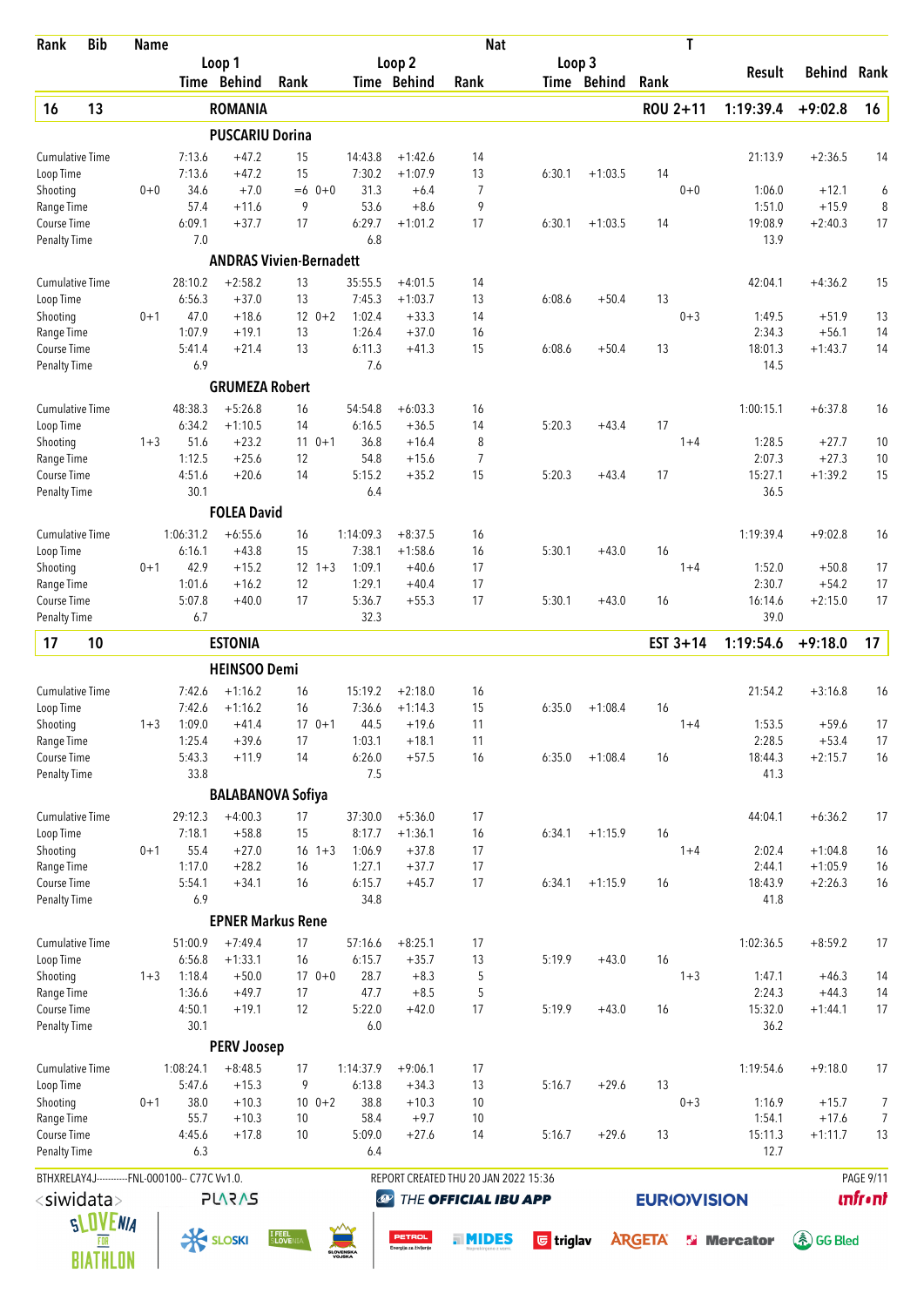| Rank                               | <b>Bib</b>             | Name    |                                                |                               |                    |            |                     |                        | <b>Nat</b>                           |                  |             |               | T                  |                    |                    |                |
|------------------------------------|------------------------|---------|------------------------------------------------|-------------------------------|--------------------|------------|---------------------|------------------------|--------------------------------------|------------------|-------------|---------------|--------------------|--------------------|--------------------|----------------|
|                                    |                        |         |                                                | Loop 1                        |                    |            |                     | Loop 2                 |                                      |                  | Loop 3      |               |                    | Result             | <b>Behind Rank</b> |                |
|                                    |                        |         |                                                | Time Behind                   | Rank               |            |                     | Time Behind            | Rank                                 |                  | Time Behind | Rank          |                    |                    |                    |                |
| 18                                 | 15                     |         |                                                | <b>BOSNIA AND HERZEGOVINA</b> |                    |            |                     |                        |                                      |                  |             | <b>BIH</b>    |                    | LAP                |                    | 18             |
|                                    |                        |         |                                                | <b>PLAKALOVIC Sara</b>        |                    |            |                     |                        |                                      |                  |             |               |                    |                    |                    |                |
| <b>Cumulative Time</b>             |                        |         | 9:16.9                                         | $+2:50.5$                     | 19                 |            | 18:37.2             | $+5:36.0$              | 18                                   |                  |             |               |                    | 25:45.3            | $+7:07.9$          | 18             |
| Loop Time                          |                        |         | 9:16.9                                         | $+2:50.5$                     | 19                 |            | 9:20.3              | $+2:58.0$              | 18                                   | 7:08.1           | $+1:41.5$   | 19            |                    |                    |                    |                |
| Shooting                           |                        | $2 + 3$ | 1:26.1                                         | $+58.5$                       |                    | $19 \t1+3$ | 1:33.9              | $+1:09.0$              | 20                                   |                  |             |               | $3 + 6$            | 3:00.0             | $+2:06.1$          | 20             |
| Range Time                         |                        |         | 1:47.2                                         | $+1:01.4$                     | 19                 |            | 1:54.0              | $+1:09.0$              | $=19$                                |                  |             |               |                    | 3:41.2             | $+2:06.1$          | $20\,$         |
| Course Time<br><b>Penalty Time</b> |                        |         | 6:23.0<br>1:06.6                               | $+51.6$                       | 18                 |            | 6:49.8<br>36.4      | $+1:21.3$              | 18                                   | 7:08.1           | $+1:41.5$   | 19            |                    | 20:20.9<br>1:43.0  | $+3:52.3$          | 19             |
|                                    |                        |         |                                                | <b>VOJINOVIC Anastasija</b>   |                    |            |                     |                        |                                      |                  |             |               |                    |                    |                    |                |
| <b>Cumulative Time</b>             |                        |         | 33:50.4                                        | $+8:38.4$                     | 18                 |            | 42:09.8             | $+10:15.8$             | 18                                   |                  |             |               |                    | 49:36.7            | $+12:08.8$         | 18             |
| Loop Time                          |                        |         | 8:05.1                                         | $+1:45.8$                     | 18                 |            | 8:19.4              | $+1:37.8$              | 17                                   | 7:26.9           | $+2:08.7$   | 18            |                    |                    |                    |                |
| Shooting                           |                        | $0 + 0$ | 34.6                                           | $+6.2$                        | 4                  | $0 + 1$    | 41.6                | $+12.5$                | 6                                    |                  |             |               | $0 + 1$            | 1:16.2             | $+18.6$            | 4              |
| Range Time                         |                        |         | 55.1                                           | $+6.3$                        | 4                  |            | 1:01.2              | $+11.8$                | 6                                    |                  |             |               |                    | 1:56.3             | $+18.1$            | 4              |
| Course Time                        |                        |         | 7:02.7                                         | $+1:42.7$                     | 20                 |            | 7:11.4              | $+1:41.4$              | 19                                   | 7:26.9           | $+2:08.7$   | 18            |                    | 21:41.0            | $+5:23.4$          | 18             |
| <b>Penalty Time</b>                |                        |         | 7.3                                            |                               |                    |            | $6.8$               |                        |                                      |                  |             |               |                    | 14.1               |                    |                |
|                                    |                        |         |                                                | <b>VUKOVIC Aleksa</b>         |                    |            |                     |                        |                                      |                  |             |               |                    |                    |                    |                |
| <b>Cumulative Time</b>             |                        |         |                                                |                               |                    |            |                     |                        |                                      |                  |             |               |                    |                    |                    |                |
| Loop Time<br>Shooting              |                        |         |                                                |                               | 18                 |            |                     |                        | 18                                   |                  |             |               |                    |                    |                    | 18             |
| Range Time                         |                        |         |                                                |                               |                    |            |                     |                        |                                      |                  |             |               |                    |                    |                    |                |
| Course Time                        |                        |         |                                                |                               |                    |            |                     |                        |                                      |                  |             |               |                    |                    |                    |                |
| <b>Penalty Time</b>                |                        |         |                                                |                               |                    |            |                     |                        |                                      |                  |             |               |                    |                    |                    |                |
|                                    |                        |         |                                                | <b>BILINAC Nikola</b>         |                    |            |                     |                        |                                      |                  |             |               |                    |                    |                    |                |
| <b>Cumulative Time</b>             |                        |         |                                                |                               |                    |            |                     |                        |                                      |                  |             |               |                    |                    |                    |                |
| Loop Time                          |                        |         |                                                |                               |                    |            |                     |                        |                                      |                  |             |               |                    |                    |                    |                |
| Shooting                           |                        |         |                                                |                               | 18                 |            |                     |                        | 18                                   |                  |             |               |                    |                    |                    | 18             |
| Range Time                         |                        |         |                                                |                               |                    |            |                     |                        |                                      |                  |             |               |                    |                    |                    |                |
| Course Time                        |                        |         |                                                |                               |                    |            |                     |                        |                                      |                  |             |               |                    |                    |                    |                |
| Penalty Time                       |                        |         |                                                |                               |                    |            |                     |                        |                                      |                  |             |               |                    |                    |                    |                |
| 19                                 | 14                     |         |                                                | <b>GREECE</b>                 |                    |            |                     |                        |                                      |                  |             | <b>GRE</b>    |                    | LAP                |                    | 19             |
|                                    |                        |         |                                                | <b>TSIARKA Maria</b>          |                    |            |                     |                        |                                      |                  |             |               |                    |                    |                    |                |
| <b>Cumulative Time</b>             |                        |         | 8:46.8                                         | $+2:20.4$                     | 18                 |            | 19:20.8             | $+6:19.6$              | 20                                   |                  |             |               |                    | 26:11.5            | $+7:34.1$          | 19             |
| Loop Time                          |                        |         | 8:46.8                                         | $+2:20.4$                     | 18                 |            | 10:34.0             | $+4:11.7$              | 20                                   | 6:50.7           | $+1:24.1$   | 18            |                    |                    |                    |                |
| Shooting                           |                        | $1 + 3$ | 1:17.8                                         | $+50.2$                       |                    | $18 \t3+3$ | 1:29.5              | $+1:04.6$              | 19                                   |                  |             |               | $4 + 6$            | 2:47.3             | $+1:53.4$          | 19             |
| Range Time                         |                        |         | 1:42.4                                         | $+56.6$                       | 18                 |            | 1:54.0              | $+1:09.0$              | $=19$                                |                  |             |               |                    | 3:36.4             | $+2:01.3$          | 19             |
| Course Time                        |                        |         | 6:26.6<br>37.7                                 | $+55.2$                       | 19                 |            | 6:53.0<br>1:46.9    | $+1:24.5$              | 19                                   | 6:50.7           | $+1:24.1$   | 18            |                    | 20:10.3<br>2:24.7  | $+3:41.7$          | 18             |
| <b>Penalty Time</b>                |                        |         |                                                |                               |                    |            |                     |                        |                                      |                  |             |               |                    |                    |                    |                |
|                                    |                        |         |                                                | <b>BELLI Maria</b>            |                    |            |                     |                        |                                      |                  |             |               |                    |                    |                    |                |
| <b>Cumulative Time</b>             |                        |         |                                                | $35:57.3 + 10:45.3$           | 20                 |            |                     | $45:38.0 + 13:44.0$    | 19                                   |                  |             |               |                    |                    |                    |                |
| Loop Time<br>Shooting              |                        | $2 + 3$ | 9:45.8<br>2:04.4                               | $+3:26.5$<br>$+1:36.0$        | 20                 | $20 \t2+3$ | 9:40.7<br>1:32.9    | $+2:59.1$<br>$+1:03.8$ | 19<br>20                             |                  |             |               | $4 + 6$            | 3:37.4             | $+2:39.8$          | 20             |
| Range Time                         |                        |         | 2:25.3                                         | $+1:36.5$                     | 20                 |            | 1:57.3              | $+1:07.9$              | 20                                   |                  |             |               |                    | 4:22.6             | $+2:44.4$          | 20             |
| Course Time                        |                        |         | 6:13.3                                         | $+53.3$                       | 18                 |            | 6:35.1              | $+1:05.1$              | 18                                   |                  |             |               |                    |                    |                    |                |
| Penalty Time                       |                        |         | 1:07.1                                         |                               |                    |            | 1:08.2              |                        |                                      |                  |             |               |                    | 2:15.4             |                    |                |
|                                    |                        |         |                                                | <b>METSIOS Konstantinos</b>   |                    |            |                     |                        |                                      |                  |             |               |                    |                    |                    |                |
| <b>Cumulative Time</b>             |                        |         |                                                |                               |                    |            |                     |                        |                                      |                  |             |               |                    |                    |                    |                |
| Loop Time                          |                        |         |                                                |                               |                    |            |                     |                        |                                      |                  |             |               |                    |                    |                    |                |
| Shooting                           |                        |         |                                                |                               | 19                 |            |                     |                        | 19                                   |                  |             |               |                    |                    |                    | 19             |
| Range Time                         |                        |         |                                                |                               |                    |            |                     |                        |                                      |                  |             |               |                    |                    |                    |                |
| Course Time<br><b>Penalty Time</b> |                        |         |                                                |                               |                    |            |                     |                        |                                      |                  |             |               |                    |                    |                    |                |
|                                    |                        |         |                                                | <b>ROSENLIS Vasileios</b>     |                    |            |                     |                        |                                      |                  |             |               |                    |                    |                    |                |
| Cumulative Time                    |                        |         |                                                |                               |                    |            |                     |                        |                                      |                  |             |               |                    |                    |                    |                |
| Loop Time                          |                        |         |                                                |                               |                    |            |                     |                        |                                      |                  |             |               |                    |                    |                    |                |
| Shooting                           |                        |         |                                                |                               | 19                 |            |                     |                        | 19                                   |                  |             |               |                    |                    |                    | 19             |
| Range Time                         |                        |         |                                                |                               |                    |            |                     |                        |                                      |                  |             |               |                    |                    |                    |                |
| Course Time                        |                        |         |                                                |                               |                    |            |                     |                        |                                      |                  |             |               |                    |                    |                    |                |
| Penalty Time                       |                        |         |                                                |                               |                    |            |                     |                        |                                      |                  |             |               |                    |                    |                    |                |
|                                    |                        |         | BTHXRELAY4J-----------FNL-000100-- C77C Vv1.0. |                               |                    |            |                     |                        | REPORT CREATED THU 20 JAN 2022 15:36 |                  |             |               |                    |                    |                    | PAGE 10/11     |
| <siwidata></siwidata>              |                        |         |                                                | <b>SV2V75</b>                 |                    |            |                     | $\bigcirc$             | THE OFFICIAL IBU APP                 |                  |             |               | <b>EURIOVISION</b> |                    |                    | <b>unfront</b> |
|                                    |                        |         |                                                |                               |                    |            |                     |                        |                                      |                  |             |               |                    |                    |                    |                |
|                                    | <b>SLOVENIA</b><br>FOR |         |                                                | <b>K SLOSKI</b>               | I FEEL<br>SLOVENI/ |            |                     | <b>PETROL</b>          | <b>FIMIDES</b>                       | <b>b</b> triglav |             | <b>ARGETA</b> |                    | <b>Si</b> Mercator | <u>ී</u> GG Bled   |                |
|                                    | <b>BIATHLON</b>        |         |                                                |                               |                    |            | SLOVENSKA<br>VOJSKA | Energija za življenje  |                                      |                  |             |               |                    |                    |                    |                |